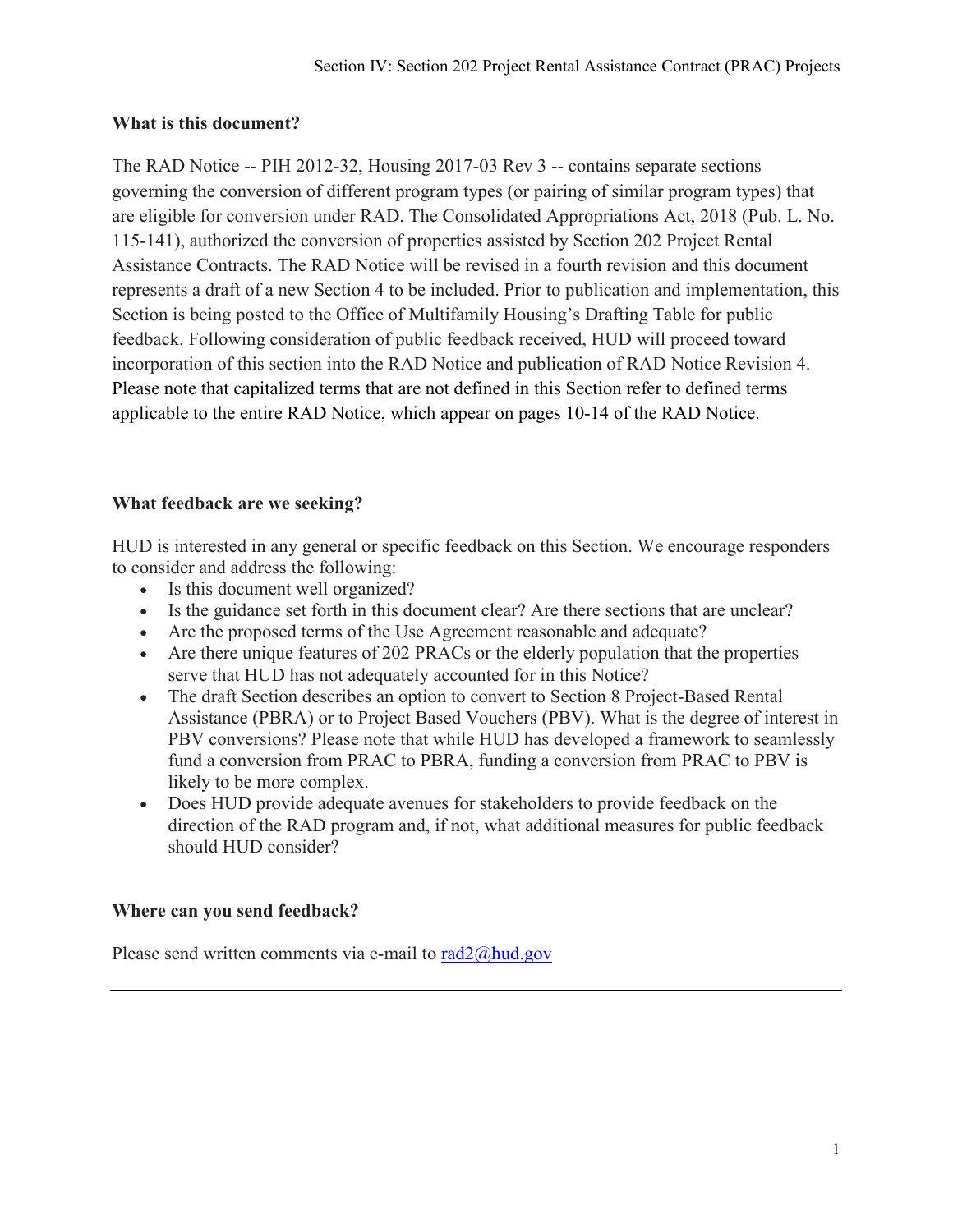### **SECTION IV: SECTION 202 PROJECT RENTAL ASSISTANCE CONTRACT (PRAC) PROJECTS**

#### 4.1 **Purpose**

 Section 237 of the General Provisions – Department of Housing and Urban Development in the Consolidated Appropriations Act, 2018 (Pub. L. No. 115-141) authorized RAD conversion of Project Rental Assistance Contracts (PRACs) under Section 202(c)(2) of the Housing Act of 1959. This Section provides RAD program instructions to owners of these Section 202 Housing for the Elderly Capital Advance properties with PRACs. These properties are referred to as "202 PRAC Projects" unless otherwise noted. While the Second Component of RAD does not have the broad statutory waiver authority that

the First Component does, the Second Component does provide that participation is subject to

"requirements established by the Secretary." HUD has used this authority and standard

regulatory waiver authority to develop alternative requirements, and to waive purely regulatory

provisions where necessary in order to fulfill the purposes of the Demonstration.

## 4.2 **General Program Description**

Under the Second Component of RAD, a 202 PRAC Project Owner may convert an eligible

PRAC to one of two forms of long-term Section 8 Housing Assistance Payment (HAP)

Contracts: project-based vouchers (PBVs) or project-based rental assistance (PBRA). The

selection is the Project Owner's choice. At the time of conversion, Converting Projects will be

released from any outstanding obligations under the Capital Advance Agreement, the Capital

- Advance Mortgage Note, the Capital Advance Program Regulatory Agreement, the Capital
- Advance Program Use Agreement, and related or collateral documents associated with the
- PRAC and the foregoing documents and will enter into an Housing for the Elderly Declaration of
- Restrictive Covenants and Use Agreement (Elderly Housing Use Agreement), which will be
- recorded as a restrictive covenant in first position on the Covered Project. The Elderly Housing Use Agreement, described in more detail in Section 4.4.I, will restate any PRAC obligations that
- survive the conversion. The Elderly Housing Use Agreement will have a term of 20 years plus

the balance of the term left on the Capital Advance Program Use Agreement at the time of

conversion. Any PRAC documents still in effect at the time of conversion will be terminated

immediately prior to execution of a new PBV or PBRA HAP Contract and the Elderly Housing

- Use Agreement.
- 

**A. PBV Conversions.** If the Project Owner requests to enter into a Section 8 PBV HAP

- Contract, HUD will make a reasonable effort to find an eligible PHA with a Housing Choice
- Voucher Program and with operational jurisdiction, that is willing to enter into and
- administer the PBV HAP Contract with the Project Owner. After HUD determines that the
- requirements of this Notice have been satisfied, the Project Owner and the PHA will execute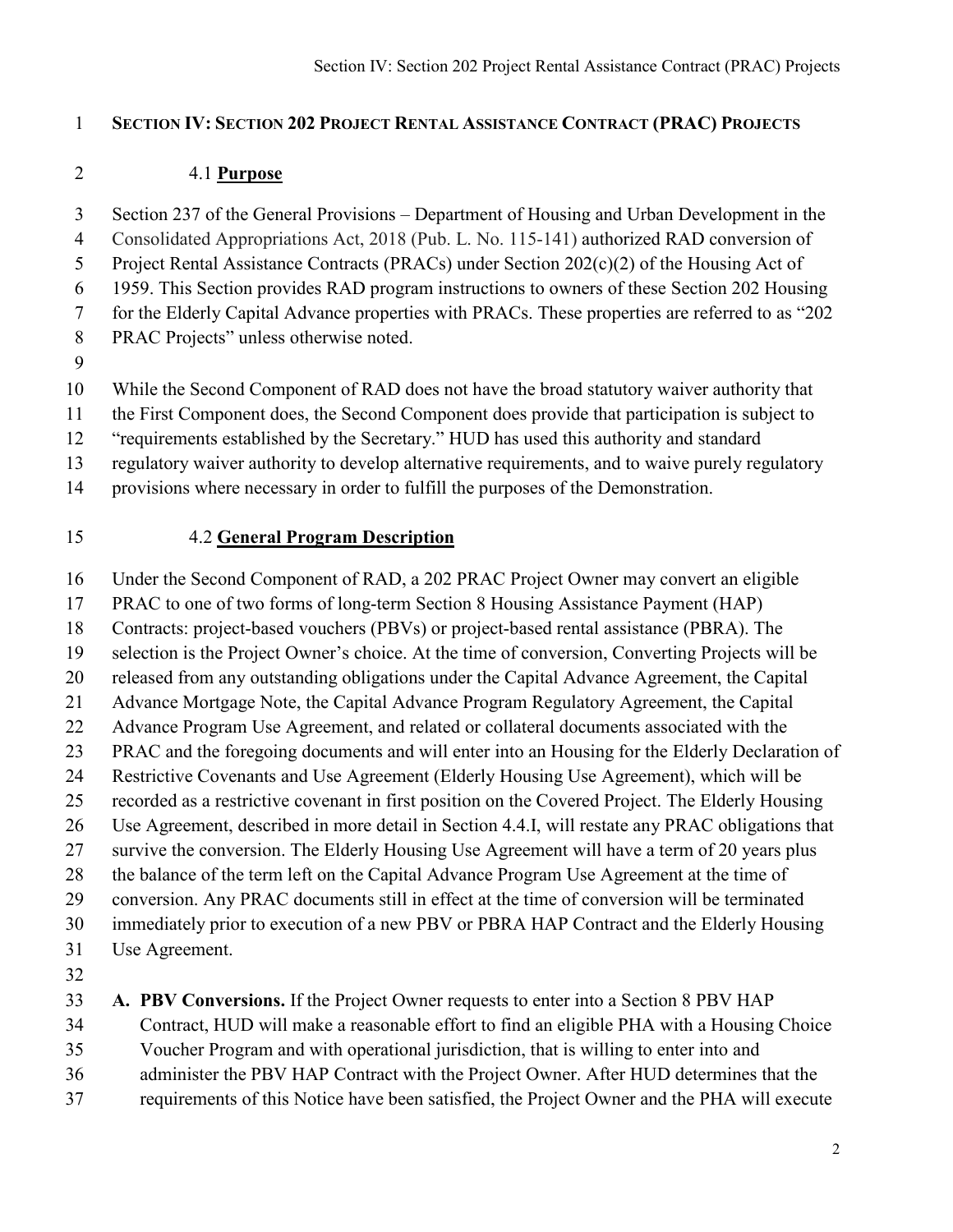- the HAP Contract to finalize the conversion. The PHA that has agreed to administer the PBV
- HAP Contract will have the resulting voucher budget authority added to its Annual
- Contributions Contract (ACC). Contract rents will be established and adjusted according to
- 4 the terms described in this Notice. The initial contract must be for a term of 20 years (i.e., the
- maximum allowable initial term under section 8(o)(13)(F) of the Act). Mandatory contract
- extensions of the initial term are governed by section 4.5.B. of this Notice. Unless
- specifically identified in this Notice, all regulatory and statutory requirements of the PBV program in 24 CFR part 983, and applicable standing and subsequent Office of Public and
- Indian Housing guidance, including related notices and handbooks, shall apply.
- 

 **B. PBRA Conversions.** If a Project Owner requests to enter into a Section 8 PBRA HAP Contract (subject to annual appropriations), the HAP Contract will be executed by HUD's Office of Housing. After HUD determines that the requirements of this Notice have been satisfied, the Project Owner and HUD will execute the HAP Contract to finalize the conversion. Contract rents will be established and adjusted according to the terms described 16 in this Notice. The initial contract must be for a period of 20 years and will be subject to annual appropriations. At expiration, the initial contract shall be eligible for renewal under the Multifamily Assisted Housing Reform and Affordability Act of 1997 (MAHRAA). Mandatory contract renewals are governed by section 4.6.B. of this Notice. The Covered Project shall be governed by 24 CFR part 880, as modified and as published in Appendix I of this Notice, as well as by applicable standing and subsequent Office of Housing guidance, including notices and handbooks.

4.3 **Eligibility**

 Owners of 202 PRAC Projects that meet all eligibility requirements described below may request to convert assistance under the Second Component of RAD.

4.3.1 **Eligible Owners**

 **A. Compliance with HUD Requirements**. The Project Owner must be in good standing with HUD. If the current owner is anticipated to remain in the ownership structure, the Project Owner must have a history of compliance with program and contractual requirements, including maintaining units in a decent, safe, and sanitary condition. If a proposed conversion is in the context of an acquisition simultaneous with the conversion, the purchaser must provide evidence of successful experience owning and operating HUD or other multifamily housing properties. Any change in Ownership will require Form HUD- 2530 Previous Participation approval as described in Attachment 4A. **B. Fair Housing and Civil Rights Compliance.** A Project Owner must certify it will comply

with all fair housing and civil rights requirements including but not limited to those at 24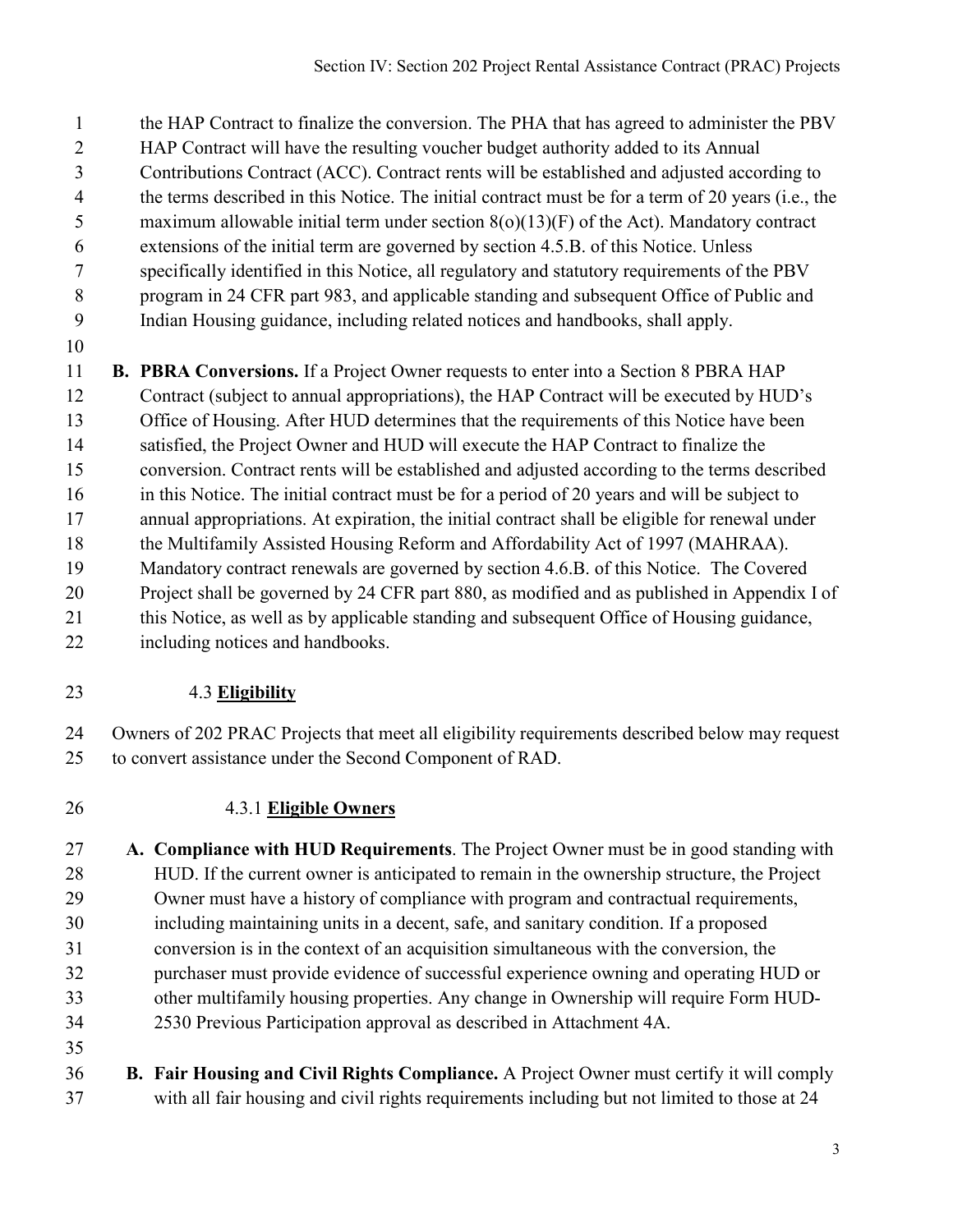| $\mathbf{1}$<br>$\overline{2}$<br>3<br>$\overline{4}$<br>5<br>6 | CFR $\S$ 5.105(a). Any outstanding fair housing or civil rights matters arising prior to<br>conversion must be resolved to HUD's satisfaction prior to conversion, provided that all<br>applicable legal processes have been satisfied. If HUD determines a conversion would fail<br>to meet this standard, HUD will notify the Project Owner of its determination and any<br>necessary actions. Fair housing or civil rights matters that arise after conversion will be<br>addressed in accordance with applicable authorities. |
|-----------------------------------------------------------------|-----------------------------------------------------------------------------------------------------------------------------------------------------------------------------------------------------------------------------------------------------------------------------------------------------------------------------------------------------------------------------------------------------------------------------------------------------------------------------------------------------------------------------------|
| $\tau$                                                          |                                                                                                                                                                                                                                                                                                                                                                                                                                                                                                                                   |
| 8                                                               | 4.3.2 Eligible Properties and Units                                                                                                                                                                                                                                                                                                                                                                                                                                                                                               |
| 9                                                               | A. Eligible Properties and Units. A property is eligible for conversion if the property is                                                                                                                                                                                                                                                                                                                                                                                                                                        |
| 10                                                              | currently receiving assistance through a PRAC that is either in its initial or renewal term.                                                                                                                                                                                                                                                                                                                                                                                                                                      |
| 11                                                              | Properties that were previously assisted under a PRAC contract which has been terminated                                                                                                                                                                                                                                                                                                                                                                                                                                          |
| 12                                                              | due to noncompliance are ineligible to participate under this Notice. A Project Owner may                                                                                                                                                                                                                                                                                                                                                                                                                                         |
| 13                                                              | include under the subsequent Section 8 HAP Contract no more than the number of units                                                                                                                                                                                                                                                                                                                                                                                                                                              |
| 14                                                              | covered under the PRAC.                                                                                                                                                                                                                                                                                                                                                                                                                                                                                                           |
| 15                                                              |                                                                                                                                                                                                                                                                                                                                                                                                                                                                                                                                   |
| 16                                                              | B. Physical Condition. For PBRA conversions, unless project plans address (or obviate,                                                                                                                                                                                                                                                                                                                                                                                                                                            |
| 17                                                              | through transfer of assistance) all physical deficiencies identified in the most recent REAC                                                                                                                                                                                                                                                                                                                                                                                                                                      |
| 18                                                              | Inspection report, the project must have a REAC score of 60 or above.                                                                                                                                                                                                                                                                                                                                                                                                                                                             |
| 19                                                              |                                                                                                                                                                                                                                                                                                                                                                                                                                                                                                                                   |
| 20                                                              | For PBV conversions, unless provided explicit approval by HUD, the Converting Project                                                                                                                                                                                                                                                                                                                                                                                                                                             |
| 21                                                              | must qualify as "existing housing" in order to be eligible for conversion. This means that                                                                                                                                                                                                                                                                                                                                                                                                                                        |
| 22                                                              | the PHA must ensure that the Converting Project's units substantially comply with HQS, as                                                                                                                                                                                                                                                                                                                                                                                                                                         |
| 23                                                              | defined in the PHA's Section 8 administrative plan, prior to submission of the Conversion                                                                                                                                                                                                                                                                                                                                                                                                                                         |
| 24                                                              | Plan (see Section 4.7.4 for more information on the Conversion Plan). Prior to entering into                                                                                                                                                                                                                                                                                                                                                                                                                                      |
| 25                                                              | a PBV HAP Contract, the PHA must inspect the Converting Project proposed for                                                                                                                                                                                                                                                                                                                                                                                                                                                      |
| 26                                                              | conversion to ensure that the units fully comply with HQS, unless the PHA is using                                                                                                                                                                                                                                                                                                                                                                                                                                                |
| 27                                                              | HOTMA non-life threatening and alternative inspection provisions. <sup>1</sup>                                                                                                                                                                                                                                                                                                                                                                                                                                                    |
| 28                                                              |                                                                                                                                                                                                                                                                                                                                                                                                                                                                                                                                   |
| 29                                                              | <b>4.4 General Requirements</b>                                                                                                                                                                                                                                                                                                                                                                                                                                                                                                   |
| 30                                                              | A. Applicability of PRAC Requirements. Until conversion and the effective date of a HAP                                                                                                                                                                                                                                                                                                                                                                                                                                           |
| 31                                                              | Contract, properties continue to be subject to the requirements of the PRAC. Owners of 202                                                                                                                                                                                                                                                                                                                                                                                                                                        |

PRAC Projects are required to submit a project budget and any accompanying request for a

 Budget Based Rent Increase annually for renewal of the PRAC. HUD requires that Project Owners analyze project operating and capital needs as well as the efficacy of resident

<span id="page-3-0"></span> $<sup>1</sup>$  See Notice PIH-2017-20</sup>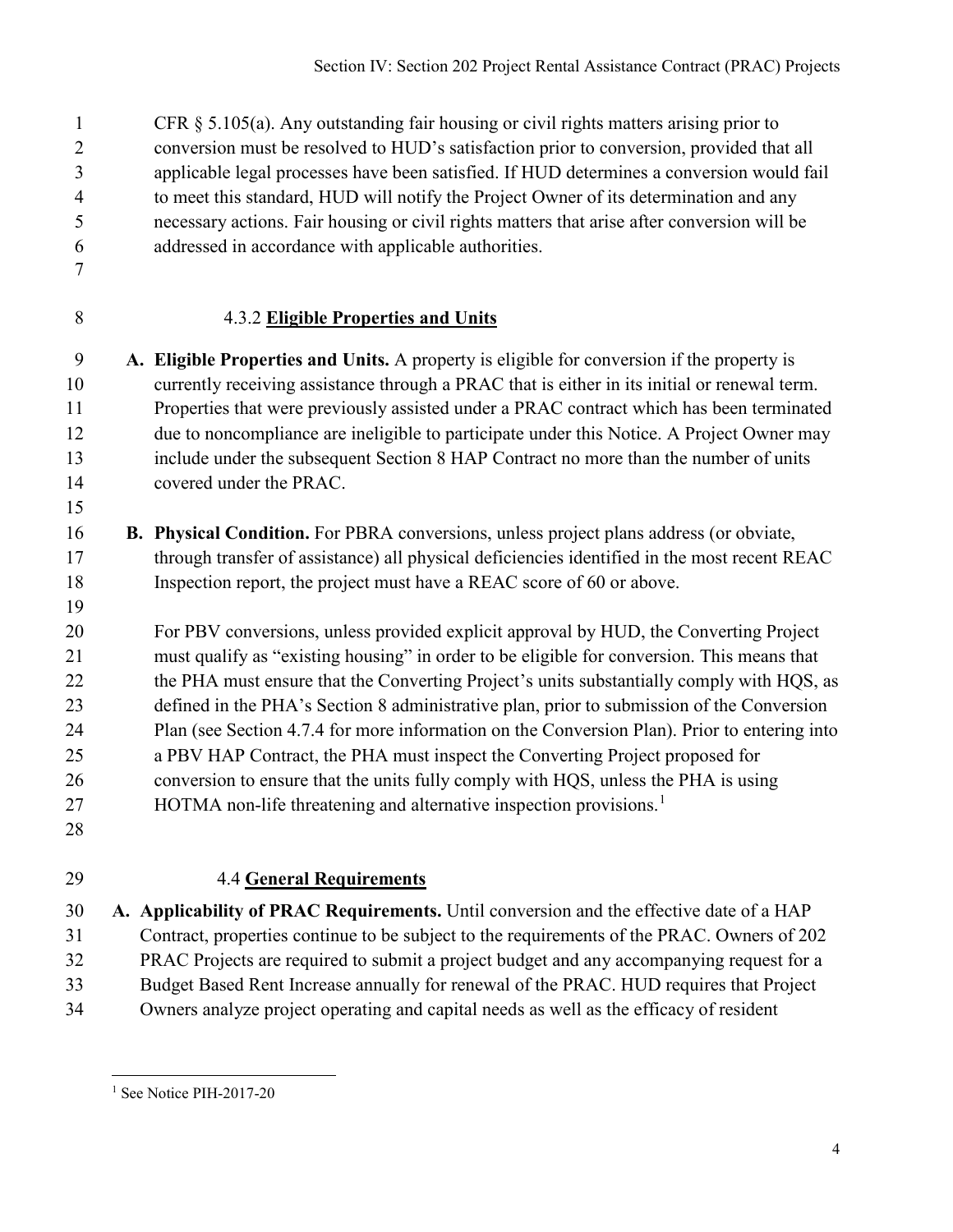- services at each renewal and request adjustments to the Operating Expense Amount accordingly.
- 

 **B. Capital Needs Assessment (CNA**). Each Converting Project is required to have a CNA and to demonstrate that both short-term and long-term capital needs can be addressed through a replacement reserve account and proposed financing, as further described below. The CNA must be completed by a qualified, independent third-party professional no earlier than 180 days prior to submission of the Conversion Plan, except with HUD approval. The CNA contains two major components – the narrative (the description of each component and its condition) and a 20-year replacement schedule and the associated determination of the Annual Deposit to the Replacement Reserve, or ADRR. The CNA will identify certain improvements for physical accessibility for persons with disabilities as well as design considerations that promote housing stability for an aging population.

 **C. Supportive Services for the Elderly.** A Service Coordinator and/or the availability of Supportive Services for the elderly plays a critical role supporting the physical and mental health and wellness of residents and the delivery of cost-effective long-term community-18 based housing for this population. Each project will be required to demonstrate that the needs 19 of residents are adequately met either through a Service Coordinator<sup>[2](#page-4-0)</sup> (full-time or part-time) funded through the annual project budget or through another service coordination/service provision arrangement. Applicants must describe how the proposed supportive services provided by the Project or otherwise available to residents will meet the identified needs of the anticipated residents as they age. Applicants must further describe how the identified supportive services will be provided or otherwise made available on a consistent, long-term basis to support residents. These commitments will be incorporated into contractual obligations at closing.

 **D. Financing and Repairs.** If the CNA identifies repairs as critical, immediate or required within the first two years following conversion and the total of such repairs exceeds \$5,000 per unit, if HUD determines that immediate repairs are necessary based on REAC scores of 59 or less or referrals to the Department Enforcement Center (DEC) related to physical conditions, or if there is outstanding noncompliance with accessibility requirements identified by the CNA, the Project Owner must demonstrate the availability of financing to 34 address such needs and must agree to address such needs following the conversion as part of the Work. Following conversion and the completion of any immediate repairs, HUD requires all Projects to either utilize available capital replacement reserves to fund ongoing capital

<span id="page-4-0"></span> A Service Coordinator is a social service staff person hired, contracted, or retained by the assisted housing owner or its management company, who assists residents to secure the supportive services necessary for the elderly to live independently and age in place.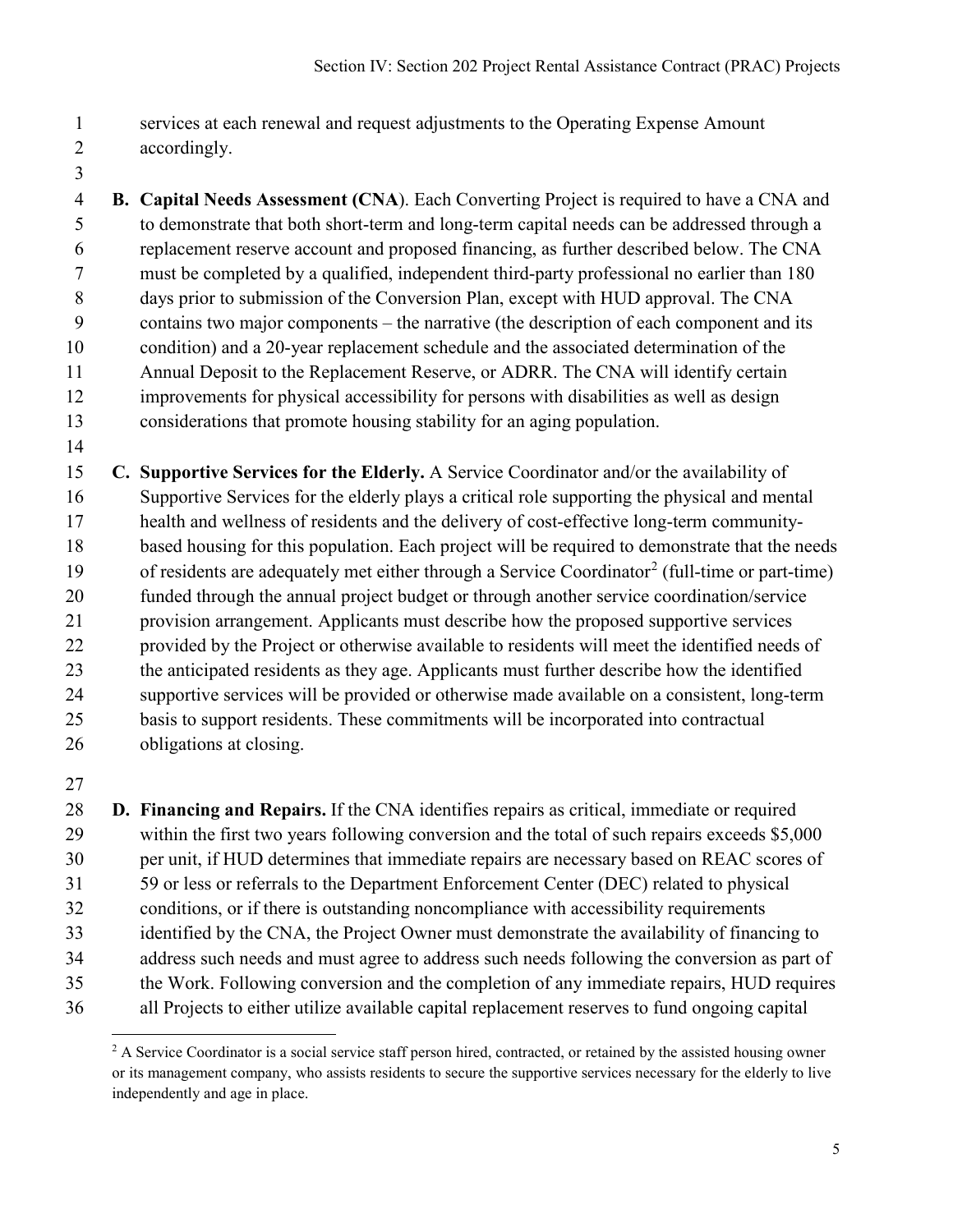- repair and replacement needs or to periodically recapitalize as lifecycle improvements
- become necessary.
- 

 **E. Replacement Reserve.** The Project Owner shall establish and maintain a replacement reserve in an interest-bearing account to aid in funding extraordinary maintenance and repair and replacement of capital items in accordance with applicable regulations. The reserve must be built up to and maintained at a level determined by HUD to be sufficient to meet projected needs. For FHA transactions, replacement reserves shall be maintained in accordance with the FHA Regulatory Agreement. For all other transactions, replacement reserves shall be maintained in a bank account or similar instrument, as approved by HUD, where funds will be held by the Project Owner or mortgagee and may be drawn from the reserve account and used subject to HUD guidelines.

 **F. Operating Reserve.** The Project Owner shall establish and maintain a Project Operating Reserve account in an interest-bearing account to be used for project purposes. Surplus cash distributions are prohibited during any period when the balance in the Operating Reserve is less than \$250 per unit. The Project Operating Reserve is separate and apart from the replacement reserve. The purpose of the Project Operating Reserve is intended to provide a measure of financial stability and may be used to meet deficiencies arising from time to time as a result of delinquent receivables or other contingencies. HUD will monitor proper funding of the Operating Reserve when reviewing the Project Owner's annual financial 22 statements. The Project Owner is not required to maintain a distinct Operating Reserve if an operating reserve is required by a third-party source of financing (e.g., a lender or a LIHTC- motivated equity investor) as long as the Covered Project maintains the aforementioned balance.

 **G. Green Building and Energy Efficiency.** If systems and appliances are being replaced as 28 part of the Work identified in the approved Conversion Plan, at a minimum the Project 29 Owner shall complete replacements with Energy Star®, WaterSense® or Federal Energy Management Program (FEMP)-designated products and appliances.<sup>[3](#page-5-0)</sup> Additionally, the Project Owner shall utilize the most energy- and water-efficient options that are financially feasible and that are found to be cost-effective. Project Owners are strongly encouraged, for all Converting Projects, to scope rehabilitation and ongoing replacements and operations to utilize the components that the CNA indicates will improve indoor air quality, prepare the property for known or anticipated natural hazards, generate utility cost savings for residents

<span id="page-5-0"></span> $\frac{1}{3}$ <sup>3</sup> For Energy Star®, see [http://www.energystar.gov/.](http://www.energystar.gov/) For WaterSense®, see [http://www.epa.gov/watersense/.](http://www.epa.gov/watersense/) For FEMP, see [http://www1.eere.energy.gov/femp.](http://www1.eere.energy.gov/femp)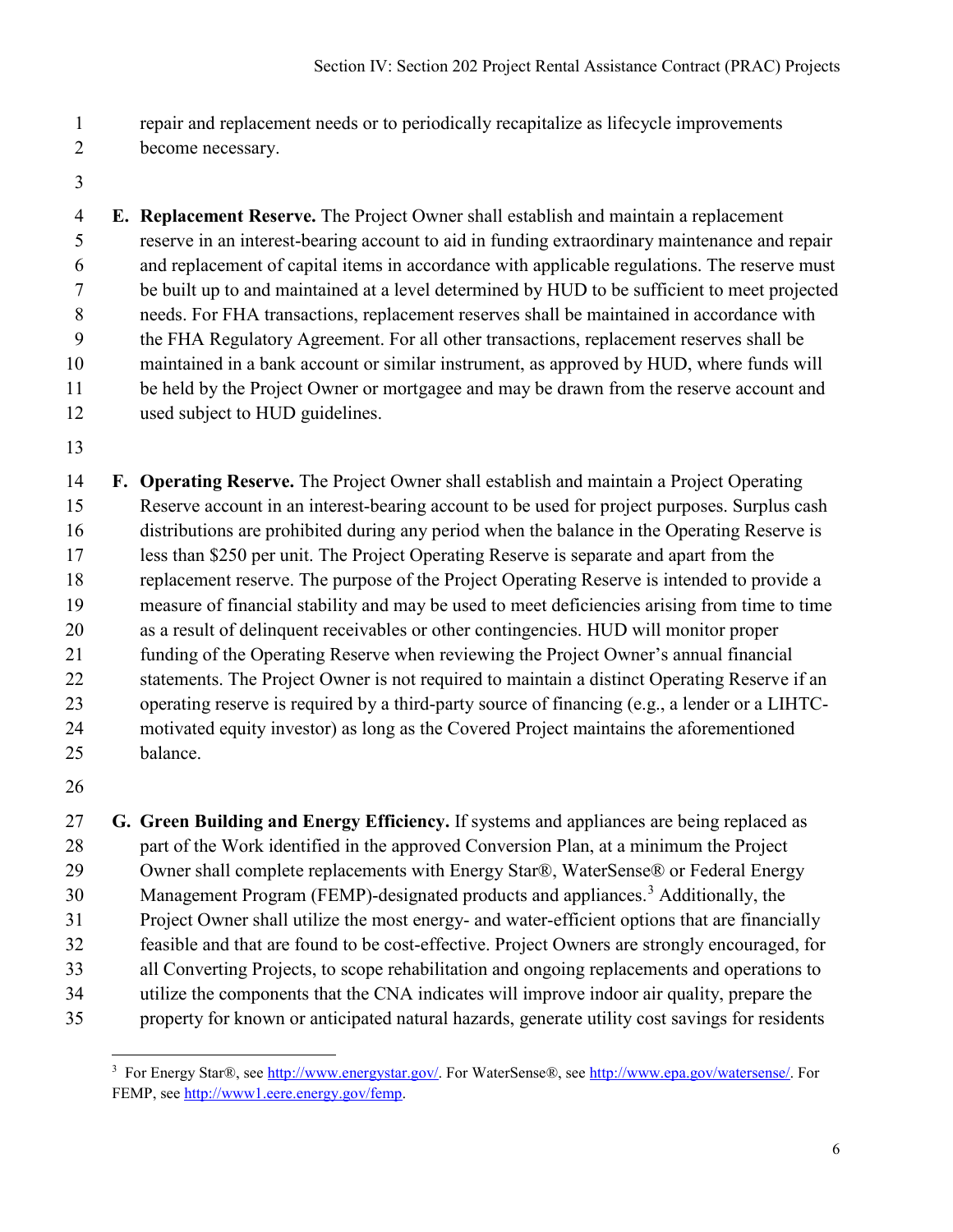or common areas, and/or reduce overall environmental impact, where those components are determined to be cost-effective and consistent with the principles and best practices of the green building industry.

 **H. Ownership and Control.** Through the maturity date of the Converting Project's Capital Advance Mortgage Note, HUD will require ownership or control of the Covered Project by a non-profit entity. A non-profit entity is an organization that has tax-exempt status under 8 Section 501(c)(3) or Section 501(c)(4) of the Internal Revenue Code of 1986 or that is a non- profit consumer cooperative and includes a non-profit entity that is controlled by a public agency. Subject to HUD review, non-profit entity ownership or control requirements may be satisfied if a non-profit entity (or entities), directly or through an entity wholly owned by the non-profit entity (or entities): (1) holds a fee simple interest in the real property of the Covered Project; (2) is the lessor under a ground lease with the Project Owner; (3) has the direct or indirect legal authority (via contract, partnership share, agreement of an equity partnership, voting rights, or otherwise) to direct the financial and legal interests of the Project Owner with respect to the RAD units; (4) owns 51 percent or more of the general 17 partner interests in a limited partnership or 51 percent or more of the managing member interests in a limited liability company with all powers of a general partner or managing member, as applicable; (5) owns a lesser percentage of the general partner or managing member interests and holds certain control rights as approved by HUD; (6) owns 51 percent or more of all ownership interests in a limited partnership or limited liability company and 22 holds certain control rights as approved by HUD; or (7) other ownership and control arrangements approved by HUD. Note however, that prior to conversion, the Converting Project must continue to meet the ownership requirements set forth in the Housing Act of 1959, as amended.

 **I. Elderly Housing Use Agreement.** A Covered Project shall have an Elderly Housing Use Agreement. The Elderly Housing Use Agreement will:

| 29  | 1) Be recorded in a superior position to all other liens on the property. The Elderly |
|-----|---------------------------------------------------------------------------------------|
| 30  | Housing Use Agreement shall be recorded prior to any mortgage or security             |
| 31  | instrument, including an FHA-insured loan or a Risk-Share loan;                       |
| 32  | 2) Have a term equal to the remaining term of the Capital Advance Use Agreement       |
| 33  | plus 20 years;                                                                        |
| 34  | 3) Remain in effect even in the case of abatement or termination of the HAP           |
| 35  | Contract, unless the Secretary approves termination of the Elderly Housing Use        |
| 36  | Agreement in the case of a transfer of assistance;                                    |
| 37  | 4) Provide that, if the HAP Contract is terminated due to breach, non-compliance or   |
| 38  | insufficiency of Federal appropriations, for all units previously covered under the   |
| -39 | HAP Contract, new tenants must be elderly and                                         |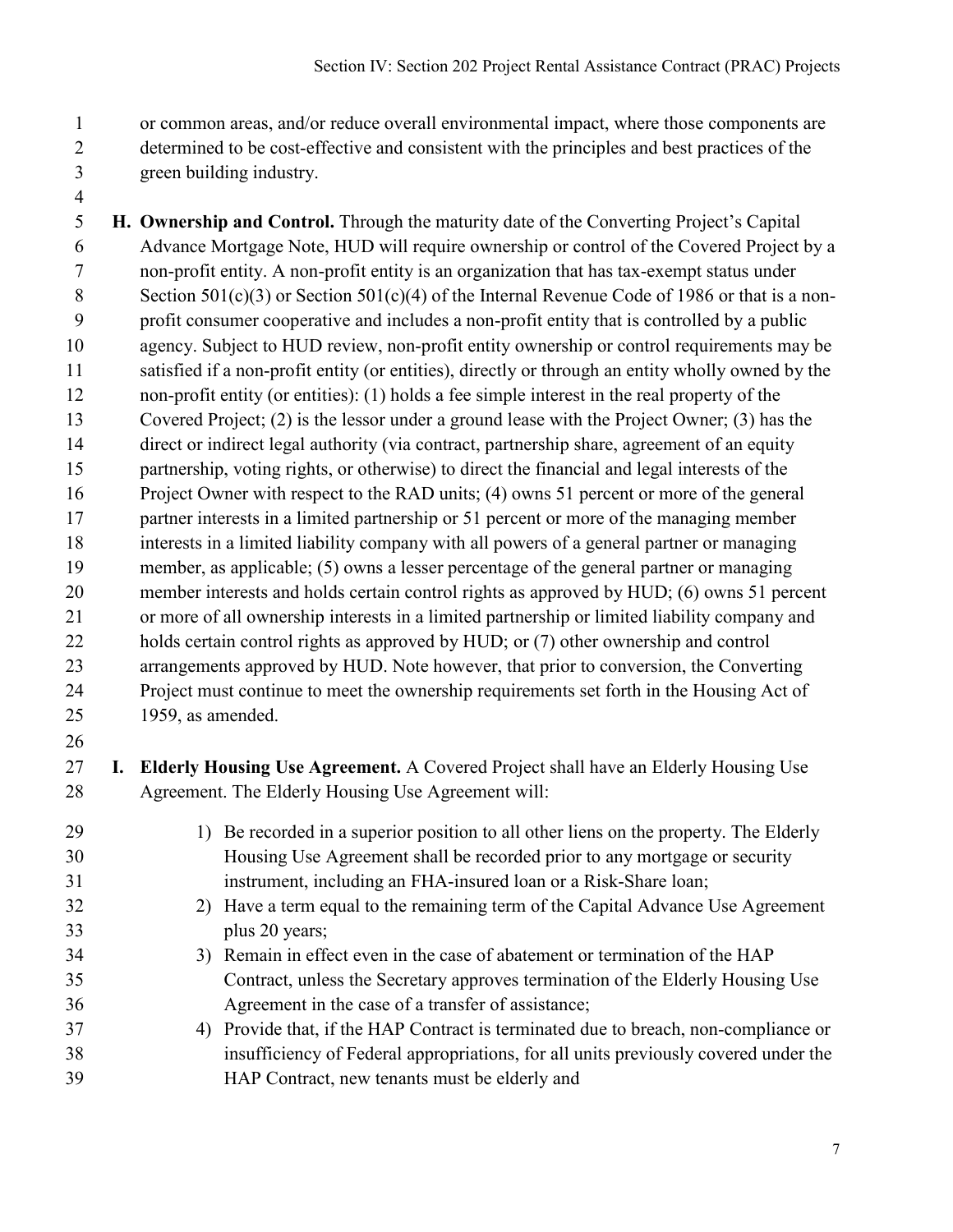| $\mathbf{1}$        | Through the period equal to the remaining term of the Capital Advance<br>a)                                                                       |
|---------------------|---------------------------------------------------------------------------------------------------------------------------------------------------|
| $\overline{2}$<br>3 | Use Agreement, must have incomes at or below fifty percent $(50\%)$ of the<br>area median income (AMI) at the time of admission and rents may not |
| $\overline{4}$      | exceed thirty percent (30%) of fifty percent (50%) of AMI for an                                                                                  |
| 5                   | appropriate-size unit for the remainder of the term of the Elderly Housing                                                                        |
| 6                   | Use Agreement; and                                                                                                                                |
| $\tau$              | Thereafter and through the remainder of the Elderly Housing Use<br>b)                                                                             |
| $8\,$               | Agreement, must have incomes at or below eighty percent (80%) of the                                                                              |
| 9                   | area median income (AMI) at the time of admission and rents may not                                                                               |
| 10                  | exceed thirty percent (30%) of eighty percent (80%) of AMI for an                                                                                 |
| 11                  | appropriate-size unit for the remainder of the term of the Elderly Housing                                                                        |
| 12                  | Use Agreement;                                                                                                                                    |
| 13                  | 5) Require compliance with all applicable fair housing and civil rights requirements,                                                             |
| 14                  | including the obligation to affirmatively further fair housing; and                                                                               |
| 15                  | Prescribe potential remedies in the event of default, which remedies may include,<br>6)                                                           |
| 16                  | without limitation, civil money penalties, injunctive relief, specific performance,                                                               |
| 17                  | the right to take possession subject to non-disturbance of subordinate lienholders,                                                               |
| 18                  | the right to appointment of a receiver, the right to require a transfer of the                                                                    |
| 19                  | Covered Project with consent of mortgage lienholders, the right to transfer the                                                                   |
| 20                  | HAP Contract, and any other remedy available at law or in equity.                                                                                 |
| 21                  |                                                                                                                                                   |
| 22                  | J. Restriction on Proceeds from Sale or Refinance. The proceeds from any sale or refinance                                                        |
| 23                  | of the Covered Project that occurs during the period equal to the remaining term of the                                                           |
| 24                  | original Capital Advance Use Agreement will be restricted to benefit the property or                                                              |
| 25                  | residents of the property (such as capital improvements or service delivery), or to other                                                         |
| 26                  | Affordable Housing Purposes. For purposes of this paragraph, proceeds of a sale include all                                                       |
| 27                  | cash or other consideration paid to or on behalf of the seller of a Covered Project. Proceeds                                                     |
| 28                  | of a refinancing include all commercial or subsidized loan proceeds, equity investments and                                                       |
| 29                  | grants received by or invested in the Project Owner. Seller financing and all uses set forth in                                                   |
| 30                  | a HUD-approved sources and uses document are Affordable Housing Purposes and are for                                                              |
| 31                  | the benefit of the property and the residents. Paydown of any Identity of Interest (IOI) loans                                                    |
| 32                  | or advances will not be an approved use unless the Project Owner can demonstrate to HUD's                                                         |
| 33                  | satisfaction that the reasonably anticipated needs of the Covered Project, including capital,                                                     |
| 34                  | service delivery and reserve needs, will be adequately funded notwithstanding such                                                                |
| 35                  | paydown.                                                                                                                                          |
| 36                  |                                                                                                                                                   |
| 37                  | K. Environmental Reviews. Under Federal environmental review requirements, proposed RAD                                                           |

Projects are subject to environmental review. Environmental documents are required to be

submitted as part of the applicant's overall Conversion Plan. A Conversion Plan cannot be

- approved by HUD if the Project plan does not meet environmental review requirements.
- Please see Attachment 4A for a discussion of the environmental review requirements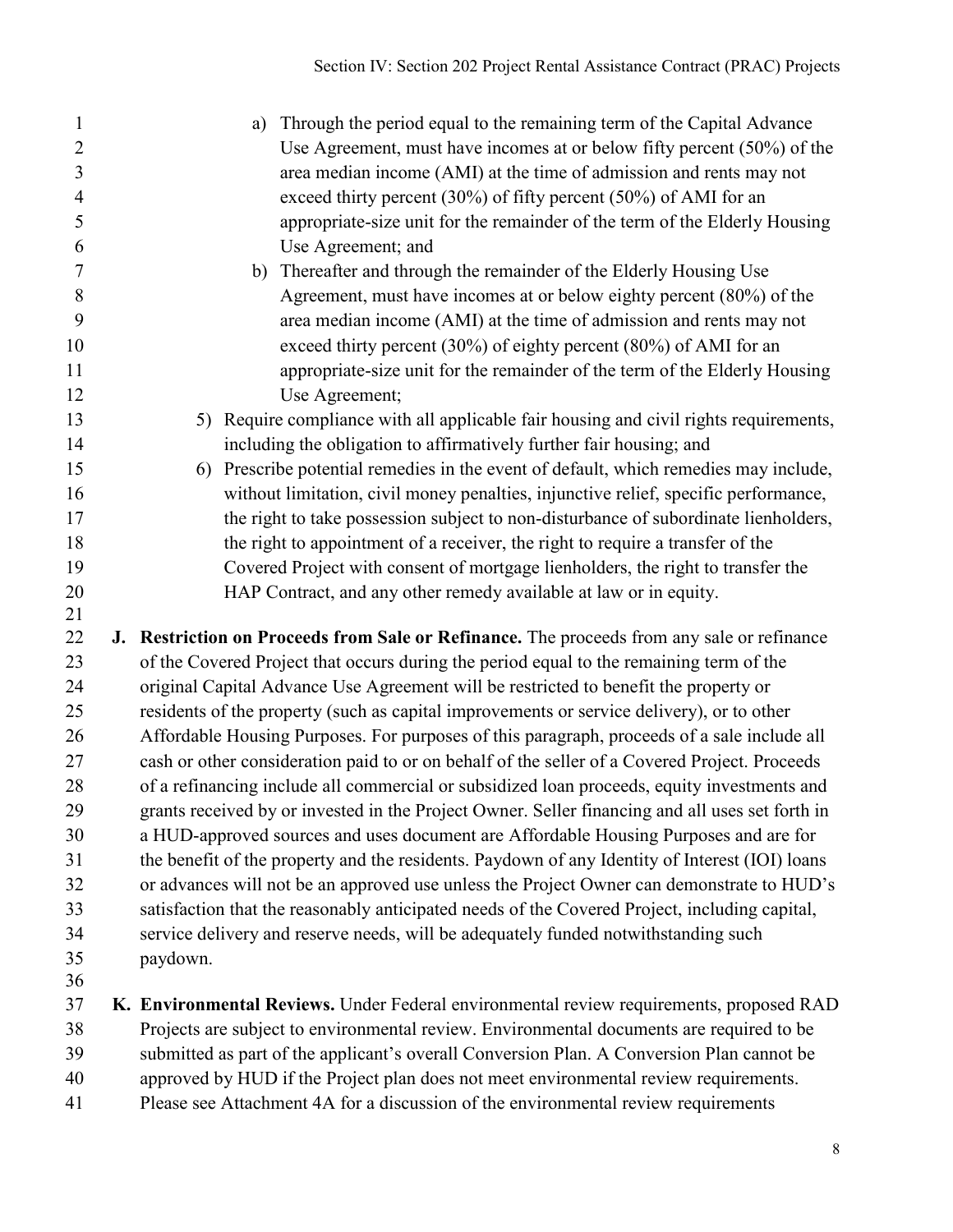applicable to PRAC conversions, including conversion transactions that will not result in the alteration of the physical condition of the Project.

 **L. Relocation and Right to Return.** Any person who is legally on the lease or otherwise in lawful occupancy at the Converting Project at or after the time of submission of the Conversion Plan has a right to remain in or, in the event that rehabilitation will result in the relocation of residents, a right to return to an assisted unit at the Covered Project. Any relocation as a result of acquisition, demolition, or rehabilitation is subject to requirements of the Uniform Relocation Assistance and Real Property Acquisition Policies Act of 1970 (URA) which are found at 49 CFR part 24. Proper notices including the General Information Notice (GIN), when applicable, should be sent at appropriate times in line with URA regulations and other guidance. Additionally, relocation and one-for-one replacement requirements under section 104(d) of the Housing and Community Development Act of 1974 may apply when CDBG or HOME funds are used in connection with a RAD conversion. Section 104(d) requirements are found at 24 CFR part 42, subpart C. The applicability of URA or section 104(d) requirements to a RAD conversion is fact-specific and must be determined in accordance with the applicable URA and section 104(d) regulations. Permanent involuntary displacement of residents may not occur as a result of a Project's conversion of assistance. If proposed plans for a Project would preclude a resident from returning to the Covered Project, the resident must be given an opportunity to comment 21 and/or object to such plans. If the resident objects to such plans, the Project Owner must alter the Project plans in order to house the resident in the Covered Project. If a resident agrees to the plans which would preclude the resident's return, the Project Owner must ensure that the resident's decision is fully informed, voluntary, and well documented. To be fully informed, at a minimum the resident must be notified in writing of a) his or her right to return; b) his or her right to object to plans which would preclude the resident from returning; c) the Project Owner's obligation to accommodate the resident's right to return; and d) a description of the short and long-term implications of both the right to return arrangements (e.g., temporary relocation) and the resident's options if the resident agrees to such plans. The resident must be provided counseling regarding the resident's rights and options. To be voluntary, a resident must be informed of their right to return, potential for relocation, and temporary and permanent housing options 30 days before making a decision and must be provided notice of relocation 90 days before the relocation. The Project Owner cannot employ any tactics to pressure the resident into relinquishing his or her right to return or accepting permanent relocation assistance and payments. To be well documented, evidence of a resident's decision must be retained by the Project Owner. At a minimum such evidence must include copies of notices informing the resident of their options, records of any counseling or assistance provided, and the resident's informed, written consent, including an acknowledgement that acceptance of such assistance terminates the resident's right to return to the Covered Project. If the resident agrees to the Project Owner's plans, the permanent relocation is considered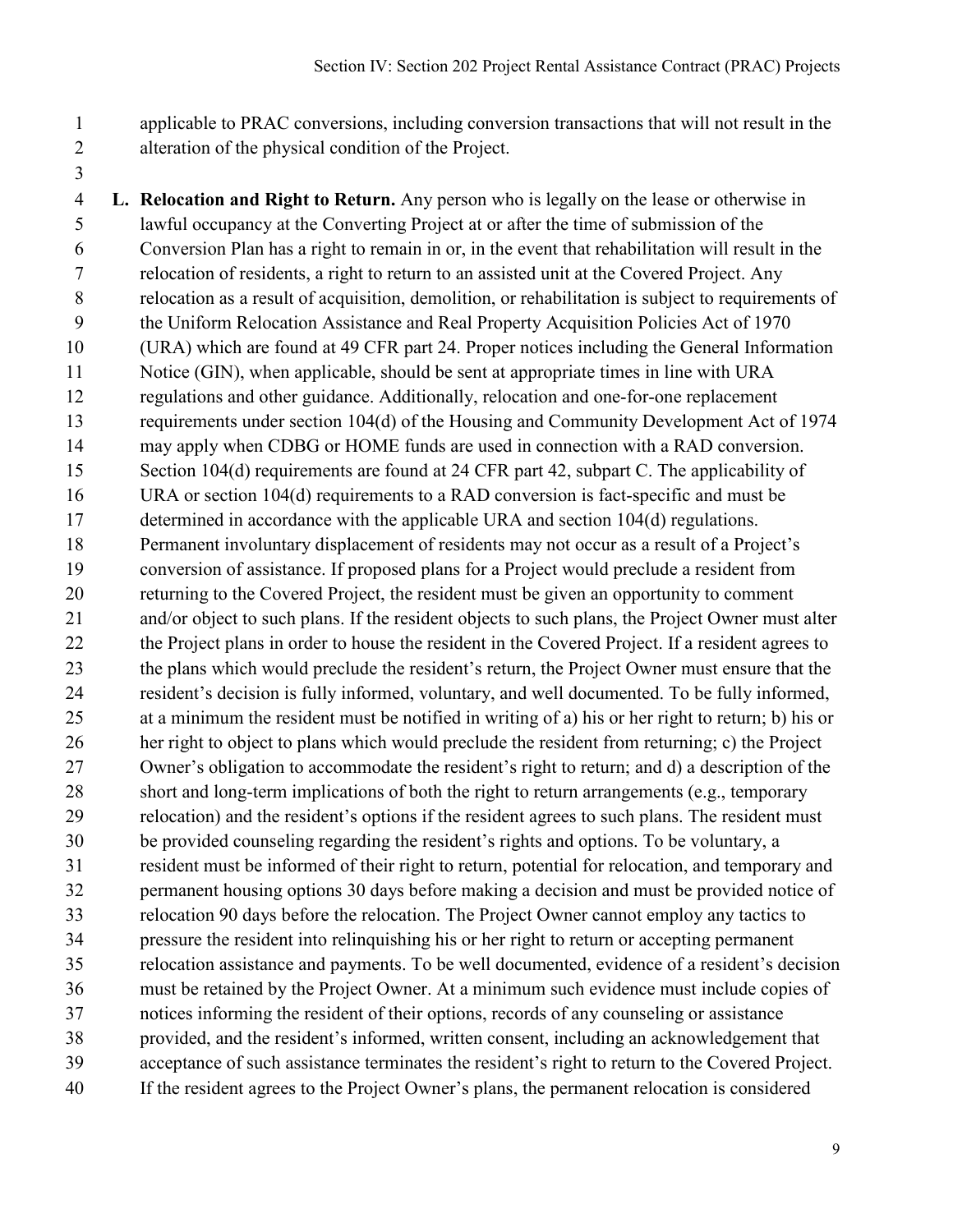voluntary, but must include, at a minimum, any relocation assistance and payments required under the URA and Section 104(d), as applicable. The Project Owner may not propose or request that a displaced person waive rights or entitlements to relocation assistance under the URA or Section 104(d). If a tenant waives their URA rights the Project Owner must retain detailed documentation showing such.

 **M. Accessibility Requirements.** Federal accessibility requirements apply to all conversions. The laws that most typically apply to HUD-assisted housing undergoing rehabilitation include Section 504 of the Rehabilitation Act of 1973 (Section 504), the Fair Housing Act, and, in some cases, the Americans with Disabilities Act (ADA). Although the requirements of each of these laws are somewhat different, Project Owners must comply with each law that applies. Section 504 and the ADA apply to new construction and additions as defined in 13 24 CFR  $\&$  8.22, substantial alterations and other alterations as defined in 24 CFR  $\&$  8.23 and to existing, unaltered facilities (24 CFR § 8.24), as well as any combination thereof. See also 28 CFR § 35.151(b) and 28 CFR § 36.402. Section 504 and the ADA also require structural modifications as reasonable accommodations. The Fair Housing Act applies to the design and construction of multifamily dwellings built for first occupancy after March 13, 1991. It also requires that Project Owners allow for structural alterations in housing generally as reasonable modifications when necessary for an individual with a disability to use and enjoy a dwelling, and under these authorities, Project Owners must ensure that reasonable modifications follow the person post construction or alteration.

 When a Project's rehabilitation meets the definition of a "substantial alteration" under 24 CFR § 8.23, the PHA or Project Owner, as applicable, must comply with all applicable accessibility requirements for new construction at 24 CFR § 8.22 under HUD's Section 504 regulations as well as the ADA. For some Projects, "other alterations" are made over time. If 27 other alterations, considered together, amount to an alteration of an entire dwelling unit, the entire dwelling unit shall be made accessible.

 Project Owners are encouraged to use universal design principles, visitability principles, and active design guidelines in planning any construction. However, adherence to any of these principles or guidelines does not replace compliance with the accessibility requirements of Section 504, the ADA, and the Fair Housing Act.

 **N. Design Considerations for Elderly Housing**. Quality housing is a platform for health and wellness. Health can be promoted through both supportive services (as described above) and through a physical living environment suitable for the needs of the anticipated residents. In the context of housing for the elderly, enhanced livability of the physical environment promotes housing stability and may prevent premature institutionalization in assisted living or nursing homes. A well-situated, well-designed physical space at the unit and building level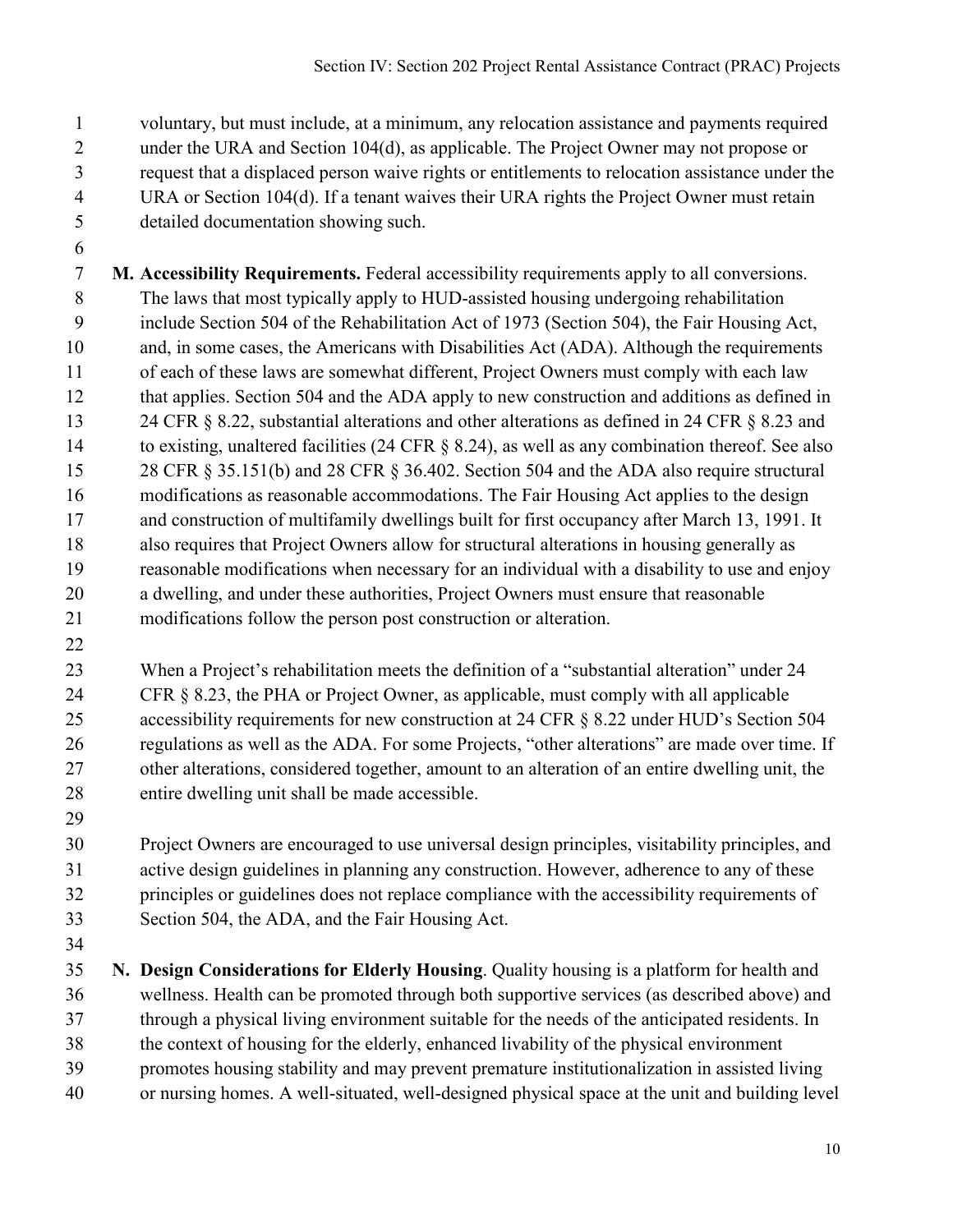can help seniors maintain independence and age in place longer. In addition to any applicable required accessibility features under Section 504 of the Rehabilitation Act of 1973, the design and construction requirements of the Fair Housing Act, or Title II of the Americans with Disabilities Act, the Department strongly encourages Project Owners to incorporate design standards that address fall prevention, visitability, universal design, and electronic communication mechanisms when developing or rehabilitating housing and community facilities. Owners are expected to consider access to transportation and walkability to the surrounding community and neighborhood services when selecting sites for a transfer of assistance. These design elements and siting decisions all can serve to enhance the livability of housing for older adults and promote housing stability.

 **O. Site Selection and Neighborhood Standards.** Where a Project Owner is planning to convert assistance under RAD, the Project Owner must comply with all applicable site selection requirements, including those of 24 CFR § 983.57 for PBV (except as waived in Section 4.5.E) and Appendix III of this Notice for PBRA, and of the Fair Housing Act and Title VI of the Civil Rights Act of 1964, including implementing regulations at 24 CFR § 1.4(b)(3), and of Section 504 of the Rehabilitation Act of 1973, including implementing regulations at 24 CFR § 8.4(b)(5).

 **P. Change in Unit Configuration.** Project Owners may change the unit configuration in conjunction with conversion (e.g., converting efficiency units to one-bedroom units). However, the Project Owner must ensure that the change in bedroom distribution will not result in the involuntary permanent displacement of any resident (see Section 4.4.M on Relocation and Right to Return), will not result in a reduction in accessible units below the minimum percentage, and will not, except with HUD approval, result in a reduction in the 26 number of assisted units by the greater of 5% or five units. The Project Owner must also ensure that a change in unit configuration not result in discrimination based on race, color, national origin, religion, sex, disability, or familial status.

 **Q. Transfer of Assistance (TOA).** In order to facilitate the financing, development, and preservation of decent, safe, and sanitary affordable housing, there are three scenarios under which assistance converted pursuant to RAD may be transferred from the existing Project (for the purposes of this paragraph, transfer of assistance does not include transfers to an adjacent site): (1) the Project Owner requests assistance to be transferred as part of the conversion from a Converting Project to another Project; (2) post-conversion, the Project Owner requests a partial or full transfer of assistance to another Project; or (3) as a result of a default of the HAP Contract, HUD terminates the HAP Contract but seeks to preserve the assistance.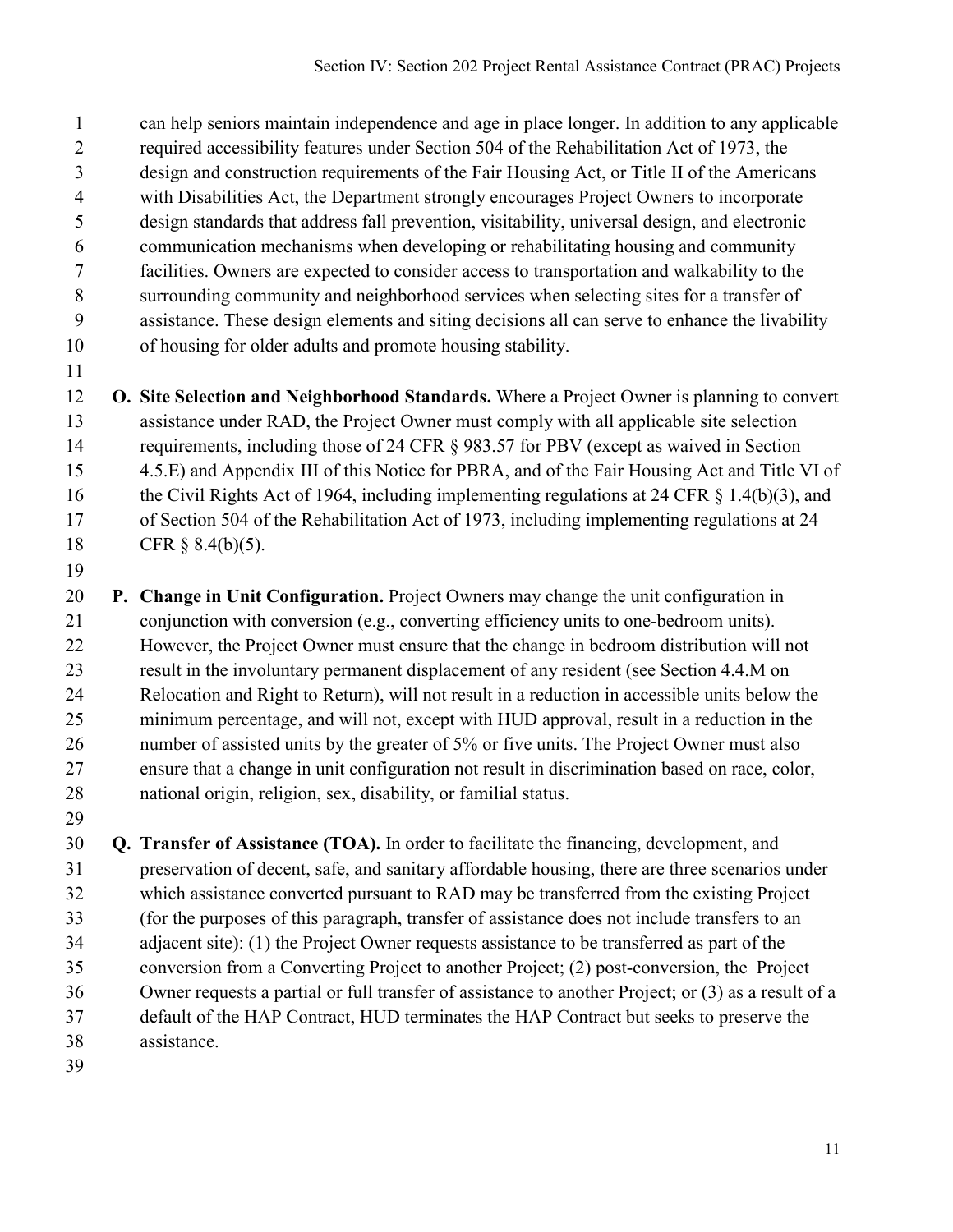HUD will ascertain that assistance does not transfer to neighborhoods with highly concentrated poverty based on the criteria formulated for transfers under section 8(bb) of the 3 Act.<sup>[4](#page-11-0)</sup> Further, HUD will consider whether conversion on-site is economically non-viable; whether the Converting Project is physically obsolete or severely distressed; how the transfer would affect the Converting Project's residents; and all applicable fair housing and civil  $6 \text{ right.}$  [5](#page-11-1) Project Owners are strongly encouraged to request HUD approval of the proposed site prior to submission of the Conversion Plan. For PBV transfers of assistance to a new site, the PRAC contract will remain in effect at the original site and will not be terminated until the units at the new site are ready for occupancy and the HAP Contract is executed. For PBRA transfers of assistance, the HAP Contract can be executed at the closing of the construction financing and the Project Owner may use the Section 8 Pass-Through to provide for the continued flow of subsidy during the construction period. [6](#page-11-2) After initial conversion, except with HUD approval, the Project Owner may only request a transfer of assistance to another Project after 10 years from the effective date of the initial HAP Contract (unless a transfer is needed sooner as a result of unforeseen events such as a natural disaster). If applicable, any lender and/or investor of the Covered Project must consent to the transfer of the assistance. For Projects assisted pursuant to a PBV HAP Contract, the PHA must consent to the transfer of assistance. **R. Davis-Bacon**. Conversion of PRAC assistance to PBRA assistance under this Notice, and execution of a PBRA contract as a result of the conversion, does not trigger Davis-Bacon prevailing wage requirements. For PBV Projects with 9 or more assisted units where rehabilitation or construction will occur, Davis-Bacon will apply. For information addressing

<span id="page-11-0"></span>Davis-Bacon and RAD Second Component existing housing transactions, please see the

 The analysis can be found in Section VIII B.1 of Notice H-2015-03, "Transferring Budget Authority of Project-Based Section 8 Housing Assistance Payments Contract under Section 8(bb)(1) of the United States Housing Act." A copy of the criteria is available a[t www.hud.gov/rad.](http://www.hud.gov/rad) At a minimum, projects that are located in neighborhoods that meet the 8(bb) criteria satisfy the requirement under this Notice that transfers not occur to neighborhoods of concentrated poverty. HUD may modify these criteria as appropriate to fit the purposes of RAD and will post the applicable criteria at [www.hud.gov/rad.](file://HLANNFP019/users1/H0/H56050/TRA/Notice/Revision%202/%3Ehttp:/www.hud.gov/rad%3C) 

<span id="page-11-1"></span> For example, any transfers of assistance must comply with requirements detailed in this Notice on Site and Neighborhood Standards (see Section 2.4G), Changes in Unit Configuration (see Section 2.4H), and Accessibility Requirements (see Section 2.4F). For PBV conversions, PHAs will be responsible for this determination.

<span id="page-11-2"></span> As fully described in Handbook 4350.1, under Section 8 Pass Through, Owners with residents under a projectbased Section 8 HAP Contract whose unit was rendered uninhabitable may temporarily lease a unit in another building, which is habitable, under UPCS. The Owner can sign a temporary lease on behalf of the displaced Section 8 resident (i.e., a master lease) and begin to voucher for the contract rent for that temporary unit.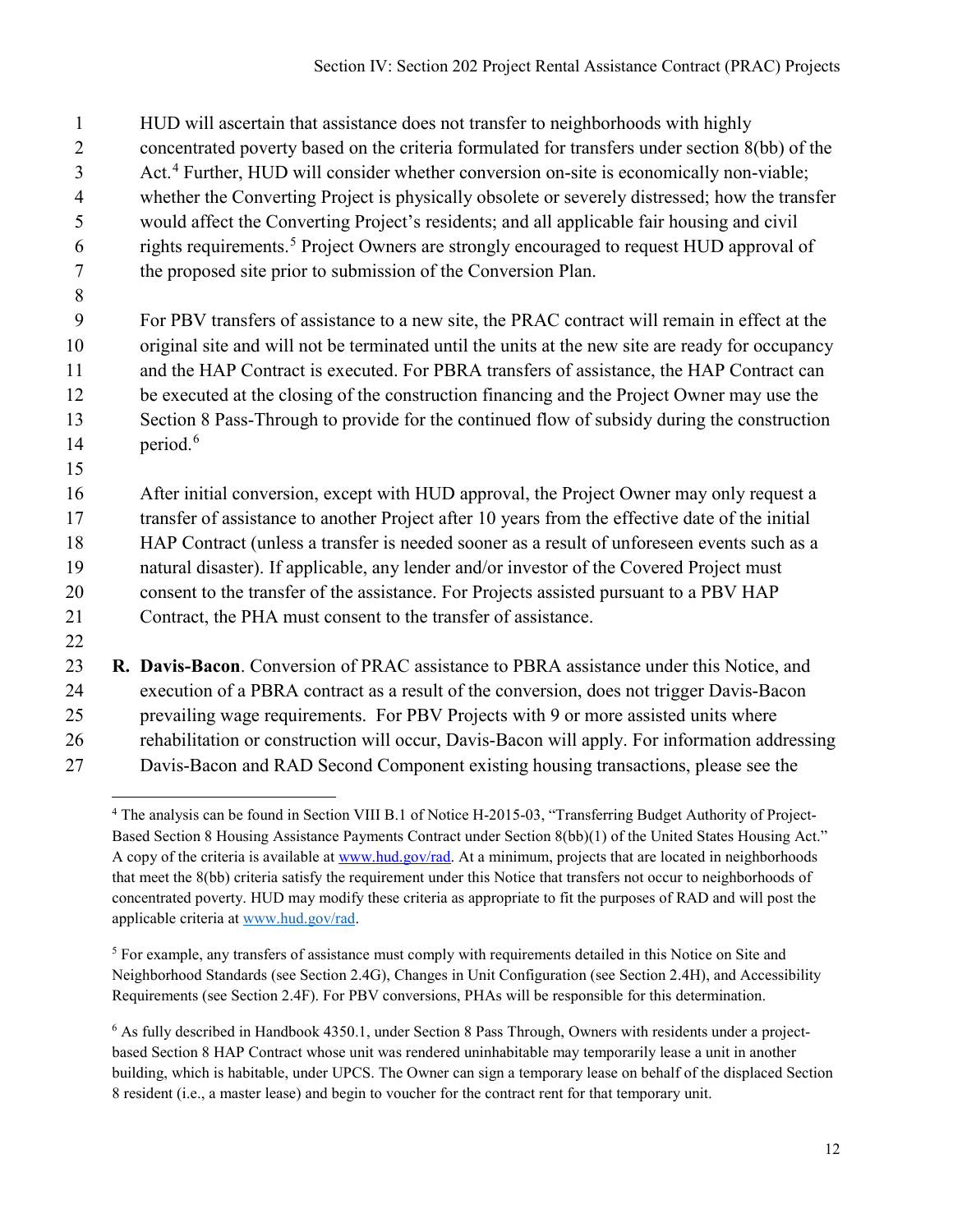Federal Register Notice entitled 'Applicability of Davis-Bacon Labor Requirements to Projects Selected as Existing Housing Under the Section 8 Project-Based Voucher Program – Guidance,' 80 FR 12511, March 9, 2015. **S. Provision of Services.** For properties that have submitted an Initial Submission of Interest to HUD, HUD may approve service costs to be paid from project rental assistance up to \$27 per unit per month if it is necessary to provide effective supportive services for the elderly. Accordingly, HUD is waiving and providing an alternative requirement to 24 § CFR 891.225, which limits the eligible service costs that can be paid from project rental assistance to \$15 per unit per month. Any approval would only become effective following Conversion Plan Approval and would be rescinded if the conversion does not occur. **T. Existing Residual Receipts Balance.** Project Owners may apply any balance in the Converting Project's residual receipts as a source in the development budget to support conversion. Eligible conversion-related uses for these funds include pre-development, development, or rehabilitation costs of the Covered Project, or establishment of the replacement reserve or operating reserve. **U. Lead Based Paint Hazards.** For properties built before 1978 and in the infrequent case that a child under age 6 resides in one or more units: • The Lead Disclosure Rule and the Lead Safe Housing Rule (specifically, 24 CFR part 35, subparts A, B, H, and R) apply to each such unit, any common areas servicing such units, and exterior painted surfaces associated with such units or common areas. (These covered areas must have a risk assessment conducted and any lead-based paint hazards identified controlled and cleared, with affected tenants getting disclosure and/or notification of these activities, as applicable; see also the MAP Guide section 9.5.A, Lead-Based Paint.) • If occupancy rule exceptions are made to allow children under age 6 to reside (such as in accordance with the Living Equitably: Grandparents Aiding Children and Youth Act of 2003, P.L. 108-186), the general exemption of the property from the lead safety rules is not available and they apply to the entire property.

- 
- 
- 

## 4.5 **Special Provisions Affecting Conversions to PBVs**

- Certain PBV statutory provisions have been waived or altered consistent with the authority
- Congress has provided for Second Component conversions. In these cases, HUD also notes the
- corresponding regulatory provisions that are waived or altered. Additionally, HUD has waived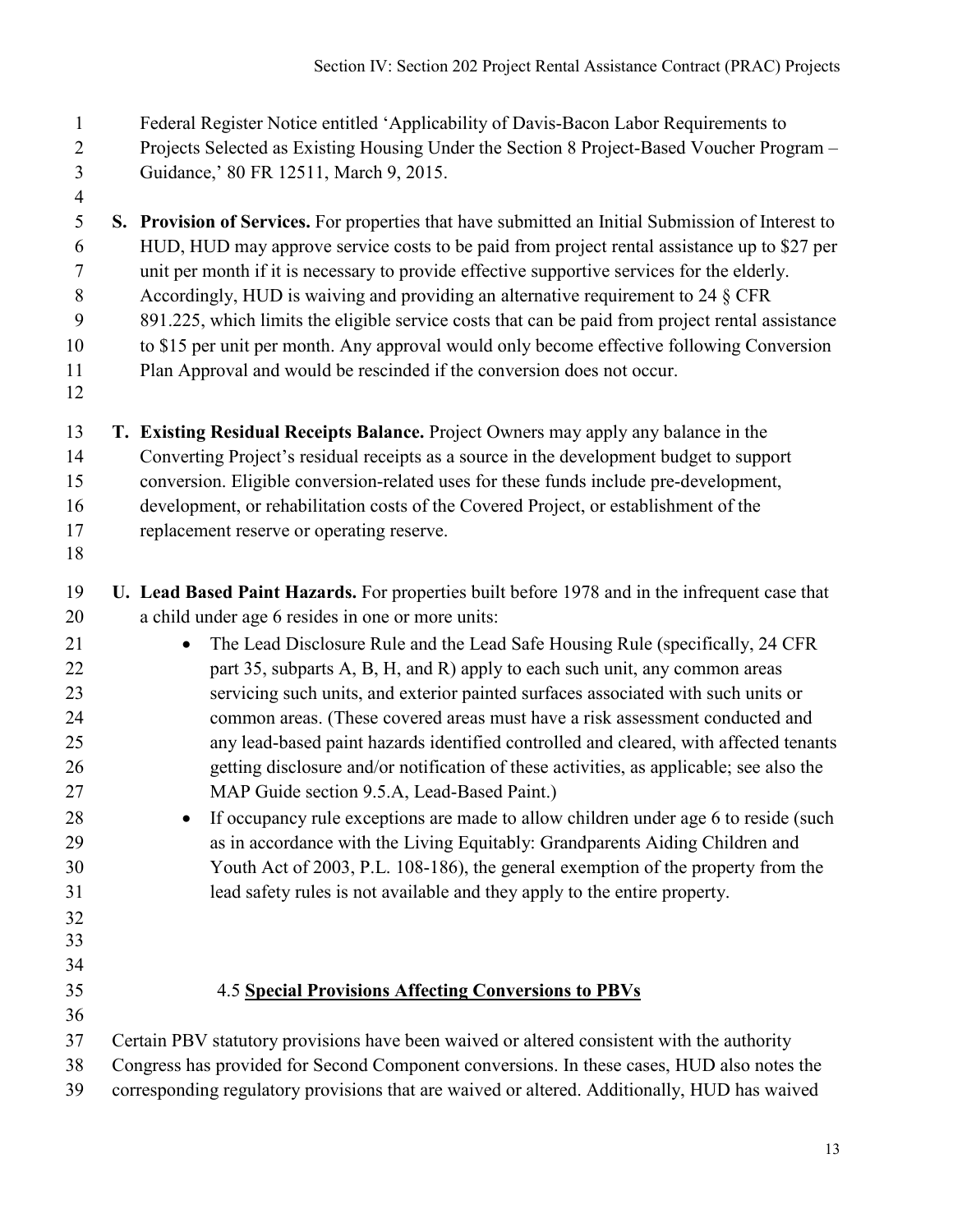- certain regulatory provisions (that are not statutorily based) and established alternative requirements in order to prevent displacement of certain residents and otherwise serve the purposes of this Demonstration. All other regulatory and statutory requirements of the PBV program in 24 CFR part 983 and section 8(o)(13) of the Act and applicable standing and subsequent Office of Public and Indian Housing guidance, including related notices and handbooks shall apply, including resident choice, environmental review, and non-discrimination and equal opportunity requirements. The modified or alternative requirements that pertain solely to 202 PRAC Projects converting assistance to PBV under the Demonstration are described below. **A. Length of Contract.** Section 8(o)(13)(F) of the Act provides, in part, that the HAP Contract may have an initial term of up to 20 years. In addition, 24 CFR § 983.205(a) provides the PHA with discretion to set the contract term, for a minimum period of one year and a maximum period of twenty years. By choosing to participate in RAD, the PHA and the Project Owner agree to an initial HAP Contract term of 20 years. A PHA may enter into an extension of the initial HAP Contract term with the Project Owner at any time during the initial term. The PBV HAP Contract during the initial and any extended term is subject to the requirement for sufficient annual appropriated funding. **B. Mandatory Contract Extension.** Section 8(o)(13)(G) of the Act provides, in part, that the extension of any PBV HAP Contract is at the discretion of the PHA. The regulatory
- provisions governing PBV HAP Contract extensions are contained in 24 CFR § 983.205(b). By choosing to participate in RAD, the PHA agrees to offer, and the Project Owner agrees to accept, each extension of the initial HAP Contract term during the term of the Elderly Housing Use Agreement so that the contract could expire no earlier than the expiration date [7](#page-13-0) of the Elderly Housing Use Agreement.<sup>7</sup> As indicated in Section 4.5.A, the PBV HAP Contract during the initial and any extended term is subject to the requirement for sufficient annual appropriated funding. The contract extension(s) shall be for the prescribed number and mix of units but may, upon request of the Project Owner and subject to HUD approval, be on one or more transfer of assistance sites in lieu of the project site subject to the expiring
- contract.

<span id="page-13-0"></span> **C. PBV Percentage Limitation.** Covered Projects do not count against the percentage limitation applicable to the PBV program. Pursuant to the RAD statute, section 8(o)(13)(B)

 For example, if the Elderly Housing Use Agreement required a minimum affordability period of 39 years, the PHA and owner would enter into an initial 20-year HAP contract and, because the Elderly Housing Use Agreement would still be in effect at the end of the 20 year term, must subsequently agree to extend the contract for at least 19 additional years.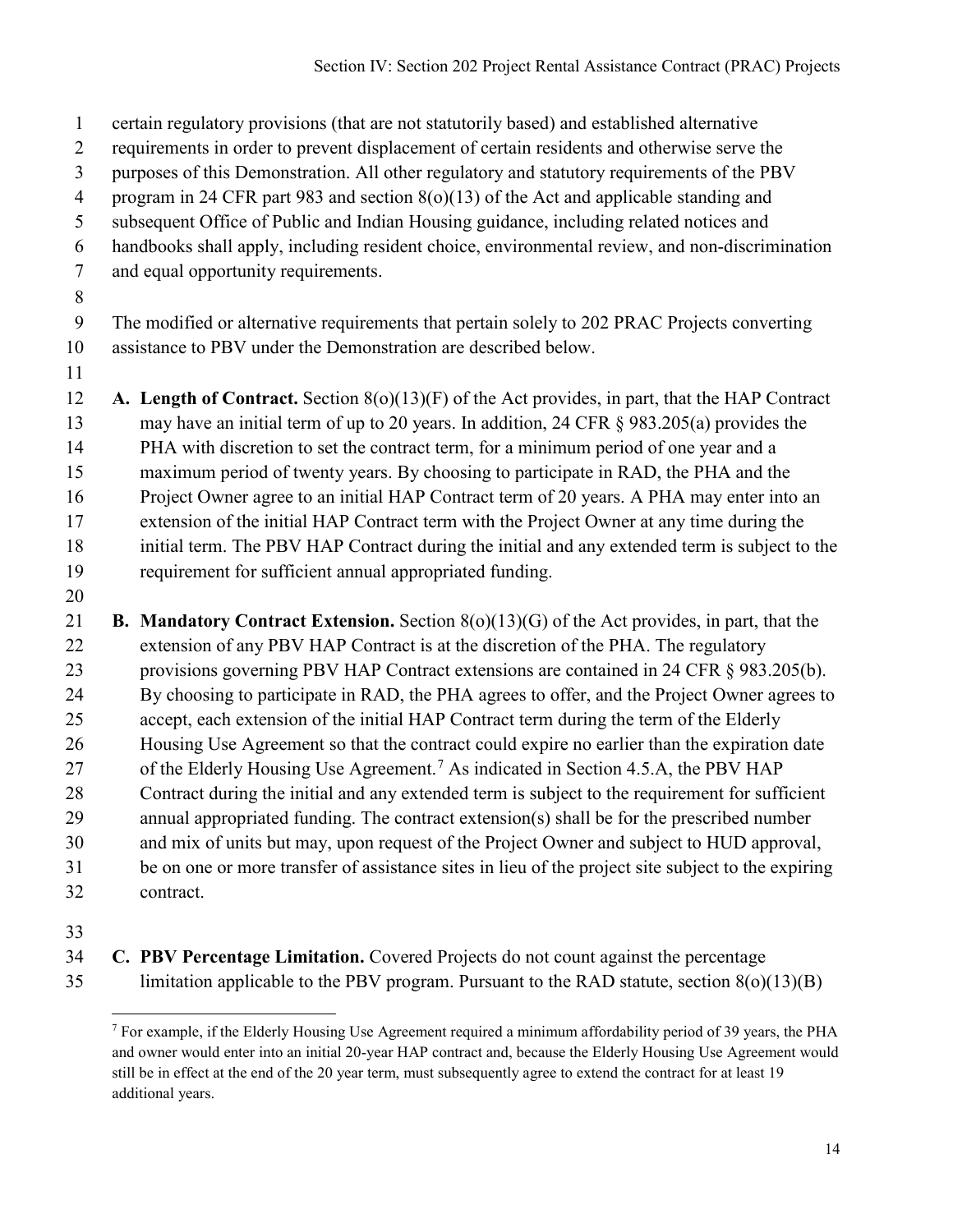of the Act as well as 24 CFR § 983.6 do not apply. As a result, a PHA that is administering RAD PBV assistance does not take the RAD PBV into consideration when calculating the percent limitation for any non-RAD PBV actions that are subject to the percent limitation. In other words, RAD PBV is excluded from both the numerator and the denominator when calculating the percent that may be project-based for non-RAD PBV. **D. Cap on the Number of PBV Units in Each Project.** There is no cap on the number of units 8 that may receive PBV assistance in each project. Per the HOTMA Implementation Notice, 82 FR 5458, the cap on the number of units that may receive PBV assistance in each project does not apply to projects exclusively serving elderly families (as such term is defined in [24](https://www.federalregister.gov/select-citation/2017/01/18/24-CFR-5.403)  [CFR § 5.403\)](https://www.federalregister.gov/select-citation/2017/01/18/24-CFR-5.403). **E. Site Selection –Compliance with PBV Goals, section 8(o)(13)(C)(ii) of the Act and 24 CFR § 983.57(b)(1) and (c)(2)**. HUD waives these provisions having to do with deconcentration of poverty and expanding housing and economic opportunity, for the existing site. **F. Owner Proposal Selection Procedures, 24 CFR § 983.51.** Projects are selected in accordance with program requirements detailed in this Notice. HUD is waiving 24 CFR § 20 983.51. For purposes of RAD, the date of PBV proposal selection shall be the date on which 21 the Project Owner submits a Conversion Plan. With respect to site selection standards, HUD requires compliance with the site selection standards as set forth in this Notice. **G. Initial Contract Rent Setting.** Consistent with the requirements of section 8(o)(13)(H) of the 1937 Act and 24 CFR part 983, Subpart G, the initial contract rents will be the lower of: (a) 26 the approved PRAC rents;<sup>[8](#page-14-0)</sup> (b) the reasonable rent (as defined under 24 CFR  $\S$  983.303); (c) 27 an amount determined by the PHA, not to exceed 110 percent of the applicable FMR (or applicable exception payment standard, or rent cap approved in an MTW Plan), minus any utility allowance; or (d) the rent requested by the Project Owner. A Project Owner may request that HUD use the small area Fair Market Rent (SAFMR) in place of the applicable metropolitan area FMR in the computation of rents. To implement this provision, HUD is implementing an alternative requirement to 24 CFR § 888.113(h) to permit the use of a SAFMR by project for initial contract rent setting. This provision does not apply in cases where the administering PHA is using SAFMRs in its HCV program, and has chosen to apply the SAFMRs to its PBV projects (consistent with HUD regulations on the subject).

<span id="page-14-0"></span> PRAC rents are the "Operating Expense Amounts" listed in Part I of the PRAC, Exhibit 1, as adjusted pursuant to rent "bundling" described in this subsection G.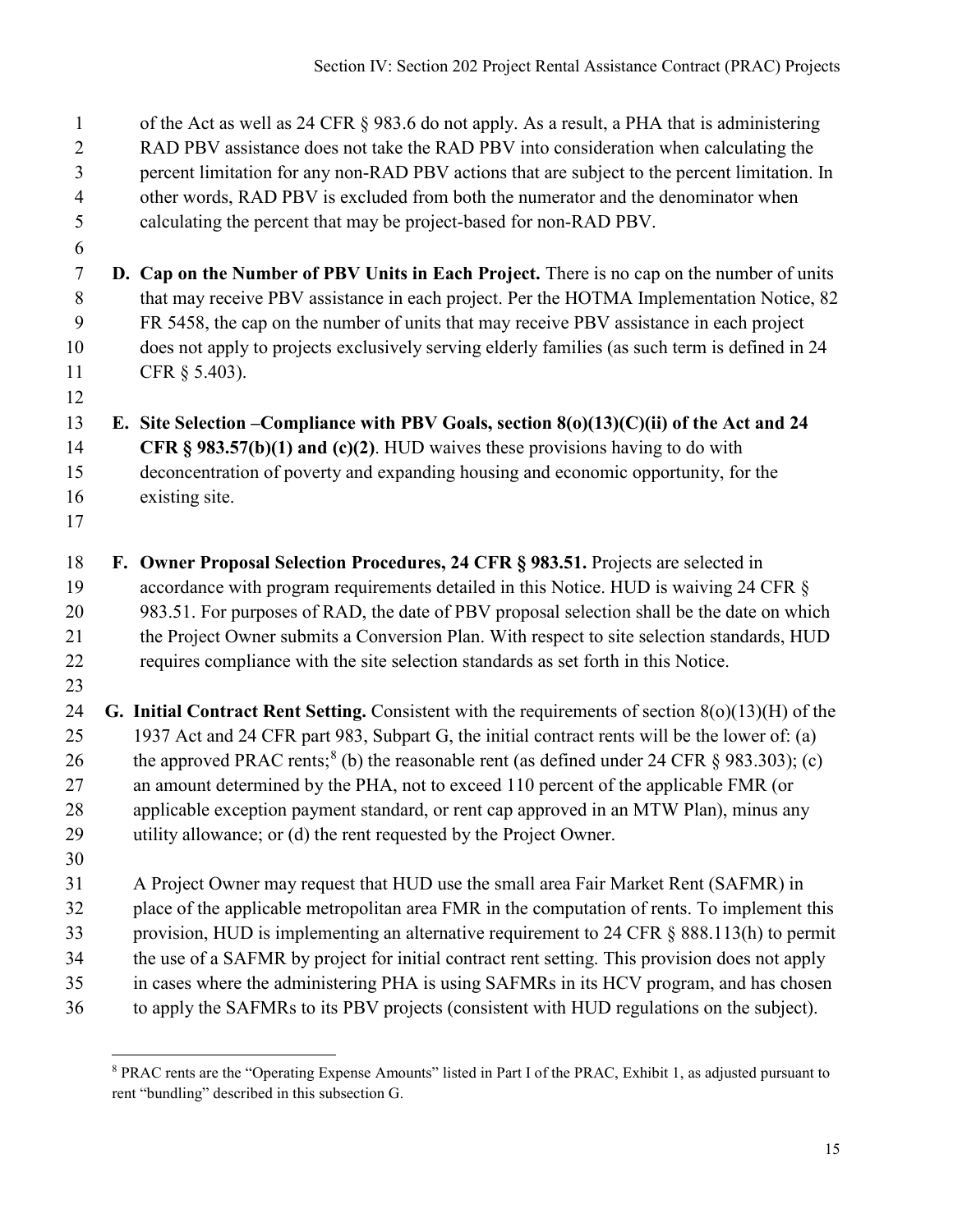With HUD approval, Project Owners and the PHA administering the contract may adjust subsidy amounts across multiple Projects in order to modify initial contract rents that would be established in the HAP Contract, as long as the subsidy adjustments do not exceed the aggregate subsidy for all of the Projects that the Project Owner has submitted for conversion

 under RAD and as long as the rents do not exceed applicable rent limits described in 24 CFR part 983 subpart G. This use, which HUD refers to as "bundled" rents, is permissible when a Project Owner submits applications for two or more Projects. There is no limit to the number of Projects that a Project Owner may bundle. The conversion of the donor Project must close prior to or simultaneous with the conversion of the recipient Project. For example, assume that a Project Owner is considering bundling two identical Projects, both consisting of 100 units. In Project A, the contract rent is \$500; and in Project B, the contract rent is \$600. The Project

- Owner could bundle the two projects such that the initial contract rents for both projects will
- be \$550.

 **H. Re-Determined Rents**. The Project Owner may request an increase in rent at the anniversary 17 date of the HAP contract by written notice to the PHA in accordance with 24 CFR § 983.301(b)(2). Under the PBV regulations, a Project Owner may request an adjusted rent level below the PBV rent caps. As a condition of converting to PBV under RAD, the Project Owner agrees to never request a rent increase in excess of the OCAF-adjusted rent. This 21 OCAF limitation is in addition to the existing PBV rent limitation in 24 CFR § 983.301(b) more generally. All other PBV provisions governing the redetermination of rent to the Project Owner apply.

 **I. Distributions.** As an alternative requirement, distribution of surplus cash is prohibited unless 26 the Project Operating Reserve is funded at no less than \$250 per unit and the replacement reserve is funded at a level prescribed by any conversion agreements.

 **J. No Rescreening of Tenants upon Conversion.** Pursuant to the RAD Statute, at conversion, current households cannot be excluded from occupancy at the Covered Project based on any rescreening, income eligibility, or income targeting. With respect to occupancy in the Covered Project, current households in the Converting Project will be grandfathered for application of any eligibility criteria to conditions that occurred prior to conversion but will Be subject to any ongoing eligibility requirements for actions that occur after conversion.<sup>[9](#page-15-0)</sup> Post-conversion, the tenure of all residents of the Covered Project is protected pursuant to PBV requirements regarding continued occupancy. For example, a unit with a household that

<span id="page-15-0"></span> These protections (as well as all protections in this Notice for current households) also apply when a household is relocated to facilitate new construction or repairs following conversion and subsequently returns to the Covered Project.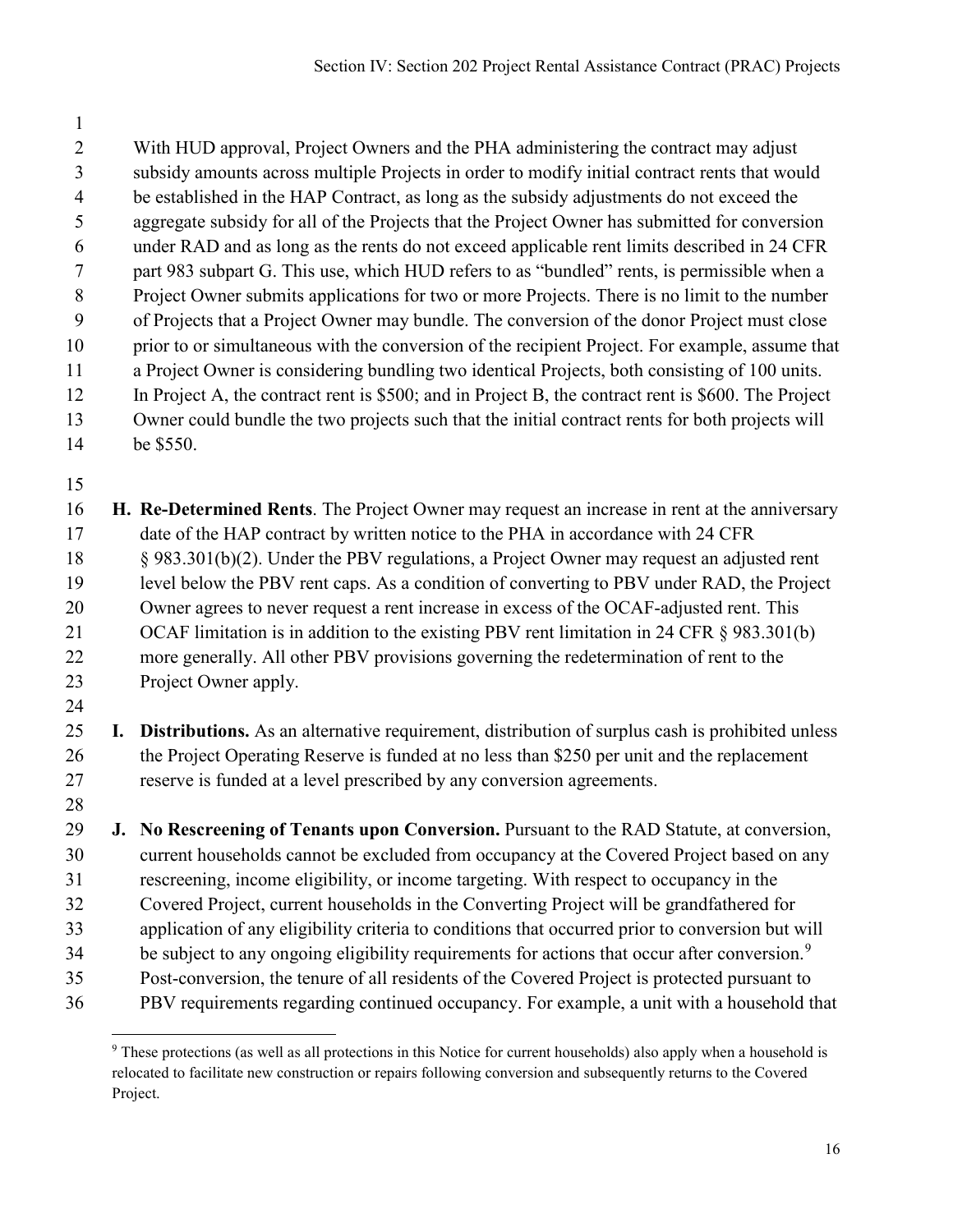was over-income at time of conversion would continue to be treated as an assisted unit. Thus, 24 CFR § 982.201, concerning income eligibility and income targeting of tenants at initial occupancy, will not apply for current households. Once the grandfathered household moves out, the unit must be leased to an eligible family. Income eligibility requirements associated with new sources of financing, such as Low-Income Housing Tax Credits, do not supersede this prohibition on rescreening, and the Project Owner may be required to exclude Section 8 units occupied by ineligible households from being covered by the new financing's restrictions.

 **K. Under-Occupied Units.** If a family is in an under-occupied unit under 24 CFR § 983.260 at 11 the time of conversion, the family may remain in the unit until an appropriate-sized unit 12 becomes available in the Covered Project.<sup>[10](#page-16-0)</sup> When an appropriate sized unit becomes available in the Covered Project, the family living in the under-occupied unit must move to the appropriate-sized unit within a reasonable period of time, as determined by the PHA. In order to allow the family to remain in the under-occupied unit until an appropriate-sized unit 16 becomes available in the Covered Project, 24 CFR § 983.260 is waived.<sup>[11](#page-16-1)</sup>

 **L. Occupancy Requirements.** In accordance with the RAD statute, as amended by the Consolidated Appropriations Act, 2018 (Pub. L. No. 115-141) , Section 202 PRAC projects converting assistance under RAD must continue to serve elderly persons as defined in 21 Section 202(k) of the Housing Act of 1959.<sup>[12](#page-16-2)</sup> New admissions must meet the income requirements in 24 CFR § 982.201(b). Existing residents will be grandfathered in and are not subject to re-screening for income and occupancy eligibility.

<span id="page-16-0"></span> A household is considered to be remaining in the unit during any period of temporary relocation to permit rehabilitation of the Covered Project.

<span id="page-16-1"></span><sup>&</sup>lt;sup>11</sup> As the later enacted statute, the RAD Statute, as amended by the Consolidated Appropriations Act, 2018 (Pub. L. No. 115-141) to prohibit conversion under the Second Component from being the basis for re-screening, termination of assistance, or eviction of a family in the Converting Project, overrides the last sentence of section 3(b)(3)(A) of the Act. Absent this override, the latter provision would prohibit occupancy of an assisted unit of two or more bedrooms by a single person who is not elderly, disabled, a displaced person, or the remaining member of a tenant family, and any such unit occupied by such a person could not be included in the HAP Contract. Accordingly, 24 CFR  $\S$  5.655(b)(5) shall not apply.

<span id="page-16-2"></span> The term ["elderly person"](https://www.law.cornell.edu/definitions/uscode.php?width=840&height=800&iframe=true&def_id=12-USC-1276302974-1510435013&term_occur=11&term_src=title:12:chapter:13:section:1701q) means a household composed of one or more persons at least one of whom is 62 years of age or more at the time of initial occupancy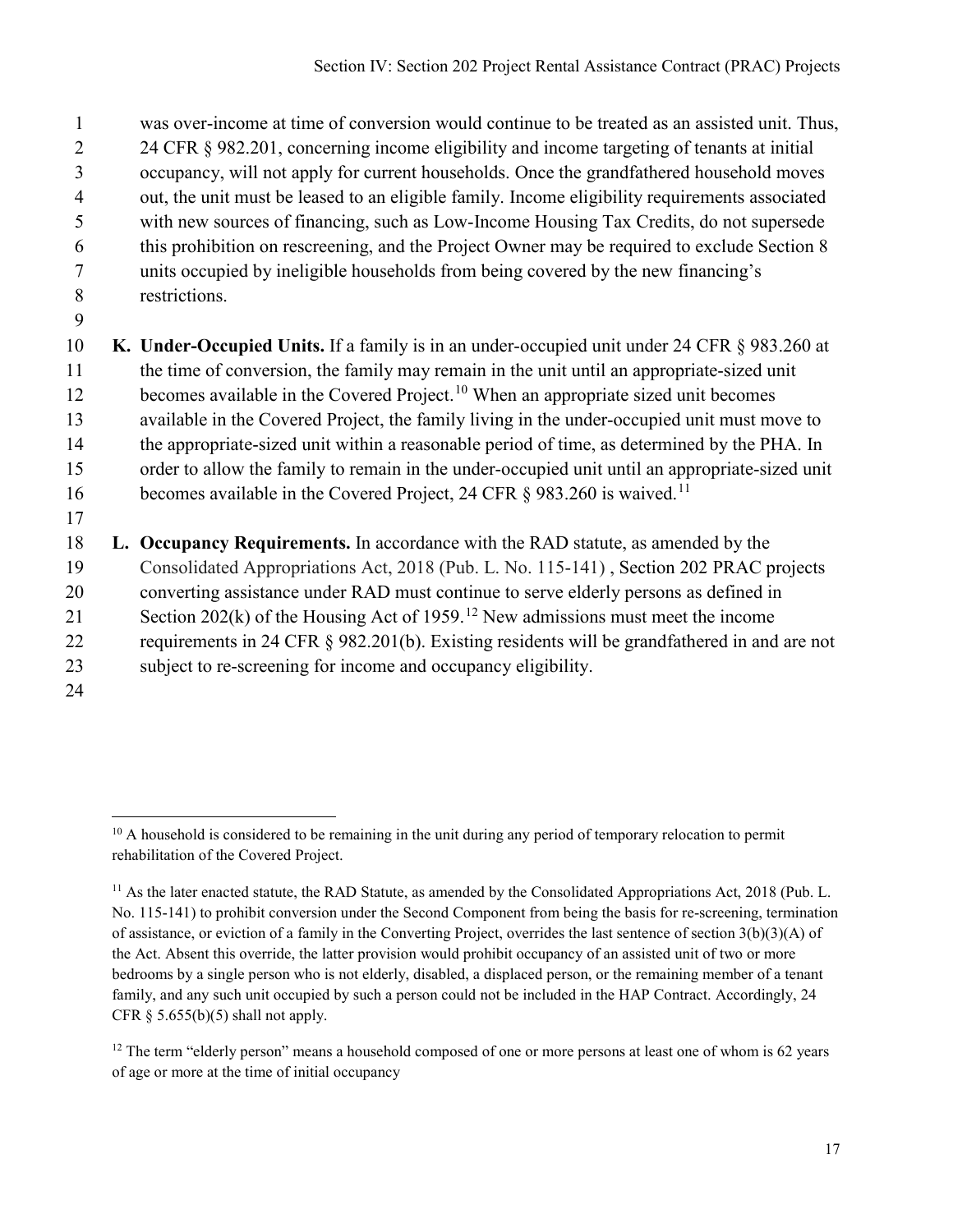## 4.6 **Special Provisions Affecting Conversions to PBRA**

 For 202 PRAC Projects converting assistance to PBRA, 24 CFR part 880 ("Section 8 Housing Assistance Payments Program for New Construction"), as modified and as published in 5 Appendix I of this Notice, and applicable standing and subsequent Office of Housing guidance<sup>[13](#page-17-0)</sup> will apply, except for the provisions listed below. Where applicable, reference is made to the affected statute and/or regulation.

 **A. Length of Contract.** Pursuant to the RAD statute, Covered Projects shall have an initial HAP Contract term of 20 years. Accordingly, section 8(d)(2)(A) of the Act, which establishes a maximum term of 15 years for "an existing structure," does not apply. Additionally, 24 CFR § 880.502, which imposes maximum contract terms for New Construction Projects consistent with statutory authority that was repealed in 1983, does not apply.

 **B. Mandatory Contract Renewal.** Pursuant to the RAD Statute, after the initial term of the HAP Contract, the Project Owner is eligible for renewal of the contract under section 524 of MAHRAA, subject to the terms and conditions applicable at the time of renewal and the availability of appropriations for each year of such renewal. By choosing to participate in RAD, the Project Owner agrees to accept each offer to renew the HAP contract during the term of the Elderly Housing Use Agreement so that any renewal of the HAP contract could expire no earlier than the expiration of the Elderly Housing Use Agreement, but not to 23 exceed a term of 20 years for any given renewal.<sup>[14](#page-17-1)</sup> The renewal contract(s) shall be for the prescribed number and mix of units but may, upon request of the Project Owner and subject to HUD approval, be on one or more transfer of assistance sites in lieu of the project site associated with the expiring contract.

 **C. Initial Contract Rent Setting**. Consistent with the requirements of Section 8(c)(1) of the 29 Act, the initial contract rents will be the lower of (a) the approved PRAC rents<sup>[15](#page-17-2)</sup> or (b) 120%

<span id="page-17-0"></span>of the applicable fair market rent (FMR), less any utility allowances.

<sup>&</sup>lt;sup>13</sup> Examples of Office of Housing guidance include handbooks such as "Occupancy Requirements of Subsidized Multifamily Housing Programs" (4350.3) and "Multifamily Asset Management and Project Servicing" (4350.1).

<span id="page-17-1"></span><sup>&</sup>lt;sup>14</sup> For example, if the Elderly Housing Use Agreement required a minimum affordability period of 39 years, the HUD and Project Owner would enter into an initial 20 year HAP contract and, because the Elderly Housing Use Agreement would still be in effect at the end of the 20 year term, at the end of the term, HUD would offer and an owner must request a contract renewal covering at least 19 additional years.

<span id="page-17-2"></span> PRAC rents are the "Operating Expense Amounts" listed in Part I of the PRAC, Exhibit 1, as adjusted pursuant to rent "bundling" described in this subsection C.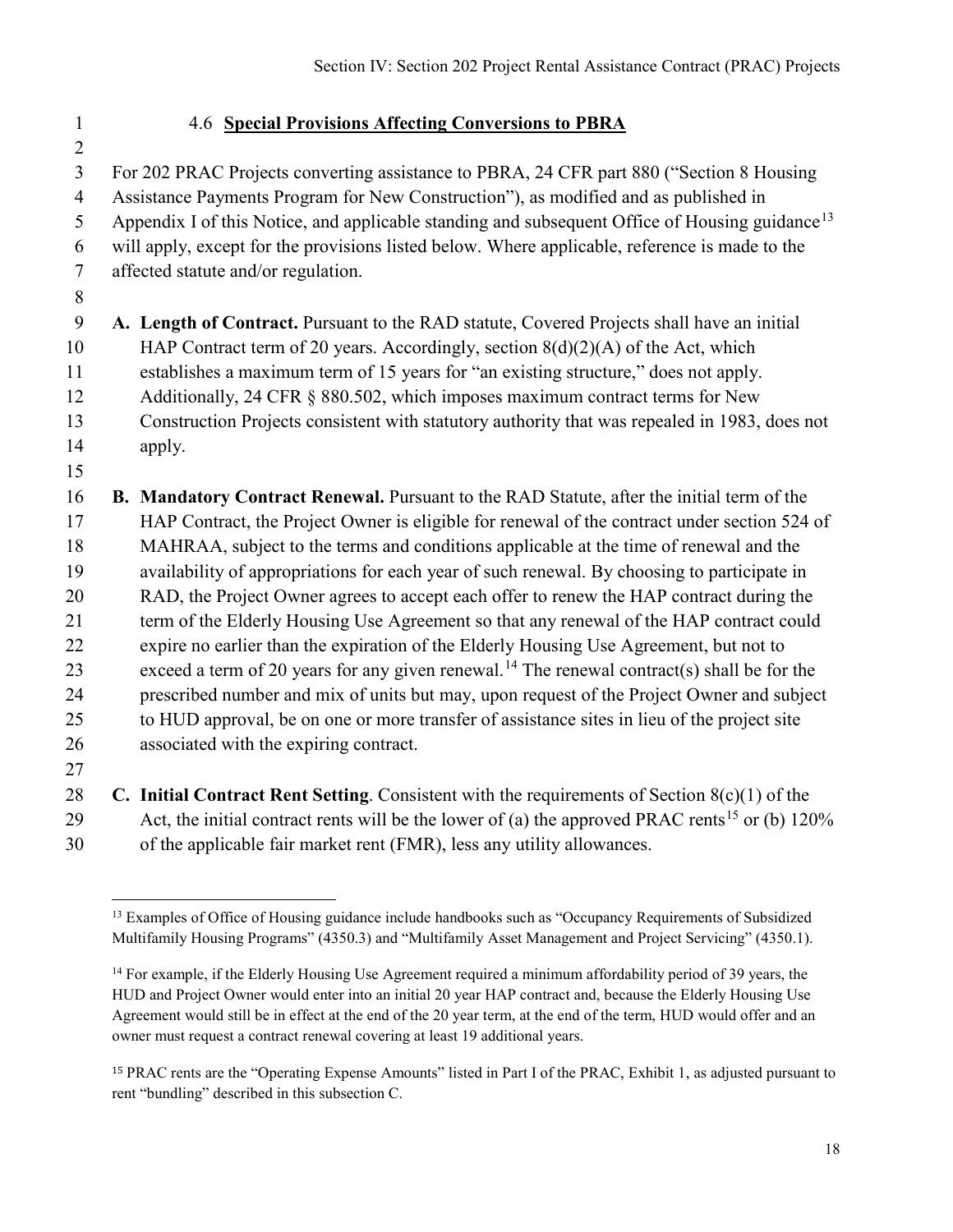A Project Owner may request that HUD use the small area Fair Market Rent (SAFMR) in place of the FMR in the computation of rents. To implement this provision, HUD is implementing an alternative requirement to 24 CFR §888.113(h) to permit the use of a SAFMR by project for initial contract rent setting.

 With HUD approval, Project Owners may adjust subsidy across multiple Projects in order to modify the initial contract rents that would be established in the HAP Contract, as long as the Project Owner does not exceed the aggregate subsidy for all of the Projects the Project Owner has submitted for conversion under RAD and the rents do not exceed 120% of FMR (or Small Area FMR, as applicable). This use, which HUD refers to as "bundled" rents, is permissible when a Project Owner submits applications for two or more Projects. There is no 11 limit to the number of Projects that a Project Owner may bundle. The conversion of the "donor" Project must close prior to or simultaneously with the conversion of the "recipient" Project. For example, assume that a Project Owner is considering bundling two identical Projects, both consisting of 100 units. In Project A, the contract rent is \$500; and in Project B, the contract rent is \$600. The Project Owner could bundle the two projects such that the initial contract rents for both Projects will be \$550.

- 
- **D. Method of Adjusting Contract Rents.** Contract rents will be adjusted by an OCAF at each anniversary of the HAP Contract, subject to (a) the availability of appropriations for each year of the initial term of the HAP Contract, and (b) the Maximum Rent, as defined below.
- 

 The Maximum Rent is the higher of 120% of FMR or Small Area FMR (less utility allowances) or the market rents, as demonstrated by an RCS procured and paid for by the Project Owner. Where an RCS has been used to justify an OCAF adjusted rent that exceeds 120% of the FMR, the RCS will remain valid for five years, the Maximum Rent will not apply for the next four annual rent adjustments, and rents will be adjusted only by the OCAF. The applicable FMR used for SRO units shall be the zero-bedroom (efficiency) FMR. Further, where HUD has approved the use of Small Area FMR by project, the Small Area FMR will continue to serve as the applicable FMR when determining the rent cap.

 **E. Distributions.** Covered Projects will not be subject to any limitation on distributions, contingent on the availability of surplus cash as determined by year-end audited or certified financial statements. To implement this provision, HUD will not apply 24 CFR § 880.205, which, among other provisions, establishes certain limitations on distributions for profit- motivated owners and authorizes HUD to require not-for-profit and certain for-profit owners to establish a residual receipts account. As an alternative requirement, in addition to standard PBRA requirements that must be satisfied prior to calculating surplus cash, distribution of surplus cash is prohibited unless HUD is able to verify on the annual financial statement that the Project Operating Reserve is funded at no less than \$250 per unit.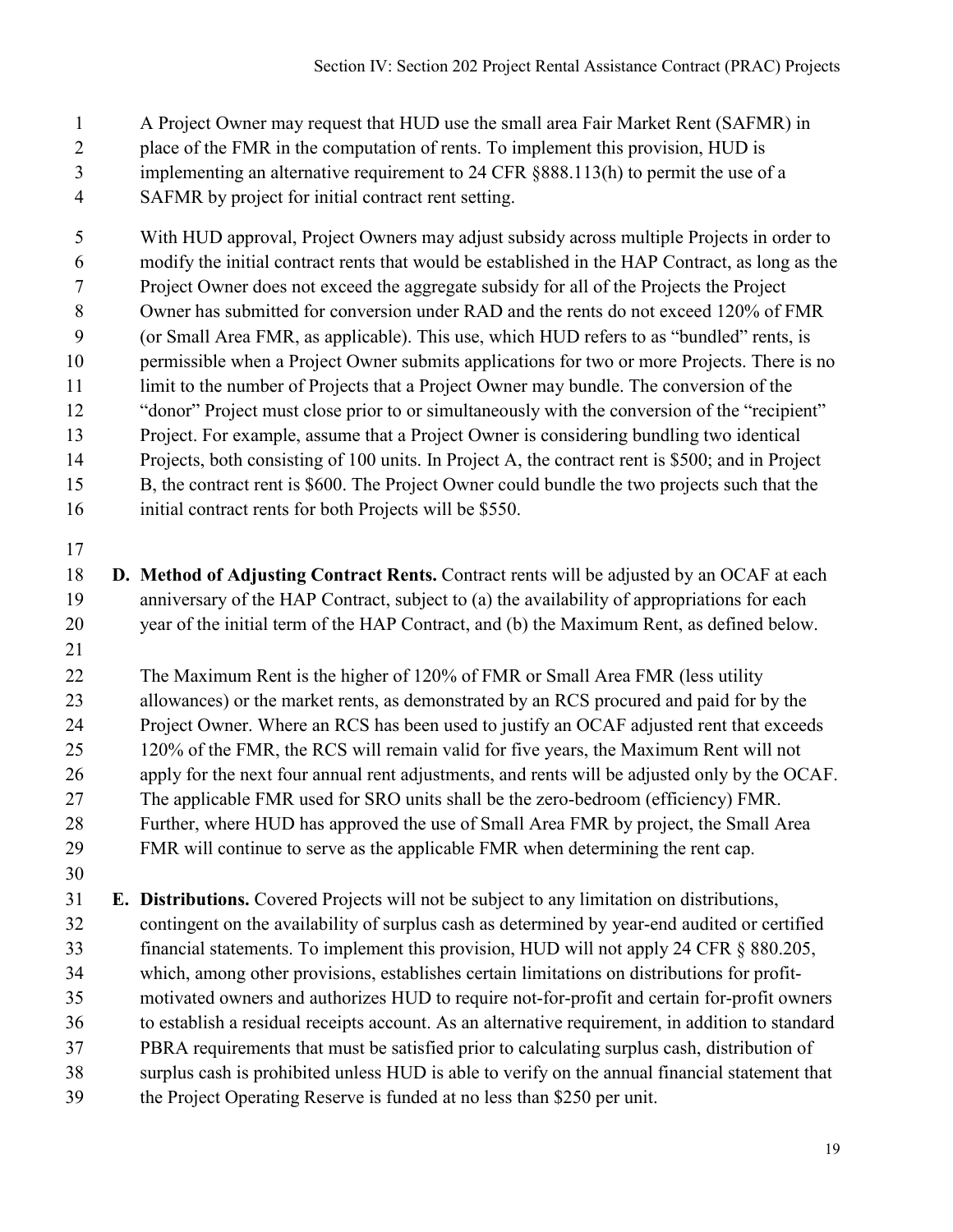**F. No Rescreening of Tenants upon Conversion.** Pursuant to the RAD Statute, at conversion, current households cannot be excluded from occupancy at the Covered Project based on any rescreening, income eligibility, or income targeting. With respect to occupancy in the Covered Project, current households in the Converting Project will be grandfathered for application of any eligibility criteria to conditions that occurred prior to conversion but will be subject to any ongoing eligibility requirements for actions that occur after conversion.<sup>[16](#page-19-0)</sup> Post-conversion, the tenure of all residents of the Covered Project is protected pursuant to PBRA requirements regarding continued occupancy. For example, a household that would not be income eligible for initial occupancy of a Section 8 unit at the time of conversion would still be placed on a Section 8 lease and eligible for assistance under the provisions governing continued occupancy. Thus, the first clause of section 8(c)(4) of the Act and 24 CFR § 880.603(b), concerning determination of eligibility and selection of tenants for initial occupancy, will not apply for current households. Once the grandfathered household moves out, the unit must be leased to an eligible family. Income eligibility requirements associated with new sources of financing, such as Low-Income Housing Tax Credits, do not supersede this prohibition on rescreening, and the Project Owner may be required to exclude Section 8 units occupied by ineligible households from being covered by the new financing's restrictions.

 **G. Under-Occupied Units.** If at the time of conversion, an eligible family assisted under the PRAC is occupying a unit that is larger than appropriate because of the family's composition, the family may remain in the unit until an appropriate-sized unit becomes available in the 24 Covered Project.<sup>[17](#page-19-1)</sup> When an appropriate sized unit becomes available in the Covered Project, the family living in the under-occupied unit must move to the appropriate-sized within a reasonable period of time. In order to allow the family to remain in the under-occupied unit until an appropriate-sized unit becomes available in the Covered Project, HUD is waiving the 28 portion of 24 CFR  $\&$  880.605 that assumes the unit has become under-occupied as the result 29 of a change in family size.<sup>[18](#page-19-2)</sup>

<span id="page-19-0"></span> These protections (as well as all protections in this Notice for current households) also apply when a household is relocated to facilitate new construction or repairs following conversion and subsequently returns to the Covered Project.

<span id="page-19-1"></span> A household is considered to be remaining in the unit during any period of temporary relocation to permit rehabilitation of the Covered Project.

<span id="page-19-2"></span><sup>&</sup>lt;sup>18</sup> As the later enacted statute, the RAD Statute, as amended by the Consolidated Appropriations Act, 2018 (Pub. L. No. 115-141) to prohibit conversion under the Second Component from being the basis for re-screening, termination of assistance, or eviction of a family in the Converting Project, overrides the last sentence of section 3(b)(3)(A) of the Act. Absent this override, the latter provision would prohibit occupancy of an assisted unit of two or more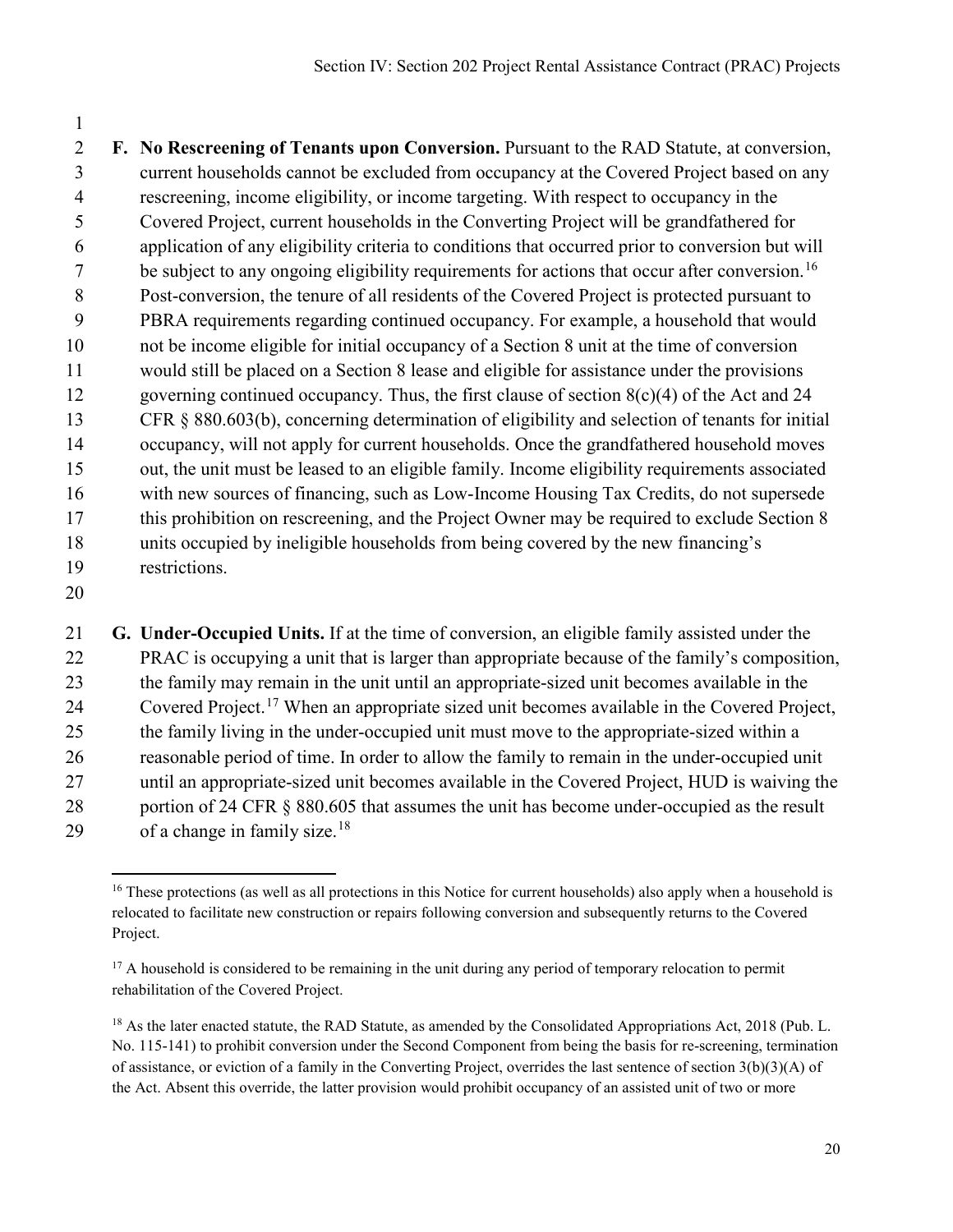| $\mathbf{1}$   |                                                                                                                 |
|----------------|-----------------------------------------------------------------------------------------------------------------|
| $\overline{2}$ | H. Occupancy Requirements. In accordance with the RAD statute, as amended by the                                |
| 3              | Consolidated Appropriations Act, 2018 (Pub. L. No. 115-141), Section 202 PRAC                                   |
| $\overline{4}$ | projects converting assistance under RAD must continue to serve elderly persons as                              |
| 5              | defined in Section 202(k) of the Housing Act of 1959. <sup>19</sup> New admissions must meet the                |
| 6              | income requirements in 24 CFR $5.653(d)(2)$ . Existing residents will be grandfathered in                       |
| $\tau$         | and are not subject to re-screening for income and occupancy eligibility.                                       |
| $\,8\,$<br>9   | <b>UPCS (REAC) Inspections.</b> Under current regulations at 24 CFR part 5, subpart G, a unit<br>$\mathbf{I}$ . |
| 10             | covered under a PBRA HAP Contract must meet the UPCS before assistance can be paid on                           |
| 11             | behalf of a household. Under RAD, only after the PBRA HAP Contract is executed and any                          |
| 12             | proposed Work is completed, HUD will order a REAC inspection of the Project to ensure                           |
| 13             | conditions meet the UPCS. HUD is waiving and establishing this alternative requirement to                       |
| 14             | 24 CFR part 5 subpart G.                                                                                        |
| 15             |                                                                                                                 |
| 16             |                                                                                                                 |
| 17             | <b>Conversion and Processing Requirements</b><br>4.7                                                            |
| 18             |                                                                                                                 |
| 19             | As discussed in further detail below, the conversion of a PRAC Project will generally entail:                   |
| 20             | An Initial Submission of Interest to HUD<br>1.                                                                  |
| 21             | <b>Resident Notification and Consultation</b><br>2.                                                             |
| 22             | Selection of PHA (PBV conversions only)<br>3.                                                                   |
| 23             | 4. Conversion Plan Submission, RAD Approval, and Closing                                                        |
| 24             |                                                                                                                 |
| 25             | <b>Initial Submission of Interest to HUD</b><br>4.7.1                                                           |
| 26<br>27       | Prior to submitting a Conversion Plan, a Project Owner must make an initial submission to HUD                   |
| 28             | indicating the Project Owner's interest in conversion under this Notice. The submission must                    |
| 29             | include:                                                                                                        |
| 30             | Project name;                                                                                                   |
| 31             | Project address;<br>$\bullet$                                                                                   |
| 32             | Project Owner's name;                                                                                           |
| 33             | Project Owner's contact information;                                                                            |
|                |                                                                                                                 |

bedrooms by a single person who is not elderly, disabled, a displaced person, or the remaining member of a tenant family, and any such unit occupied by such a person could not be included in the HAP Contract. Accordingly, 24 CFR  $\S$  5.655(b)(5) shall not apply.

 $\overline{a}$ 

<span id="page-20-0"></span><sup>&</sup>lt;sup>19</sup> The term ["elderly person"](https://www.law.cornell.edu/definitions/uscode.php?width=840&height=800&iframe=true&def_id=12-USC-1276302974-1510435013&term_occur=11&term_src=title:12:chapter:13:section:1701q) means a household composed of one or more persons at least one of whom is 62 years of age or more at the time of initial occupancy.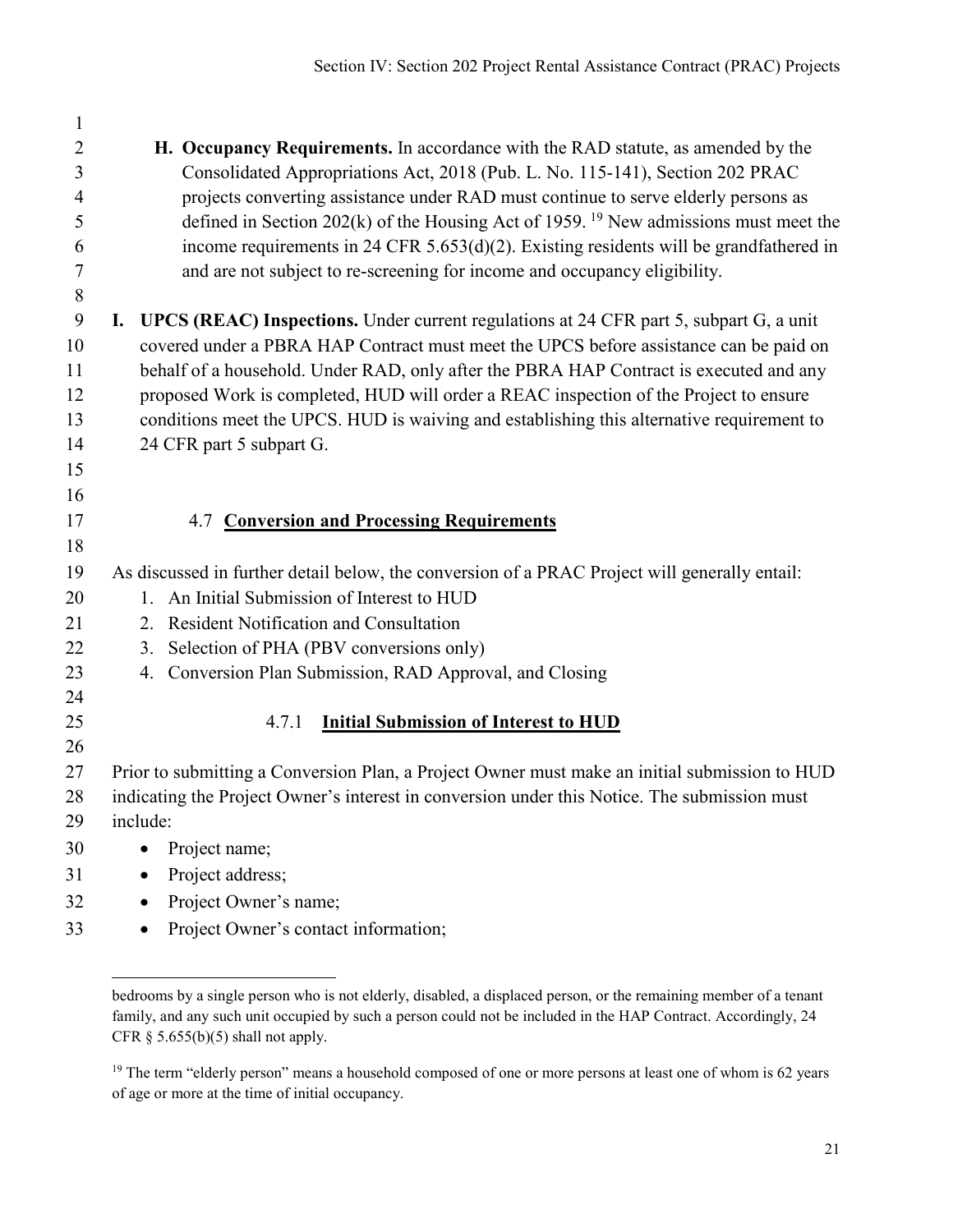| $\mathbf{1}$   | The PRAC Contract number(s);<br>$\bullet$                                                                                                   |
|----------------|---------------------------------------------------------------------------------------------------------------------------------------------|
| 2              | PRAC Contract expiration date(s);<br>$\bullet$                                                                                              |
| 3              | Total number of units covered under the PRAC Contract(s), by bedroom size; and<br>$\bullet$                                                 |
| $\overline{4}$ | Conversion Type (PBV or PBRA).<br>$\bullet$                                                                                                 |
| 5              |                                                                                                                                             |
| 6              | HUD has developed an electronic form submission for Project Owners to make the initial                                                      |
| $\tau$         | submission. To access the electronic submission template, Project Owners must request access to                                             |
| 8              | the RAD Resource Desk at www.radresource.net where users will be prompted to provide the                                                    |
| 9              | information listed above.                                                                                                                   |
| 10             |                                                                                                                                             |
| 11             | HUD will provide the Project Owner a confirmation of successful submission. HUD will use the                                                |
| 12             | initial submission in order to:                                                                                                             |
| 13<br>14       | Assign a Transaction Manager, who will make contact to discuss the conversion process<br>and the Project Owner's goals for the Project; and |
| 15             | For PBV conversion, initiate the process to identify a PHA willing to administer the new<br>$\bullet$                                       |
| 16             | PBV contract.                                                                                                                               |
| 17             |                                                                                                                                             |
| 18             | There is no fee associated with the initial submission, and there is no cap on the number of 202                                            |
| 19             | PRAC Projects for which a Project Owner may make a submission. HUD will take no adverse                                                     |
| 20             | action against a Project Owner who makes an initial submission but does not later submit a                                                  |
| 21             | Conversion Plan.                                                                                                                            |
| 22             |                                                                                                                                             |
| 23             | <b>PHA Administration of the PBV Contract</b><br>4.7.2                                                                                      |
| 24             |                                                                                                                                             |
| 25             | A. Selection of a PHA. For PBV conversions only, HUD will need to identify a PHA able and                                                   |
| 26             | willing to administer the PBV contract, and the PHA will need to accept the responsibility.                                                 |
| 27             | Within 30 days of the initial submission, HUD will identify an eligible PHA and request that                                                |
| 28             | the PHA provide written consent to administer the PBV contract or decline the request within                                                |
| 29             | 30 days of HUD's request. HUD will communicate the PHA's response to the Project                                                            |
| 30             | Owner. Applicants must wait until a PBV HAP Contract administrator has been identified                                                      |
| 31             | before submitting their Conversion Plan, as the PHA who will act in this capacity must be                                                   |
| 32             | identified in that plan. If no PHA consents to enter into the PBV contract, the Project cannot                                              |
| 33             | convert to PBV, and the Project Owner may consider conversion to PBRA instead.                                                              |
| 34             |                                                                                                                                             |
| 35             | <b>B.</b> Role of Administering PHA. The PHA that agrees to administer the PBV contract is                                                  |
| 36             | responsible for administrative duties described in 24 CFR part 983 and this Notice. Prior to                                                |
| 37             | conversion, the PHA's key roles include:                                                                                                    |
| 38             | 1. Pre-Selection Inspection. The PHA must ensure that the units substantially comply with                                                   |
| 39             | HQS, as defined in the PHA's Section 8 administrative plan, prior to submission of the                                                      |
| 40             | Conversion Plan.                                                                                                                            |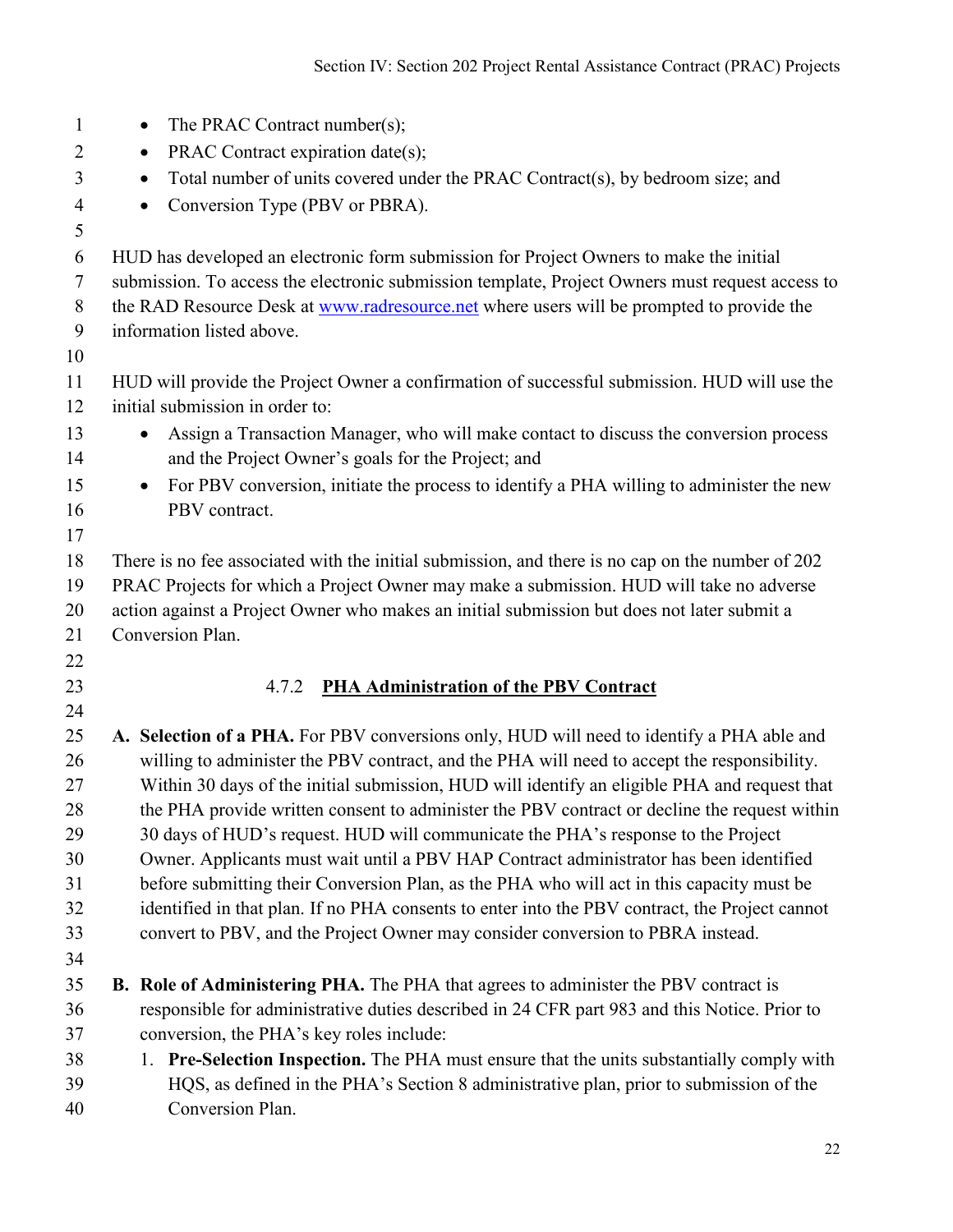| $\mathbf{1}$     | 2. Initial Contract Rent Setting. The PHA will determine the initial contract rents                  |
|------------------|------------------------------------------------------------------------------------------------------|
| $\mathbf{2}$     | pursuant to Section 4.5.G.                                                                           |
| 3                | 3. Housing Quality Standards (HQS) Inspections. Prior to entering into a PBV HAP                     |
| $\overline{4}$   | Contract, the PHA must inspect the Converting Project proposed for conversion to ensure              |
| 5                | that the units fully comply with HQS, <sup>20</sup> unless the PHA is using HOTMA non-life           |
| 6                | threatening and alternative inspection provisions. <sup>21</sup>                                     |
| $\boldsymbol{7}$ |                                                                                                      |
| 8<br>9           | <b>Resident Notification and Consultation</b><br>4.7.3                                               |
| 10               | A. Resident Notification. For all conversions, a Project Owner is required to notify residents in    |
| 11               | writing of its intent to participate in RAD and is required to hold at least two meetings with       |
| 12               | residents. <sup>22</sup> The Notification letter must:                                               |
| 13               | 1. Be delivered to all Converting Project residents, including each PRAC-assisted                    |
| 14               | household, as well as posted in the Converting Project office or other common area, and              |
| 15               | at no fewer than three prominent locations on the Converting Project site;                           |
| 16               | 2. Include the date and time of the resident briefings;                                              |
| 17               | Include an estimated date of conversion to either a PBV or PBRA HAP Contract;<br>3.                  |
| 18               | Include a description of any proposed change in ownership, rehabilitation, construction,<br>4.       |
| 19               | or transfer of assistance associated with the conversion;                                            |
| 20               | 5. Include a description of any change in ownership or transfer of assistance;                       |
| 21               | State the Project Owner's plan for relocation, if applicable, as a result of rehabilitation or<br>6. |
| 22               | construction, including the expected length of the relocation, the temporary nature of the           |
| 23               | relocation, the household's right to return, and the Project Owner's responsibility for              |
| 24               | covering relocation costs; and                                                                       |
| 25               | 7. Supply information on the method to submit comments to the Project Owner and provide              |
| 26               | for a 30-day comment period.                                                                         |
| 27               |                                                                                                      |
| 28               | The Project Owner must conduct two resident meetings with all affected residents and provide         |
| 29               | the residents with an opportunity to comment on the conversion. The purpose of the resident          |
| 30               | meeting is to provide residents with greater detail related to the conversion, including             |
| 31               | rehabilitation plans (if applicable), relocation (if applicable), and PBV or PBRA program rules      |

 $\overline{a}$ 

<span id="page-22-0"></span>

<sup>&</sup>lt;sup>20</sup> Please note that under PBV, the standard HQS requirements related to lead-based paint under 24 CFR 982.401 do not apply. Instead, if the property was constructed before 1978 and one or more units has a child under age 6 residing, the PHA must ensure that the HQS requirements for lead safety at 24 CFR 983.101(c)(2) are met in those units, common areas servicing those units, and exterior painted surfaces associated with such units or common areas (or the whole property if there are children under age 6 residing in numerous units).

<span id="page-22-1"></span><sup>&</sup>lt;sup>21</sup> See Notice PIH-2017-20 for guidance on HOTMA non-life threatening and alternative inspection provisions.

<span id="page-22-2"></span><sup>&</sup>lt;sup>22</sup> Sample resident notification letters are available at www.hud.gov/rad.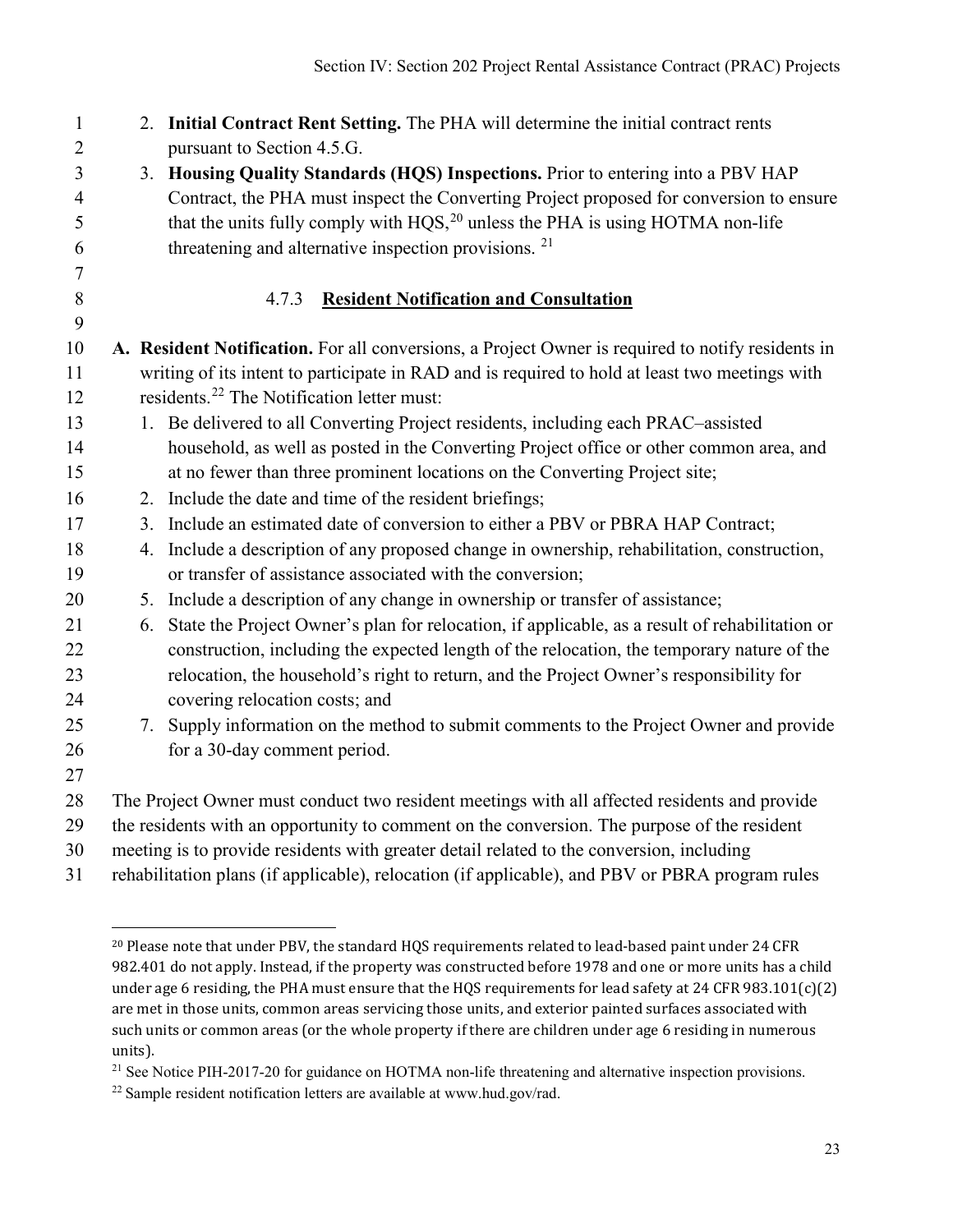- that may differ from PRAC rules. The Project Owner must hold an additional meeting when
- there has been a material change that was not already discussed in a previous meeting.
- 

 When providing resident notifications and conducting resident meetings, the Project Owner must use effective communication for persons with hearing, visual, and other communication-related disabilities consistent with Section 504 of the Rehabilitation Act of 1973 and, as applicable, the Americans with Disabilities Act of 1990. Effective communication includes, but is not limited to, providing written materials in appropriate alternative formats (e.g., Braille, large type), as needed, and providing sign language interpreters and assistive listening devices at resident meetings, as needed (24 CFR § 8.6). Additionally, resident meetings must be held in facilities that are physically accessible to persons with disabilities. Where physical accessibility is not achievable, a Project Owner must use alternative methods to meet with qualified individuals with disabilities, such as holding meetings at an alternate accessible site or offering in-home meetings. Such meetings must be provided in the most integrated setting appropriate to the needs of qualified individuals with disabilities in a setting that enables individuals with disabilities to interact with nondisabled persons to the fullest extent possible (28 CFR part 35, Appendix B). 

Additionally, the Project Owner must provide meaningful access to its programs and activities

for persons who have a limited ability to read, speak, or understand English. For Projects

undergoing RAD conversion, the Project Owner must provide language assistance to residents of

the Project who are Limited English Proficient (LEP) to ensure that they have meaningful access

to RAD resident notifications and meetings. Such language assistance may include, but is not

limited to, providing written translation of notices regarding the plans for the Project and

relocation and oral interpretation at resident meetings. For guidance on providing language

assistance to persons with LEP, please see Final Guidance to Federal Financial Assistance

Recipients Regarding Title VI Prohibition Against National Origin Discrimination Affecting

Limited English Proficient Persons (72 FR 2732).

The Project Owner must submit a copy of all comments received with their Conversion Plan,

- along with a description of how the residents' comments will be addressed in the conversion.
- HUD will consider all resident comments and the Project Owner's plan to address the comments

before approving the Conversion Plan. If more than 50 percent of written resident comments

disapprove of the conversion of assistance, HUD will contact the Project Owner to discuss

options for proceeding with the conversion request or may decline the request.

Upon Conversion Plan approval, the Project Owner must notify each affected family that the

- Project has been approved.
- 
- 
-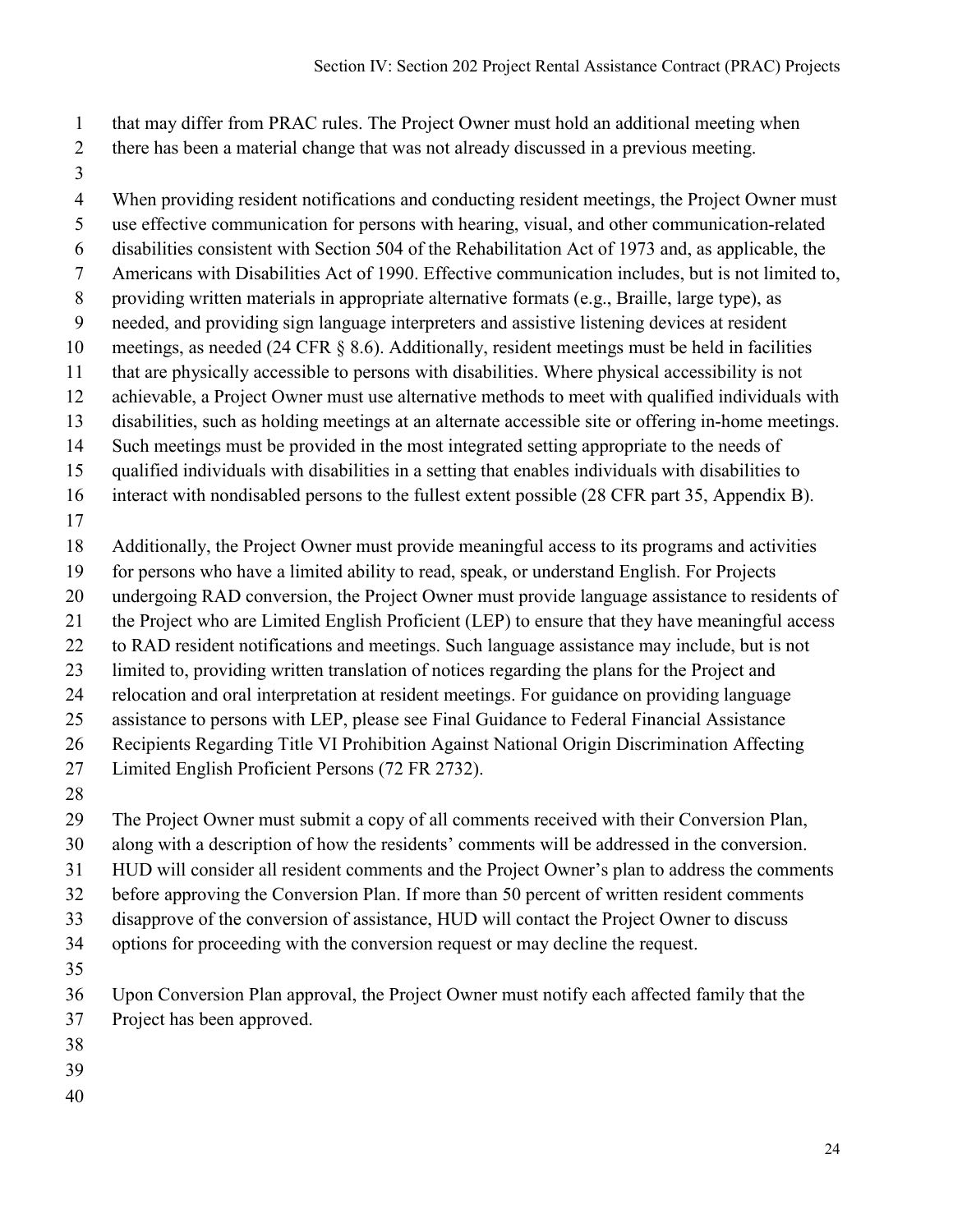| $\mathbf{1}$                 | <b>Conversion Plan Submission, RAD Approval, and Closing</b><br>4.7.4                         |
|------------------------------|-----------------------------------------------------------------------------------------------|
| $\sqrt{2}$<br>$\overline{3}$ | A. Conversion Plan Submission. The Project Owner must submit to HUD through the RAD           |
| $\overline{4}$               | Resource Desk a complete Conversion Plan that satisfies all RAD program requirements.         |
| 5                            | (See Attachment 4.A for Conversion Plan Requirements.)                                        |
| 6                            |                                                                                               |
| $\overline{7}$               | HUD will review the Conversion Plan and Notify the Project Owner of HUD's determination       |
| 8                            | to approve or reject the plan or to request additional information. HUD's decisions regarding |
| 9                            | the acceptance of the Conversion Plan will be made in HUD's sole discretion. If HUD           |
| 10                           | determines that a Conversion Plan is not feasible or that the requirements of the Conversion  |
| 11                           | Plan as set forth in Attachment 4A have not been met, then the Project Owner may either       |
| 12                           | make corrections that satisfactorily address HUD's concerns or appeal the decision. HUD       |
| 13                           | may modify the PRAC Rents if necessary to adequately fund the replacement reserves or if      |
| 14                           | necessary to support a Service Coordinator or Supportive Services to meet the needs of the    |
| 15                           | residents. If a Conversion Plan is disapproved, HUD's letter of disapproval will discuss      |
| 16                           | changes, if any, that would result in an acceptable Conversion Plan.                          |
| 17                           |                                                                                               |
| 18                           | B. RAD Approval. If the Conversion Plan satisfies the requirements of this Notice, HUD will   |
| 19                           | issue an approval letter to the Project Owner. The approval letter will outline the key       |
| 20                           | components of the planned RAD conversion and will discuss the conditions that need to be      |
| 21                           | satisfied in order to close the conversion. Once the approval letter is issued, HUD expects   |
| 22                           | that the RAD conversion will close in a timely manner. The approval letter will allow 90      |
| 23                           | calendar days (from the date the approval letter is issued to the Project Owner) in which to  |
| 24                           | close the RAD conversion transaction, unless extended by HUD. The Project Owner will          |
| 25                           | need to work diligently to achieve closing within the timeframe required under this Notice in |
| 26                           | order to avoid rescission of the RAD approval.                                                |
| 27                           |                                                                                               |
| 28                           | C. Closing. Upon conversion, units whose assistance has been converted pursuant to RAD will   |
| 29                           | be removed from the 202 PRAC program. Converting Projects will be released from any           |

 outstanding obligations under the Capital Advance Agreement, the Capital Advance Mortgage Note, the Capital Advance Program Regulatory Agreement, the Capital Advance Program Use Agreement, and related or collateral documents associated with the PRAC and the foregoing documents. The 202 PRAC will be terminated, the Section 8 HAP Contract will be executed and the Project Owner will enter into an Elderly Housing Use Agreement, which will be recorded as a restrictive covenant in first position on the Covered Project.. The effective date identified in the HAP Contract is the date the Project will cease to operate as a

- 202 PRAC Project and begins to operate under Section 8 requirements.
- 
-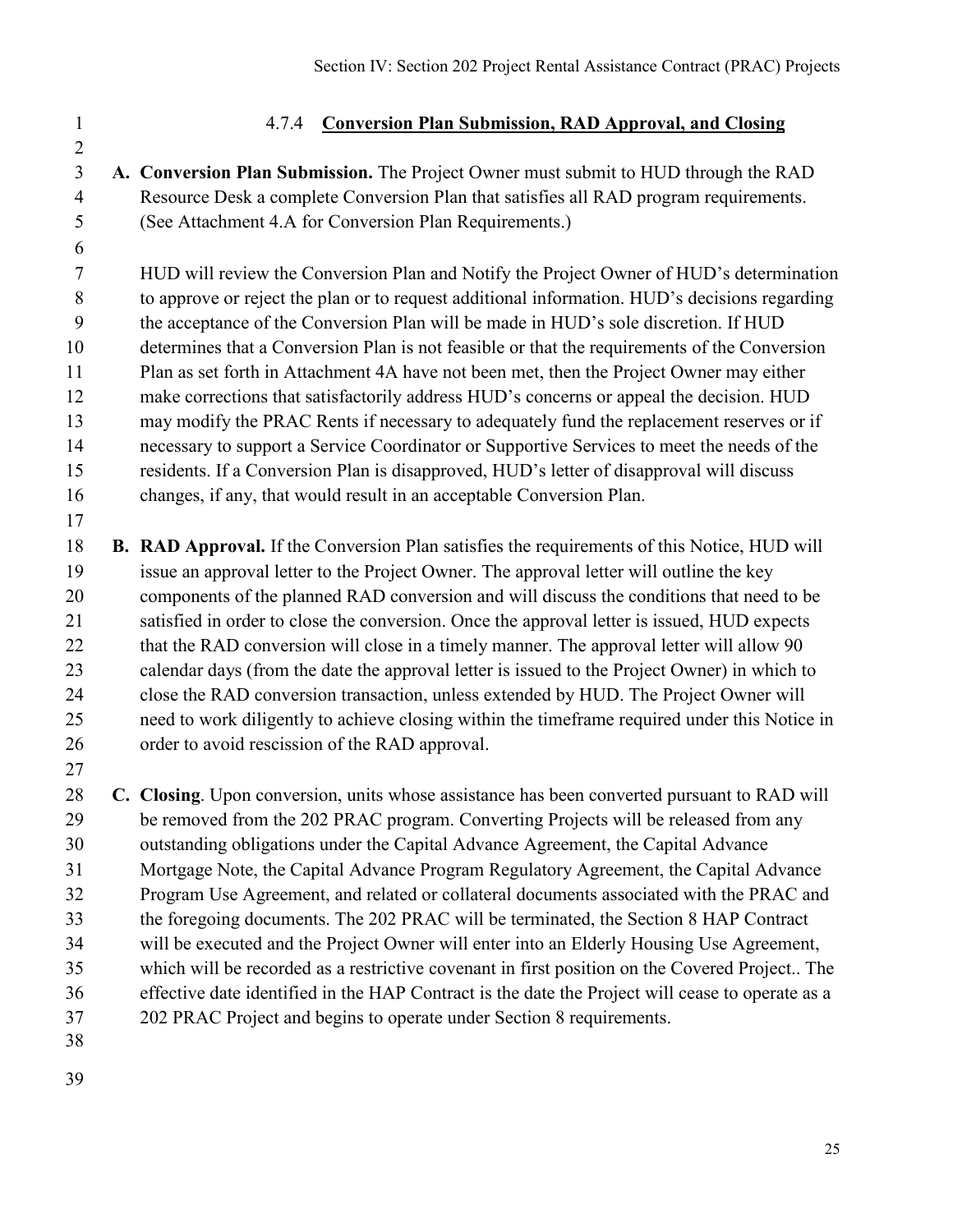# 1 4.8 **Additional Information**

2

3 For additional information on this section of the Notice, please check [www.hud.gov/rad](http://www.hud.gov/rad) or email

4 questions to **RAD2**@hud.gov.

5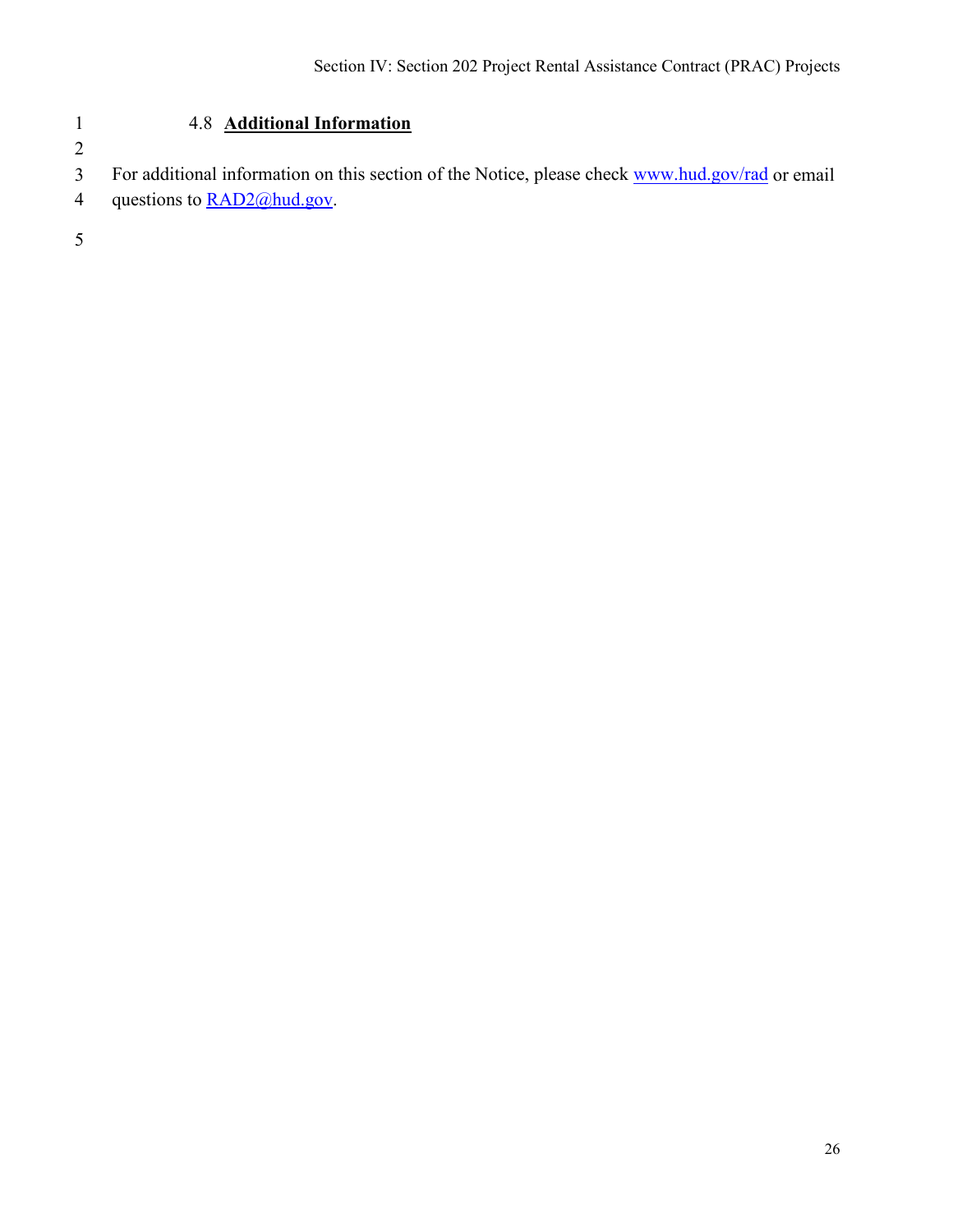## **Attachment 4A: Conversion Plan Requirements and Feasibility Benchmarks for**

## **PRAC Conversions**

A Conversion Plan will not be reviewed until all required documentation is submitted

electronically to the RAD Resource Desk at www.radresource.net. HUD will complete an initial

review for document completeness within five business days of submission and will notify the

Project Owner of deficiencies. Once HUD has determined that all required documents appear to

have been received, HUD will review the submission.

HUD's purpose in reviewing the Conversion Plan is to ensure the long-term physical and

- financial viability of the Covered Project in providing quality, supportive housing to elderly
- residents. HUD reserves the right to reject any Conversion Plan if the information provided is not
- complete, accurate, or in compliance with the submission requirements listed below. If a
- Conversion Plan fails one or more feasibility benchmarks, HUD may, in its sole discretion, still
- accept the Conversion Plan if HUD determines that the Conversion Plan is consistent with the

long-term physical and financial viability of the Covered Project, and/or the Project Owner has

demonstrated through historical data or other means that the Project Owner can satisfactorily

maintain and manage the Covered Project as presented in the Conversion Plan. HUD will not

accept the Conversion Plan if the Covered Project does not meet environmental review

- requirements, as described below.
- 

 Below are all the required components of a complete Conversion Plan and the requirements of each component. Additional guidance in preparing the Conversion Plan is available in the PRAC

Processing Guide located at [http://www.radresource.net/2c\\_library.cfm.](http://www.radresource.net/2c_library.cfm)

 **A. Conversion Overview.** A narrative summary of the Covered Project and the Project Owner's conversion goals. Include details such as a description of the physical Project, Project history, 27 identification of immediate capital needs of the Project, identification of other properties to be held within the same ownership entity, anticipated financing that will be obtained to meet the capital needs, anticipated relocation, and circumstances such as new construction, Transfer of Assistance, scattered site, and reconfiguration of units.

 **B. Proposed Units.** The Project Owner must provide the number of units by bedroom size proposed to be covered by the HAP Contract. If a reconfiguration of units is proposed, the Project Owner must submit a narrative explanation of the proposal, including a description of the units to be removed and an explanation of why the Project can better serve assisted residents at the reduced number. Discussion of the proposed units can be included in the Conversion Overview.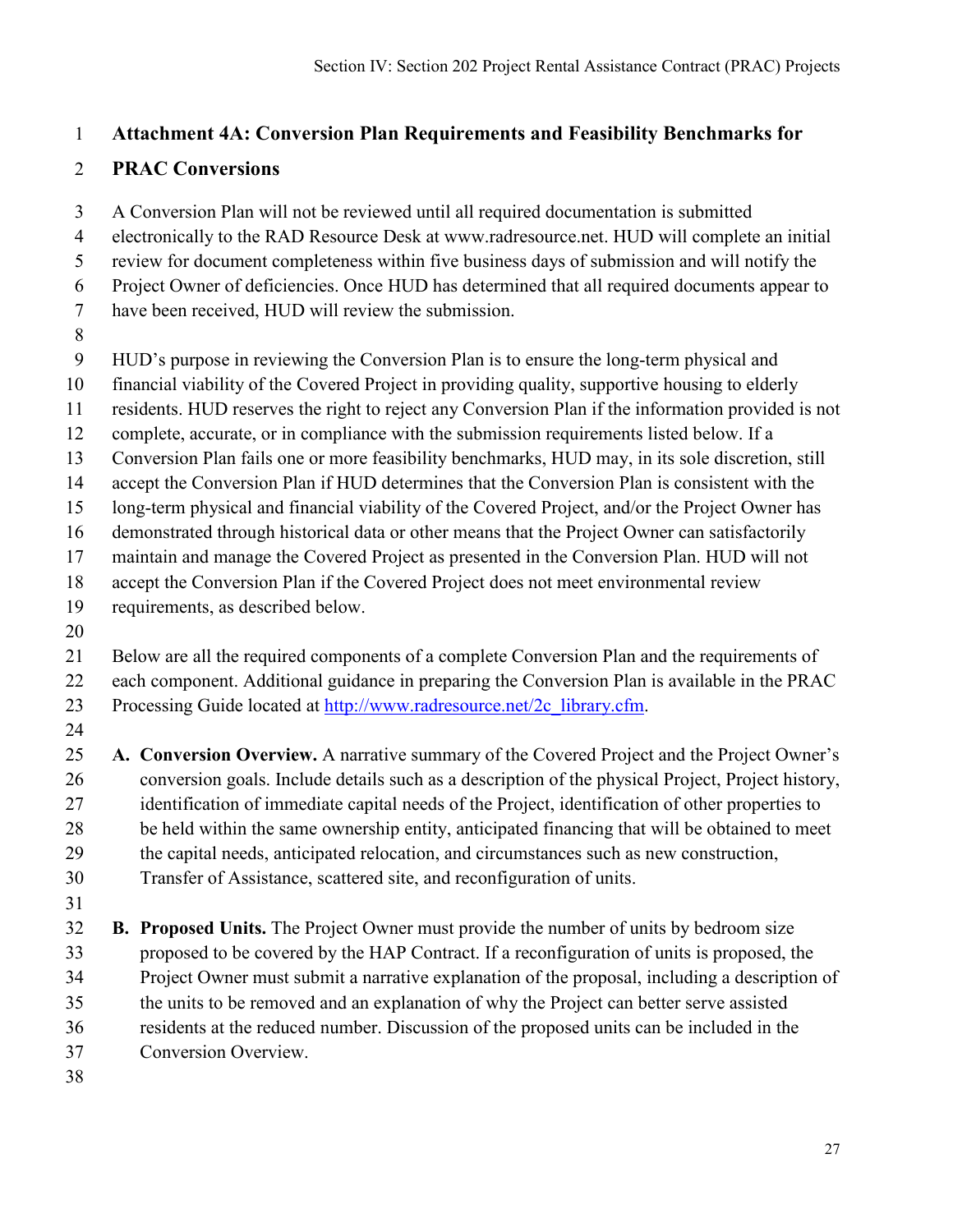- **C. PRAC Contract.** Submit a copy of the fully executed current PRAC Contract including all exhibits.
- **D. Statement of Compliance with Fair Housing and Civil Rights**. The Project Owner must submit a written statement certifying that it will comply with the requirements identified in section 4.3.1.B. of this Notice.
- 

 **E. Resident Notification.** The Project Owner must provide proof of written notification informing residents of the intent to participate in RAD. Include a PDF attachment of all **comments received from residents** as described in Section 4.7.3. Project Owners must provide a certification that they have held the required meetings with residents and have provided residents with a reasonable time period to submit comments on the conversion. The Project Owner must also provide a description of how the residents' comments will be addressed in their plan for conversion.

- 
- **F. Capital Needs Assessment.** A CNA is required in order to identify the short-term and long- term capital needs of the property, which will factor into the Scope of Work and both the Initial and Annual Deposits to the Replacement Reserve. See Paragraph 4.4.A. for additional 19 information on CNA requirements.
- 

## **G. Initial Contract Rent Setting.**

- 22 1. For PBV conversions, submit evidence that the Project Owner's proposed rents are in accordance with the PHA's rent setting. See Section 4.5.G for additional information on Initial Contract Rent Setting for PBV.
- 2. For PBRA conversions, the rents cannot exceed the limits set forth in Section 4.6.C
- 

# **H. Scope of Work.** The Conversion Plan must include a Scope of Work that accompanies the CNA. The Scope of Work must:

- 1. Identify and address all repairs identified in the CNA as critical, immediate or required within the first two years following conversion when the total of such repairs exceeds \$5,000 per unit (including all items identified in the CNA as not functioning at the time of the CNA site visit) or exceeds the balance in the replacement reserve account. Briefly
- discuss any differences between the proposed Work and the conclusions and
- recommendations of the CNA provider; any additional scope items not identified in the CNA; and the Project Owner's choices for replacement components.
- 2. Identify replacement quantities and costs. Rehabilitation cost estimates must be based on compliance with HUD requirements.
- 3. Include a summary of environmental issues and corresponding remediation activities
- known at that time, and a summary of accessibility features that are required pursuant to applicable accessibility standards and other accessibility requirements. Other accessibility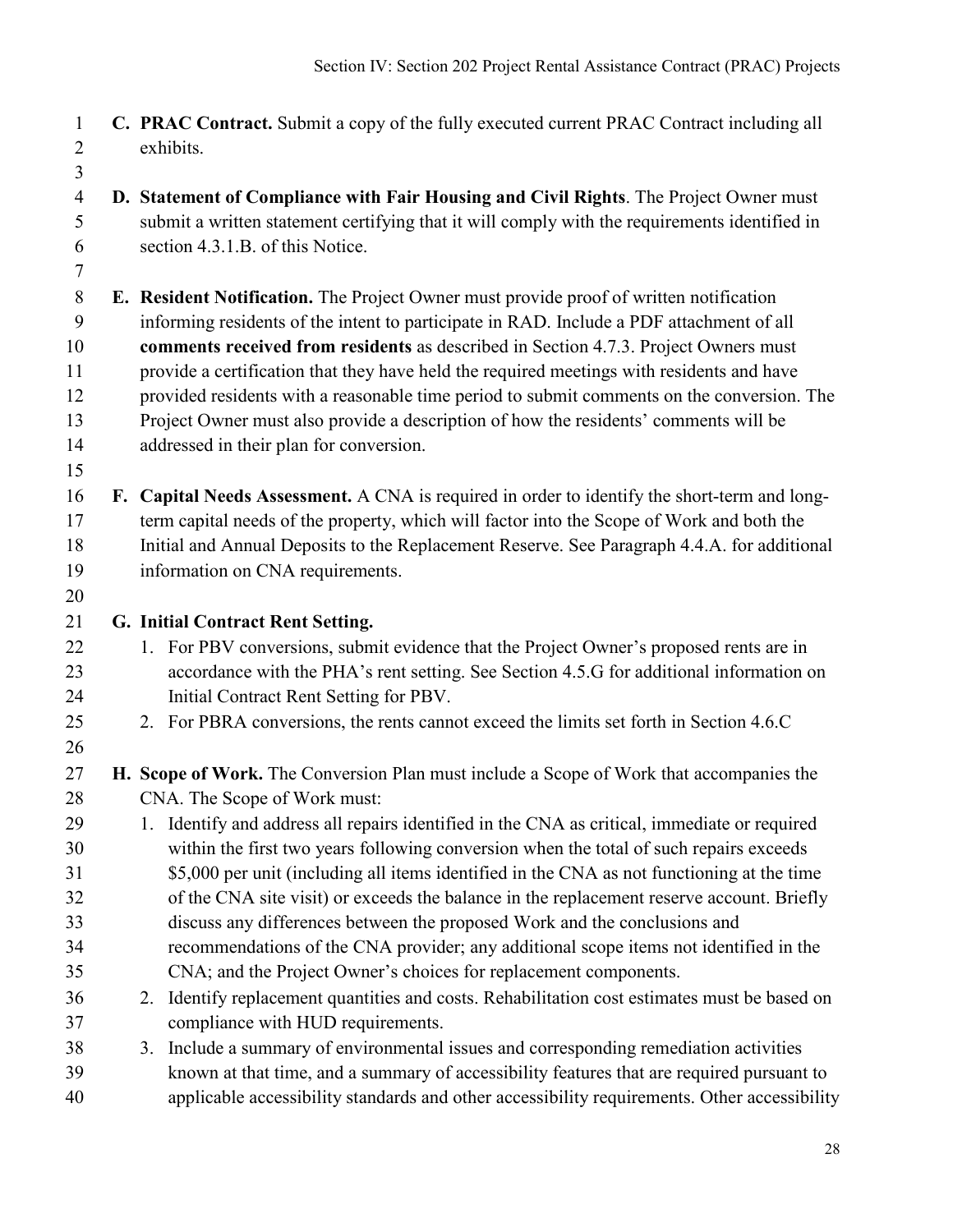| 1              |    | requirements include, but are not limited to, physical features that need to be provided as  |
|----------------|----|----------------------------------------------------------------------------------------------|
| $\overline{2}$ |    | reasonable accommodations for qualified persons with disabilities. The scope of work         |
| 3              |    | should also include design features necessary for elderly housing (see Section 4.4.N) and    |
| $\overline{4}$ |    | a description of how those features will promote housing stability for an aging              |
| 5              |    | population.                                                                                  |
| 6              |    | 4. Include a construction contingency of 10 percent (HUD may require a higher contingency    |
| $\tau$         |    | on a case-by-case basis) if the Project Owner plans to obtain new financing simultaneous     |
| 8              |    | with the Conversion.                                                                         |
| 9              |    | 5. Include a reasonable timeline for completion of all rehabilitation items acceptable to    |
| 10             |    | HUD, from the date of Conversion Closing and any financing, depending on the scope of        |
| 11             |    | rehabilitation needed.                                                                       |
| 12             |    |                                                                                              |
| 13             |    | For Conversions using FHA financing, conventional debt, or equity sources of financing,      |
| 14             |    | submit a copy of the Scope of Work included with the FHA Application for Firm                |
| 15             |    | Commitment, or submitted to the lender, equity provider (including LIHTC, historic tax       |
| 16             |    | credit or Opportunity Zone equity providers), LIHTC allocating agency or comparable          |
| 17             |    | funding source.                                                                              |
| 18             |    |                                                                                              |
| 19             | I. | Environmental Review. HUD cannot approve an applicant's Conversion Plan unless and           |
| 20             |    | until the required environmental review has been completed for the applicant's proposed      |
| 21             |    | conversion Project and found to meet environmental review requirements. The following        |
| 22             |    | describes the submission and approval steps for securing a completed environmental review.   |
| 23             |    | RAD transactions will either be reviewed under 24 CFR part 50 or 24 CFR part 58, i.e., "Part |
| 24             |    | 50 Reviews" or "Part 58 Reviews." <sup>23</sup> All PBRA and FHA (excluding Housing Finance  |
| 25             |    | Agency Risk-Sharing under Section 542) transactions require Part 50 Reviews, which are       |
| 26             |    | conducted by HUD staff. Non-FHA PBV and Section 542 Risk-Sharing transactions require        |
| 27             |    | Part 58 Reviews, which are conducted by a Responsible Entity (RE), except in accordance      |
| 28             |    | with 24 CFR § 58.11, when HUD may determine to conduct the review under Part 50.             |
| 29             |    |                                                                                              |

| <b>Transaction Type</b>                          | <b>Required Environmental Review</b> |
|--------------------------------------------------|--------------------------------------|
| Non-FHA with PBRA                                | Part 50                              |
| FHA insured (excluding Section 542 Risk-Sharing) | Part 50                              |
| Non-FHA with PBV                                 | Part 58                              |

- 
- \*For purposes of this table, Section 542 Risk-Sharing is considered a "non-FHA" transaction type
- For multi-phase developments, the environmental documents submitted with the Conversion
- <span id="page-28-0"></span>Plan during the first phase must be submitted for the entire site, i.e. all of the phases of the

<sup>&</sup>lt;sup>23</sup> Please see the Environmental Review for RAD Transactions guidance document, available at [https://www.hudexchange.info/resource/4216/environmental-review-requirements-for-rad-transactions/.](https://www.hudexchange.info/resource/4216/environmental-review-requirements-for-rad-transactions/)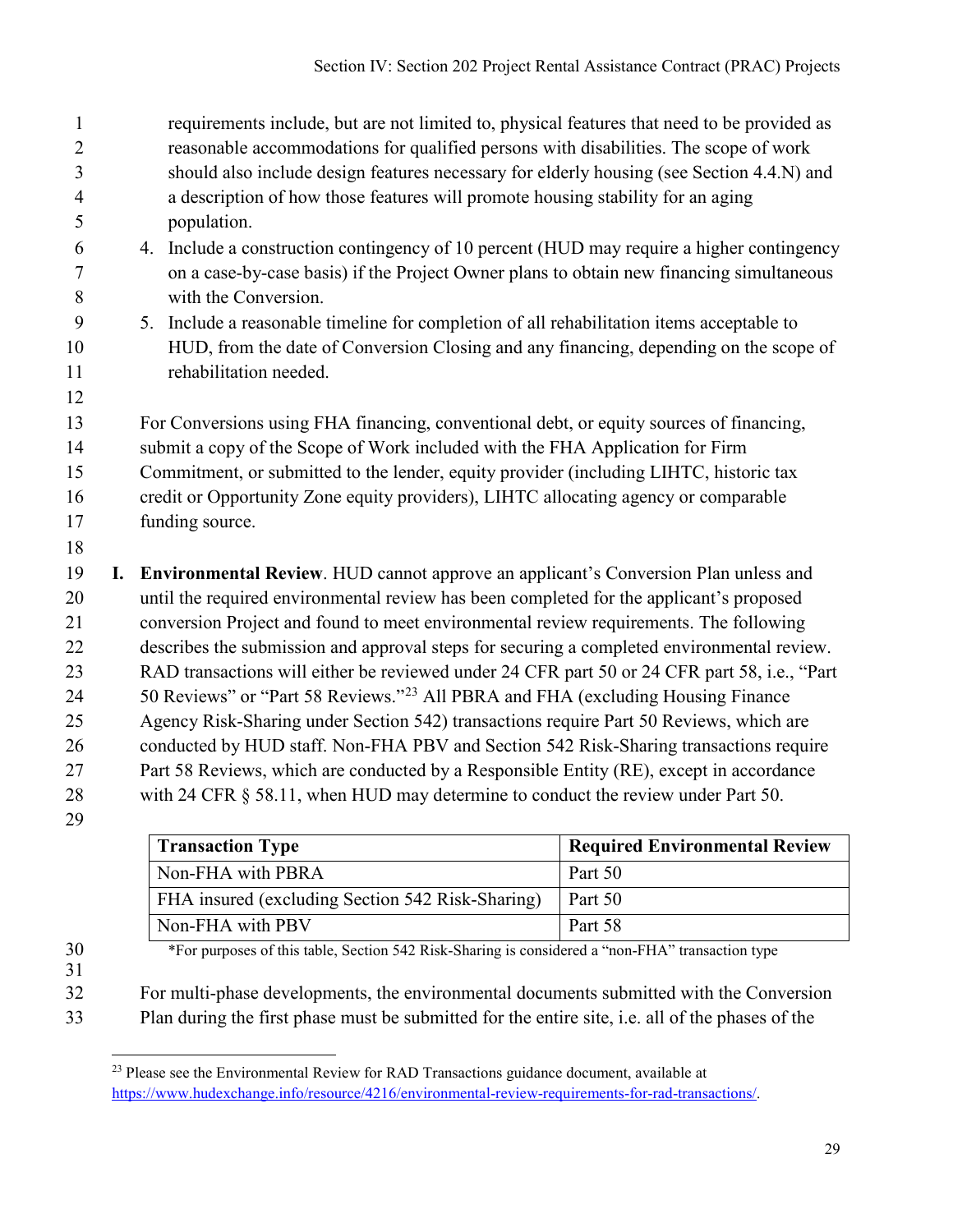| $\mathbf{1}$<br>2 | multi-phase development, and the environmental review conducted during the first phase will<br>cover the entire site. Further, requests to transfer assistance from the Converting Project to a |
|-------------------|-------------------------------------------------------------------------------------------------------------------------------------------------------------------------------------------------|
| $\overline{3}$    | new location are subject to environmental review.                                                                                                                                               |
| $\overline{4}$    |                                                                                                                                                                                                 |
| 5                 | For transactions receiving funding from other HUD programs (i.e., HOME, CDBG, non-                                                                                                              |
| 6<br>$\tau$       | RAD PBV), HUD encourages all parties to attempt to complete one review for all programs,<br>even if these programs' environmental reviews are conducted under a different review                |
| $8\,$             | protocol (Part 50, Part 58).                                                                                                                                                                    |
| 9                 |                                                                                                                                                                                                 |
| 10<br>11          | In cases where two Part 58 programs are combined, HUD encourages applicants to work<br>with the RE to see if environmental reviews can be combined. However, this is solely the                 |
| 12                | RE's determination.                                                                                                                                                                             |
| 13                |                                                                                                                                                                                                 |
| 14                | In cases where a Part 50 program and a Part 58 program are combined, HUD may determine                                                                                                          |
| 15                | that it will perform one Part 50 environmental review for both programs if performing an                                                                                                        |
| 16                | additional Part 58 environmental review is not feasible in the time allotted, under 24 CFR §                                                                                                    |
| 17                | 58.11. HUD must ensure that the Part 50 review considers the full scope of all activities and                                                                                                   |
| 18                | funding associated with all programs. When one review is used for both programs, the                                                                                                            |
| 19                | Approving Officials for both programs must certify the review.                                                                                                                                  |
| 20                |                                                                                                                                                                                                 |
| 21                | For all Part 50 reviews, the applicant must submit reports and documentation to HUD                                                                                                             |
| 22                | in accordance with 24 CFR part 50, as discussed in Chapter 9 of the MAP guide, except                                                                                                           |
| 23                | as follows: $24, 25$                                                                                                                                                                            |
| 24                | 1. For PBRA conversions (or for PBV conversions where HUD has determined to                                                                                                                     |
| 25                | conduct the environmental review under Part 50) without FHA insurance and without                                                                                                               |
| 26                | any rehabilitation, construction, or demolition, <sup>26</sup> HUD conducted a tiered review of                                                                                                 |
| 27                | program-wide and site-specific compliance. HUD has made program-wide                                                                                                                            |
| 28                | compliance determinations for most of the applicable environmental laws and                                                                                                                     |
| 29                | authorities, and will complete a site-specific compliance review of the following:                                                                                                              |
| 30                | A. Coastal protection pursuant to the Coastal Barrier Resources Act, as amended                                                                                                                 |
| 31                | by the Coastal Barrier Improvement Act of 1990 (16 U.S.C. 3501);                                                                                                                                |

<span id="page-29-0"></span><sup>&</sup>lt;sup>24</sup> Additional guidance on environmental review requirements is available on the HUD Environmental Review website, at https://www[.](https://www.hudexchange.info/environmental-review/)hudexchange.info/environmental-review/.<br><sup>25</sup> The MAP Guide is available at

<span id="page-29-1"></span>

[http://portal.hud.gov/hudportal/HUD?src=/program\\_offices/administration/hudclips/guidebooks/hsg-](http://portal.hud.gov/hudportal/HUD?src=/program_offices/administration/hudclips/guidebooks/hsg-GB4430)[GB4430](http://portal.hud.gov/hudportal/HUD?src=/program_offices/administration/hudclips/guidebooks/hsg-GB4430).

<span id="page-29-2"></span><sup>&</sup>lt;sup>26</sup> This is further defined as those transactions that do not anticipate any reasonably foreseeable repairs or other physical activities beyond maintenance, as defined in HUD Notice CPD 2016-02.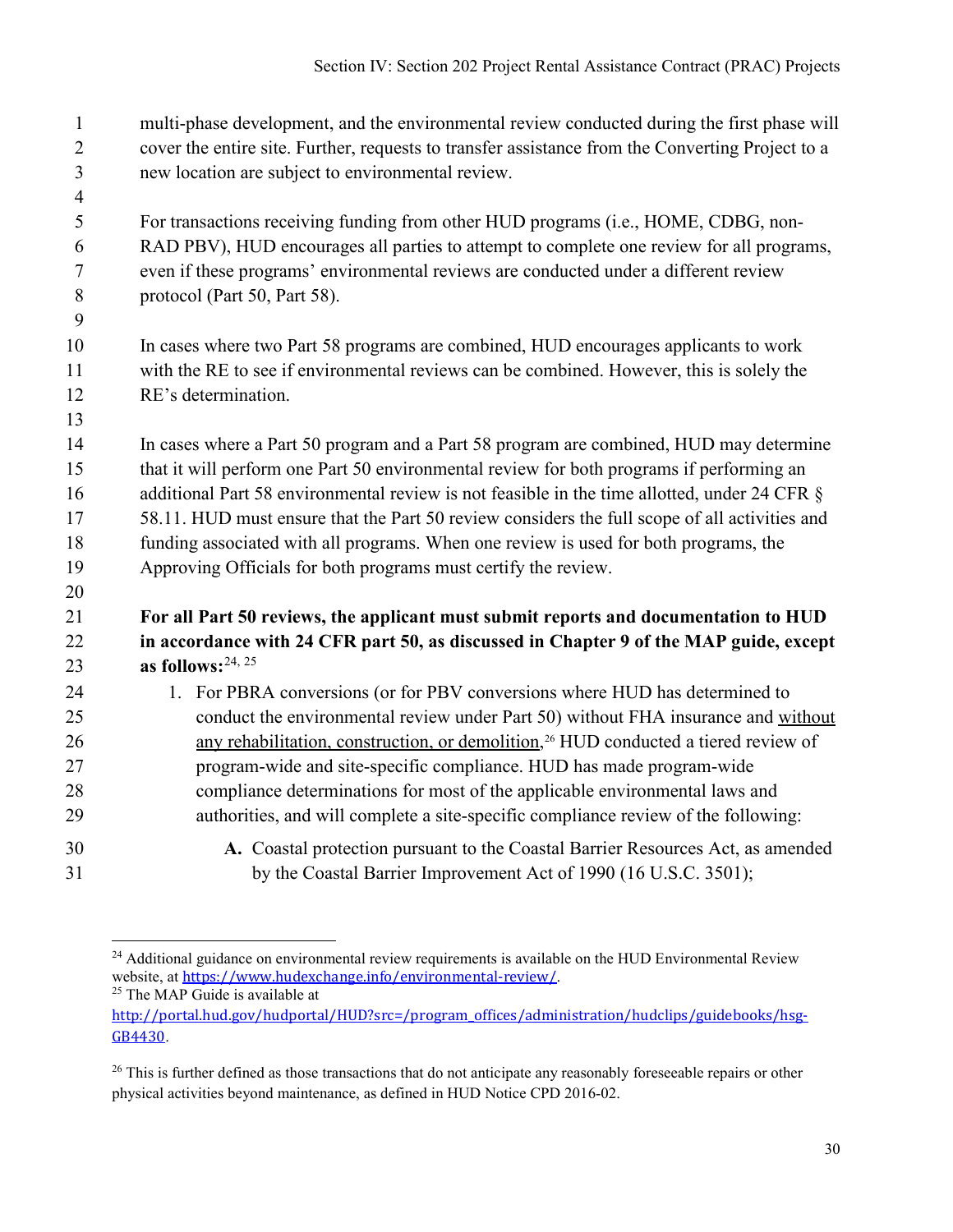| $\mathbf{1}$<br>$\overline{2}$<br>3<br>$\overline{4}$ | B. Flood insurance and floodplain management pursuant to the Flood Disaster<br>Protection Act of 1973, the National Flood Insurance Reform Act of 1994 (42<br>U.S.C. 4001-4128 and 42 U.S.C. 5154a), Executive Order 11988, particularly<br>section $2(a)$ , and 24 CFR part 55;        |
|-------------------------------------------------------|-----------------------------------------------------------------------------------------------------------------------------------------------------------------------------------------------------------------------------------------------------------------------------------------|
| 5                                                     | C. Contamination pursuant to 24 CFR $\S$ 50.3(i) (HUD Standard).                                                                                                                                                                                                                        |
| 6<br>7                                                | Project Owners will be required to submit documentation to facilitate HUD's site-<br>specific review.                                                                                                                                                                                   |
| 8<br>9                                                | For Environmental Reviews under 24 CFR part 58, Project Owners should reach<br>out to the RE. HUD encourages REs to consider a tiered approach.                                                                                                                                         |
| 10<br>11<br>12<br>13                                  | 2. For all PBRA conversions (or for PBV conversions where HUD has determined to<br>conduct the environmental review under Part 50) with FHA insurance and/or any<br>rehabilitation, construction, or demolition, Project Owners shall provide HUD with<br>one of the following: $27,28$ |
| 14<br>15<br>16                                        | A transaction screen in accordance with ASTM E 1528-14 (or the most recent<br>edition) <sup>29</sup> for those conversions that do not include substantial rehabilitation<br>or new construction activities. A transaction screen will identify potential                               |
| 17<br>18<br>19                                        | environmental concerns based on questionnaires, owner/occupant inquiry, site<br>visit, government records inquiry and historical sources inquiry. The                                                                                                                                   |
| 20<br>21                                              | transaction screen must be prepared by a qualified professional, in accordance<br>with 24 CFR $\S$ 50.3(i)(4). As the definition of preparer in ASTM E 1528-14<br>does not meet this requirement, the professional must have either (a) a science                                       |
| 22<br>23                                              | degree and at least one year of practical environmental assessment experience<br>in the field, or (b) three years of practical environmental assessment                                                                                                                                 |
| 24                                                    | experience in the field performing site assessments for site contamination. If                                                                                                                                                                                                          |
| 25                                                    | any potential environmental concerns are identified or the Transaction Screen                                                                                                                                                                                                           |
| 26                                                    | is older than 5 years upon submission, an ASTM Phase I Environmental Site                                                                                                                                                                                                               |
| 27                                                    | Assessment (ESA) in accordance with ASTM E 1527-13 (or the most recent                                                                                                                                                                                                                  |
| 28                                                    | edition) must be provided; OR                                                                                                                                                                                                                                                           |
| 29                                                    | A Phase I ESA in accordance with ASTM E 1527-13 (or the most recent<br>п                                                                                                                                                                                                                |
| 30                                                    | edition) that is no older than 1 year upon submission. (Note that a Phase I                                                                                                                                                                                                             |
| 31                                                    | ESA is required for all conversions applying for FHA insurance and all                                                                                                                                                                                                                  |
| 32<br>33                                              | conversions that require an Environmental Assessment level review. For these<br>types of conversions, a transaction screen is not an available alternative.)                                                                                                                            |

<span id="page-30-0"></span><sup>&</sup>lt;sup>27</sup> Substantial rehabilitation is any rehabilitation that does not meet the conditions in 24 CFR  $\S$  50.20(a)(2) for exclusion from review under the National Environmental Policy Act.

<span id="page-30-1"></span><sup>&</sup>lt;sup>28</sup> Applications to RAD for conversion assistance involving substantial rehabilitation or new construction will always require a Phase I ESA in accordance with ASTM E 1527-13.

<span id="page-30-2"></span><sup>&</sup>lt;sup>29</sup> The Transaction Screen does not meet the standard for "All Appropriate Inquiries" for CERCLA liability protection, as noted in ASTM E 1528-14 Section 4.2.1.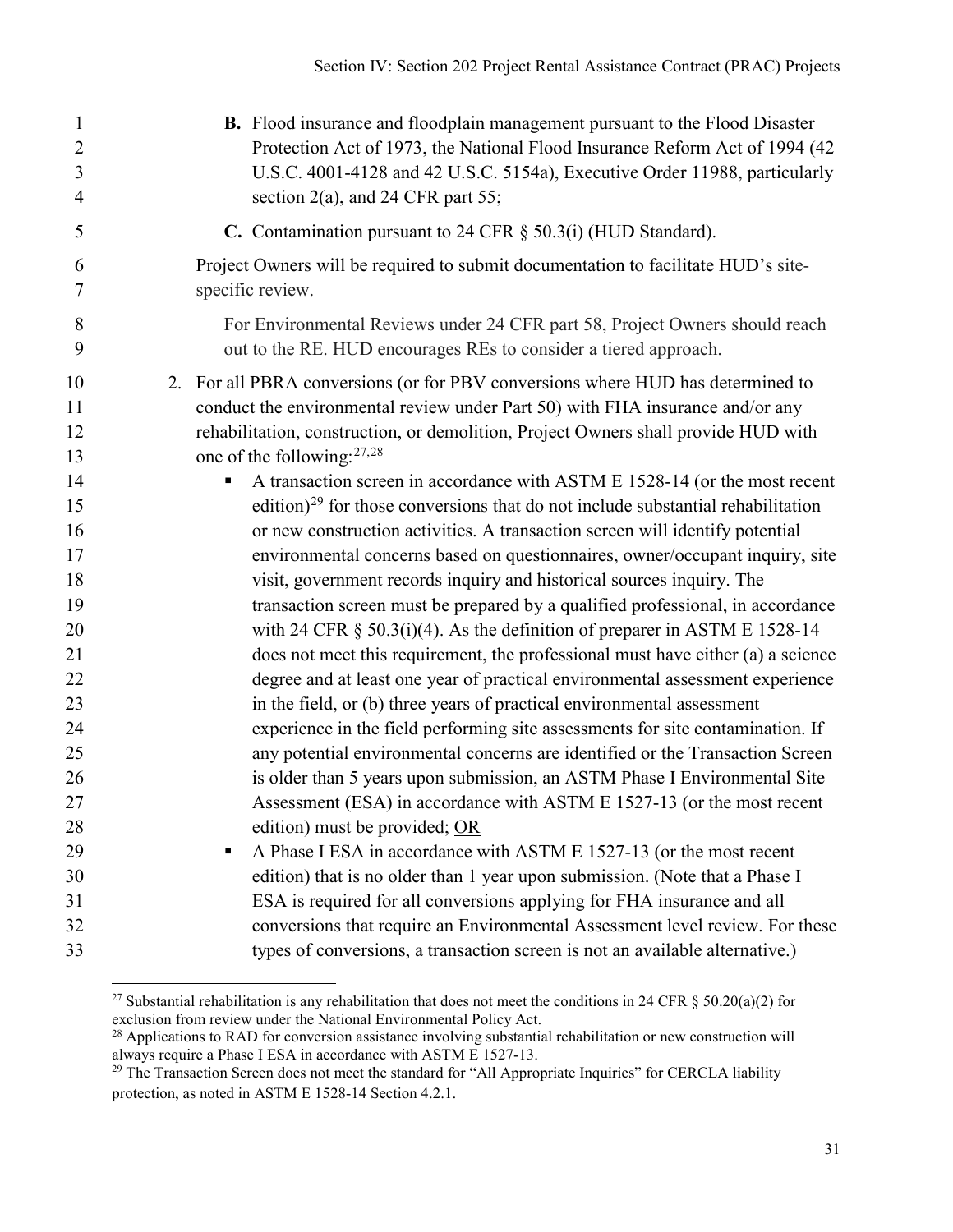| $\mathbf{1}$   | The Project Owner shall also provide any additional environmental reports and/or               |
|----------------|------------------------------------------------------------------------------------------------|
| $\overline{2}$ | environmental testing required as a result of the foregoing reviews, such as, but not          |
| 3              | limited to, Phase II environmental reports, Lead Based Paint Surveys, Asbestos                 |
| $\overline{4}$ | Containing Materials Surveys, and Operating and Maintenance Plans.                             |
| 5              | 3. For all PBRA conversions (or where HUD has determined to conduct the PBV                    |
| 6              | conversion review under Part 50), PHAs are not required to follow the radon testing            |
| $\tau$         | requirements of HN 2013-03. However, HUD strongly recommends radon testing for                 |
| 8              | all projects and mitigation of any structures with elevated levels of radon (4 pCi/L or        |
| 9              | above).                                                                                        |
| 10             |                                                                                                |
| 11             | When HUD conducts the environmental review under Part 50, PHAs (or their vendors) must         |
| 12             | submit environmental reports and documentation <sup>30</sup> for HUD review into the HUD       |
| 13             | Environmental Review Online System (HEROS), where HUD will complete its review.                |
| 14             |                                                                                                |
| 15             | HUD staff will review the submissions and may require additional information in order to       |
| 16             | complete their review. HUD's review will result in a determination, which may stipulate the    |
| 17             | rejection of the site for this demonstration or may require the completion of mitigation       |
| 18             | measures. The approval letter will include any conditions required to carry out any and all    |
| 19             | mitigation measures as may result from the environmental review. Any conditions or             |
| 20             | mitigation that cannot be satisfied before Closing will survive Closing.                       |
| 21             |                                                                                                |
| 22             | When a Responsible Entity (RE) completes an environmental review under Part 58, the            |
| 23             | Conversion Plan must include either Form HUD-7015.16 or a letter with the (RE's)               |
| 24             | finding of exempt activity in order to consider the environmental review to be complete.       |
| 25             | The RE should use HUD recommended formats to document the environmental review                 |
| 26             | record. <sup>31</sup> The PHA should submit an environmental report to the RE, in such form as |
| 27             | prescribed by the RE, to enable the RE to complete their analysis. Once the review is          |
| 28             | completed, the PHA must submit either:                                                         |

<span id="page-31-0"></span><sup>&</sup>lt;sup>30</sup> PHAs and providers should take care to respond to all applicable laws and authorities when providing documentation for environmental review. For all maps, please clearly indicate where the project site is located. HUD encourages use of the Partner Worksheets available at

[https://www.hudexchange.info/resource/5119/environmental-review-record-related-federal-laws-and](https://www.hudexchange.info/resource/5119/environmental-review-record-related-federal-laws-and-authorities-partner-worksheets/)[authorities-partner-worksheets/](https://www.hudexchange.info/resource/5119/environmental-review-record-related-federal-laws-and-authorities-partner-worksheets/) to assist in satisfying these requirements.

<span id="page-31-1"></span><sup>&</sup>lt;sup>31</sup> HUD recommended formats are available at [https://www.hudexchange.info/resource/3139/part-58](https://www.hudexchange.info/resource/3139/part-58-environmental-review-cest-format/) [environmental-review-cest-format/](https://www.hudexchange.info/resource/3139/part-58-environmental-review-cest-format/) and [https://www.hudexchange.info/resource/3140/part-58](https://www.hudexchange.info/resource/3140/part-58-environmental-assessment-form/) [environmental-assessment-form/](https://www.hudexchange.info/resource/3140/part-58-environmental-assessment-form/).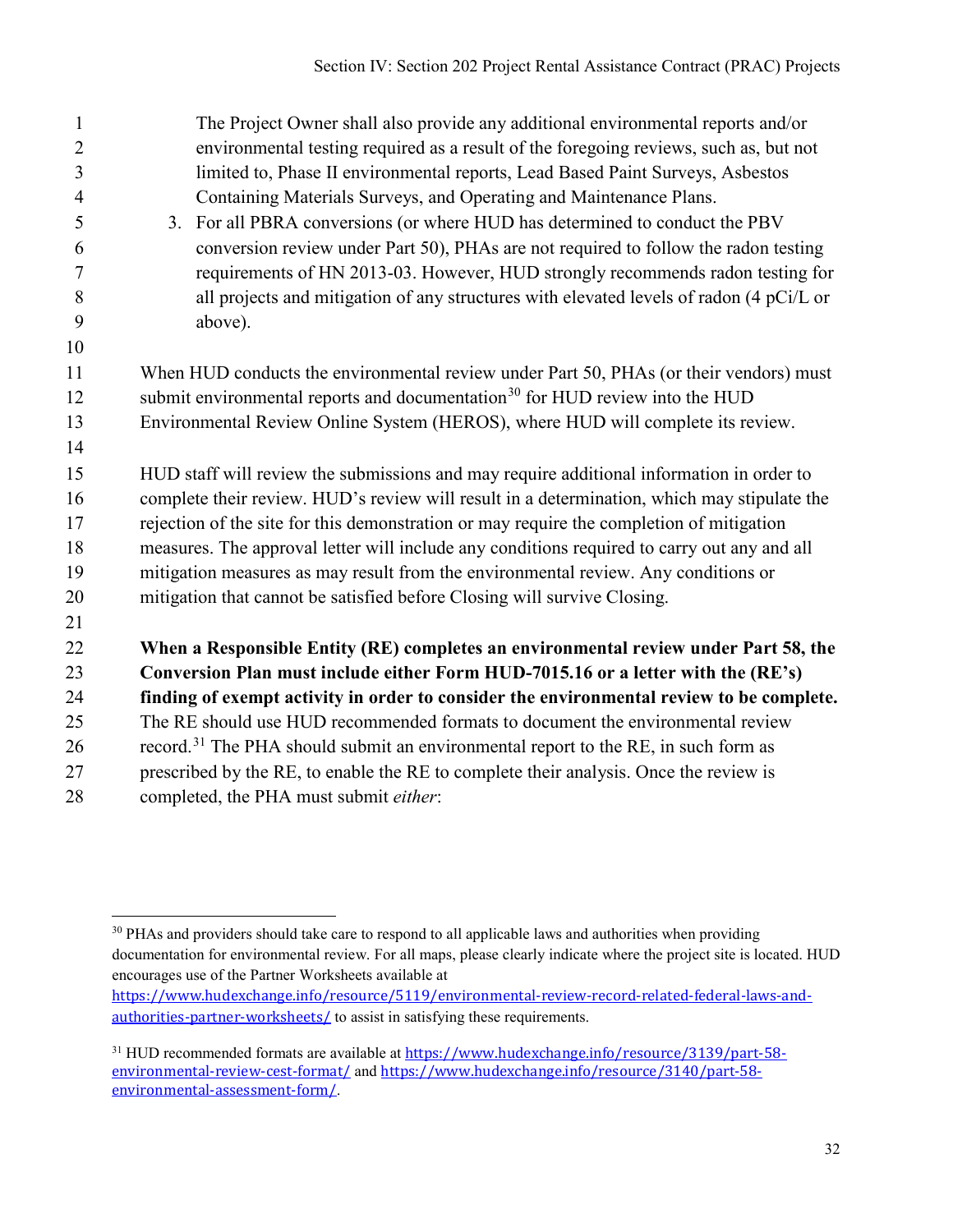| $\mathbf{1}$<br>$\overline{2}$ | Form HUD-7015.15, Request for Release of Funds (RROF), to their local PIH field<br>$\bullet$<br>staff. <sup>32</sup> After the PIH Field Director approves the RROF, the Director sends a |  |  |  |  |
|--------------------------------|-------------------------------------------------------------------------------------------------------------------------------------------------------------------------------------------|--|--|--|--|
| 3                              | completed Form HUD 7015.16 to the PHA, approving the release of funds; or                                                                                                                 |  |  |  |  |
| $\overline{4}$<br>5            | If Form HUD-7015.15 is not required because the project converts to Exempt under<br>$\bullet$<br>24 CFR § 58.34(a)(12), the PHA must submit the RE's finding of exempt activity           |  |  |  |  |
| 6                              | with their Conversion Plan. A finding of exempt activity is a statement of the result of                                                                                                  |  |  |  |  |
| 7                              | the RE's environmental review and is required even when Form HUD-7015.15 is not                                                                                                           |  |  |  |  |
| 8                              | required. A letter from the RE indicating that the project converts to Exempt under 24                                                                                                    |  |  |  |  |
| 9                              | CFR $\S$ 58.34(a)(12) is sufficient.                                                                                                                                                      |  |  |  |  |
| 10                             |                                                                                                                                                                                           |  |  |  |  |
| 11                             | For conversions subject to Part 58 without any rehabilitation, construction, or demolition, 33                                                                                            |  |  |  |  |
| 12                             | HUD encourages REs to consider a tiered approach wherein they make program-wide                                                                                                           |  |  |  |  |
| 13                             | compliance determinations for most of the applicable environmental laws and authorities and                                                                                               |  |  |  |  |
| 14                             | complete a site-specific compliance review only of the remaining laws and authorities.                                                                                                    |  |  |  |  |
| 15                             |                                                                                                                                                                                           |  |  |  |  |
| 16                             | J. Accessibility and Relocation Plan Checklist. All Project Owners shall complete and submit                                                                                              |  |  |  |  |
| 17                             | the Accessibility and Relocation Plan Checklist provided by HUD on the RAD Resource                                                                                                       |  |  |  |  |
| 18                             | Desk. The checklist shall include a certification that the relocation plan complies with all                                                                                              |  |  |  |  |
| 19                             | applicable HUD requirements, including the Uniform Relocation Assistance and Real                                                                                                         |  |  |  |  |
| 20                             | Property Acquisition Policies Act of 1970 (URA) and its implementing regulations (49 CFR                                                                                                  |  |  |  |  |
| 21                             | part 24) as well as applicable accessibility standards, including but not limited to those under                                                                                          |  |  |  |  |
| 22                             | Section 504 of the Rehabilitation Act of 1973 and its implementing regulations (24 CFR $\S$                                                                                               |  |  |  |  |
| 23                             | 8.23). The cost of accessibility improvements and relocation must be fully funded in the                                                                                                  |  |  |  |  |
| 24                             | Development Budget. Project Owners are encouraged to use HUD's guidance on relocation                                                                                                     |  |  |  |  |
| 25                             | planning for persons with disabilities in HUD Handbook 1378.0, Exhibit 3-1 and the RAD                                                                                                    |  |  |  |  |
| 26                             | Fair Housing and Civil Rights Notice.                                                                                                                                                     |  |  |  |  |
| 27                             |                                                                                                                                                                                           |  |  |  |  |
| 28                             | K. Development Budget (Sources and Uses of Funds).                                                                                                                                        |  |  |  |  |
| 29                             | 1.<br>This paragraph only applies to projects conducting Work simultaneous with the                                                                                                       |  |  |  |  |
| 30                             | Conversion. The Development Budget must:                                                                                                                                                  |  |  |  |  |
| 31                             | Include a reasonable, balanced and comprehensive presentation of both<br>a.                                                                                                               |  |  |  |  |
| 32                             | construction period and permanent sources and uses of funds.                                                                                                                              |  |  |  |  |
| 33                             | b. Identify existing loans or debt that will be paid off at the closing, if applicable.                                                                                                   |  |  |  |  |
| 34                             | Demonstrate that any Identity of Interest (IOI) loans or advances will be<br>c.                                                                                                           |  |  |  |  |
| 35                             | converted to unsecured Surplus Cash Notes (Project's cash remaining, after debt                                                                                                           |  |  |  |  |

<span id="page-32-0"></span><sup>&</sup>lt;sup>32</sup> Form HUD-7015.15 is available at [https://www.hudexchange.info/resource/2338/hud-form-701515-](https://www.hudexchange.info/resource/2338/hud-form-701515-request-release-funds-certification/) request-release-funds-certification/[.](https://www.hudexchange.info/resource/2338/hud-form-701515-request-release-funds-certification/)<br>33 Defined as any reasonably foreseeable repairs or other physical activities beyond maintenance, as defined in HUD

<span id="page-32-1"></span>Notice CPD-16-02.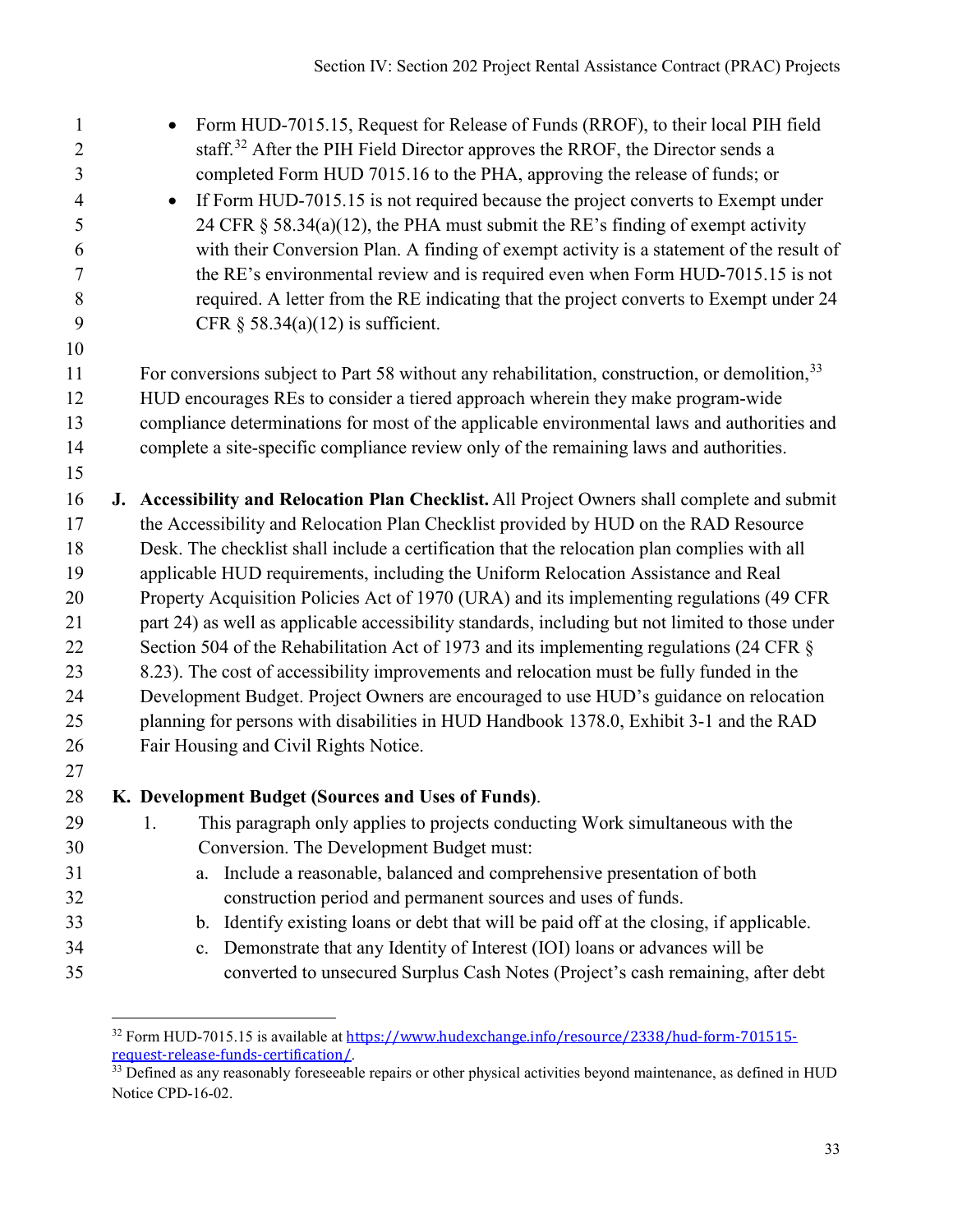| $\mathbf{1}$<br>$\overline{2}$ |    |                | service, project operational costs and other permitted payments) unless otherwise<br>approved by HUD. |
|--------------------------------|----|----------------|-------------------------------------------------------------------------------------------------------|
|                                |    |                |                                                                                                       |
| 3<br>$\overline{4}$            |    |                | d. If applicable, identify the initial operating deficit during the construction period               |
| 5                              |    |                | and how that deficit will be funded, such as an operating deficit escrow or similar<br>fund.          |
| 6                              |    |                | e. Include a Subsidy Layering Review (SLR) if one has been performed by another                       |
| 7                              |    |                | agency. If no SLR is provided, HUD will complete a SLR whenever multiple                              |
| 8                              |    |                | federal sources are proposed.                                                                         |
| 9                              |    | f.             | Provide a brief discussion of conditions/milestones to be satisfied prior to closing                  |
| 10                             |    |                | including any known impediments to closing within the timeframe required under                        |
| 11                             |    |                | the Notice;                                                                                           |
| 12                             |    |                | g. Estimated closing date(s) for all proposed financing;                                              |
| 13                             |    |                |                                                                                                       |
| 14                             | 2. |                | For Conversions using FHA financing, conventional debt, or equity sources of                          |
| 15                             |    |                | financing, submit a copy of the Development Budget included with the FHA                              |
| 16                             |    |                | Application for Firm Commitment, or submitted to the lender, equity provider                          |
| 17                             |    |                | (including LIHTC, historic tax credit or Opportunity Zone equity providers), LIHTC                    |
| 18                             |    |                | allocating agency or comparable funding source.                                                       |
| 19                             |    |                |                                                                                                       |
| 20                             | 3. |                | For all FHA transactions or Conversions using equity sources of financing:                            |
| 21                             |    | a.             | For each proposed loan, equity contribution, or grant, the Conversion Plan must                       |
| 22                             |    |                | include a recent lender, investor or grant commitment letter, dated no more than                      |
| 23                             |    |                | 60 days prior to Conversion Plan submission, with key terms identified (including                     |
| 24                             |    |                | amount, repayment terms, interest rate, amortization, maturity, prepayment                            |
| 25                             |    |                | restrictions, and pay-in schedule) from all financing provider(s).                                    |
| 26                             |    |                | b. The Project Owner must submit the FHA Application for Firm Commitment                              |
| 27                             |    |                | review <b>before</b> the RAD conversion is submitted to the Office of Recapitalization.               |
|                                |    |                |                                                                                                       |
| $28\,$                         |    |                | 4. For all other Conversions with new financing:                                                      |
| 29                             |    | a.             | For each proposed loan, equity contribution, or grant, the Conversion Plan must                       |
| 30                             |    |                | include a recent lender, investor or grant commitment letter, dated no more than                      |
| 31                             |    |                | 60 days prior to Conversion Plan submission, with key terms identified (including                     |
| 32                             |    |                | amount, repayment terms, interest rate, amortization, maturity, prepayment                            |
| 33                             |    |                | restrictions, and pay-in schedule) from all financing provider(s);                                    |
| 34                             |    |                | b. All subordinate (or secondary) financing must be disclosed and then approved by                    |
| 35                             |    |                | the first-mortgage lender;                                                                            |
| 36                             |    | $\mathbf{c}$ . | The terms for all seller take-back financing must also be disclosed;                                  |
| 37                             |    | d.             | If project revenue or existing reserves will be a source of funding, submit                           |
| 38                             |    |                | evidence of the current account balances.                                                             |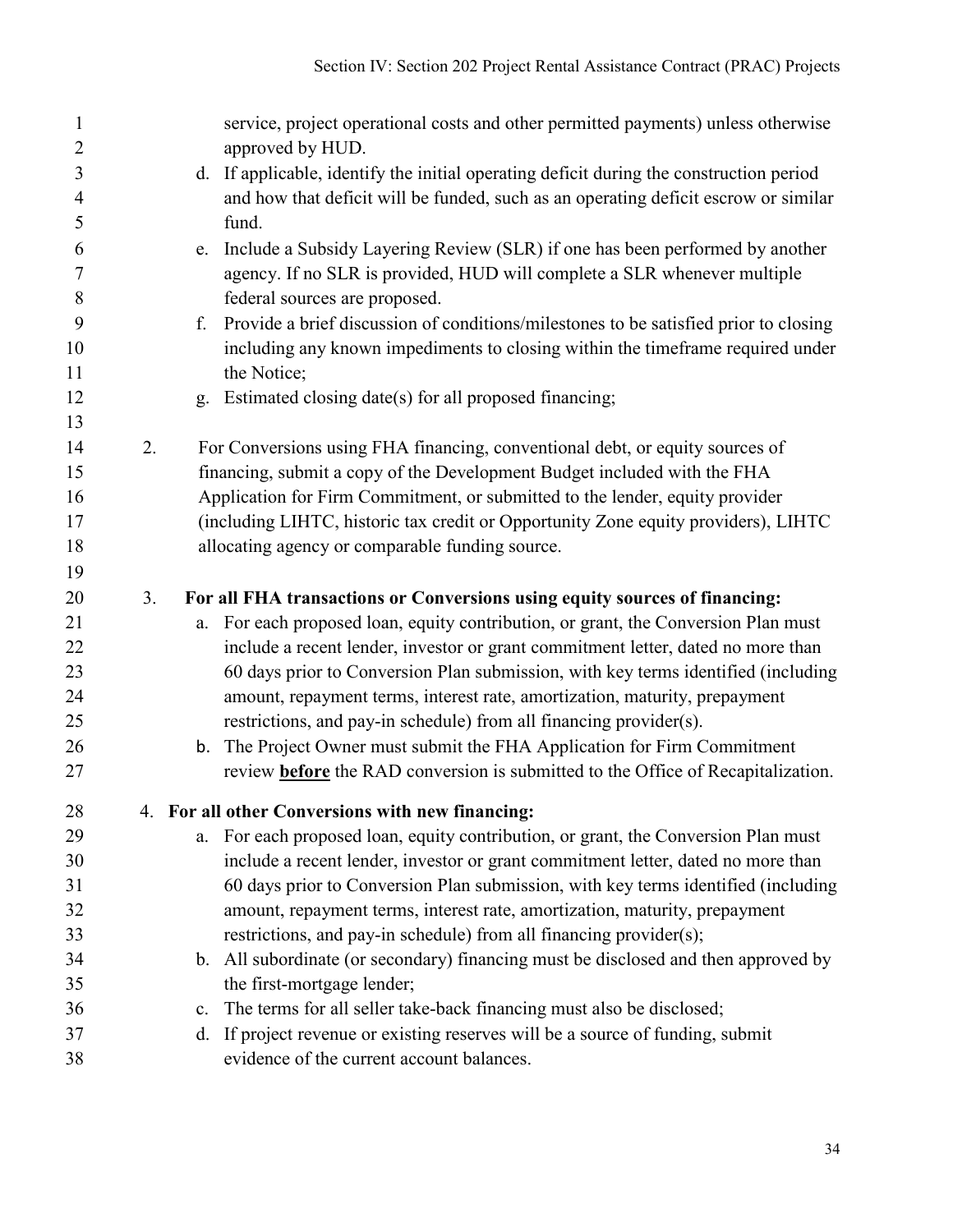**L. Proposed Development Team.** The Project Owner must identify the proposed legal entity 2 that will own the Covered Project following conversion, the proposed management agent following conversion, and the "principals" of both entities. In addition, the Project Owner shall provide the following:

- 1. For all conversions with a proposed change in ownership entity, the new Project Owner must provide evidence of successful experience owning and operating HUD or other multifamily housing properties. New Owners may be required to demonstrate that the criteria specified in HUD [Handbook 4350.1, Chapter 13, Change in Ownership: Transfer](https://www.hud.gov/sites/documents/DOC_25517.PDF)  [of Physical Assets](https://www.hud.gov/sites/documents/DOC_25517.PDF) have been met in part or in whole.
- 2. For PBRA conversions with a proposed change in ownership entity or a material proposed change in ownership of the existing ownership entity, the new Project Owner must submit evidence that all new principals have a Previous Participation Certification in the Active Partners Performance System (APPS) (formerly referred to as Form HUD-2530) and are not be debarred, suspended, or subject to a Limited Denial of Participation.
- 3. For all conversions with a proposed change in management agent the new agent must provide evidence of successful experience managing and operating HUD or other multifamily housing properties.
- 4. For all conversions in which Work is proposed, the Project Owner must submit the identity of the general contractor or construction manager or a statement that the Project Owner will be managing construction directly, together with evidence of the general contractor's, construction manager's or Project Owner's recent and successful experience with similar rehabilitation or construction projects.
- **M. Operating Pro Forma.** This paragraph only applies to projects taking out new financing simultaneous with the Conversion. The Operating Pro-Forma must:
- 1. **For all FHA transactions or Conversions using equity sources of financing:**
- a. Provide a copy of the Operating Pro Forma that was submitted with the FHA Application for Firm Commitment or submitted to the lender, equity provider (including LIHTC, historic tax credit or Opportunity Zone equity providers), LIHTC allocating agency or comparable funding source.

# 2. **For all other Conversions with new financing:**

- a. Provide a 20-year Operating Pro Forma in an owner-provided template,
- b. Include columns capturing the average amount for the past three years for all line items listed in the Pro Forma. Provide explanations and/or supporting documentation for any major deviations of the historical average from the year 1 data entered on the Pro Forma.
- c. Ensure the Pro Forma complies with at least the following feasibility benchmarks unless otherwise approved by HUD:
- **Revenue:**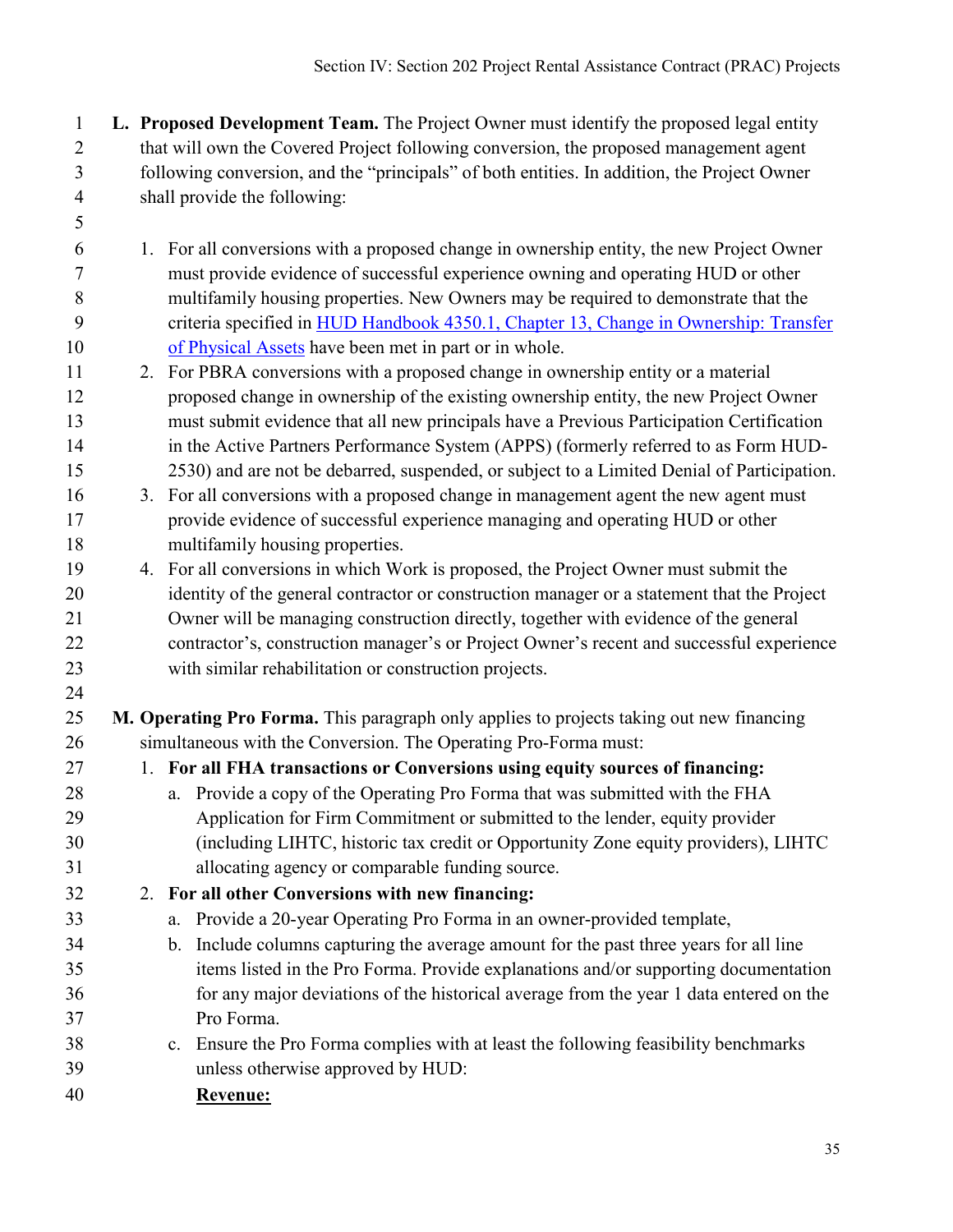| 1              | $\mathbf{i}$ .            | Rents shall not exceed the amounts permitted under program rules;                                |  |  |  |  |
|----------------|---------------------------|--------------------------------------------------------------------------------------------------|--|--|--|--|
| $\overline{2}$ | ii.                       | All other sources of income must not exceed the average for the last three                       |  |  |  |  |
| 3              |                           | years (do not include interest income on the replacement reserve account);                       |  |  |  |  |
| $\overline{4}$ | iii.                      | Vacancy loss shall be no less than the greater of the average over the past                      |  |  |  |  |
| 5              |                           | three years or 3 percent;                                                                        |  |  |  |  |
| 6              | iv.                       | Allowance for bad debt should be not less than the greater of the average                        |  |  |  |  |
| 7              |                           | over the past three years or 2 percent;                                                          |  |  |  |  |
| 8              | <b>Expenses:</b>          |                                                                                                  |  |  |  |  |
| 9              | i.                        | All other operating expenses shall be no less than 85 percent of the                             |  |  |  |  |
| 10             |                           | average for the last three years;                                                                |  |  |  |  |
| 11             | ii.                       | The ADRR should be equal to that amount which, if deposited annually,                            |  |  |  |  |
| 12             |                           | will be sufficient to fund all capital needs, as identified in the CNA,                          |  |  |  |  |
| 13             |                           | arising during the first 20 years and otherwise not addressed upfront in                         |  |  |  |  |
| 14             |                           | either the rehabilitation or an initial deposit to the replacement reserve                       |  |  |  |  |
| 15             |                           | account. The PHA should use reasonable estimates for inflation but in                            |  |  |  |  |
| 16             |                           | doing so the rate for escalating the increase in repair costs should not                         |  |  |  |  |
| 17             |                           | exceed the rate of interest on reserve deposits by more than 1%. HUD may                         |  |  |  |  |
| 18             |                           | consider alternative arrangements with respect to the Initial Deposit to the                     |  |  |  |  |
| 19             |                           | Replacement Reserve (IDRR) if risks to the Covered Project can be                                |  |  |  |  |
| 20             |                           | adequately mitigated. The ADRR must be sufficient to maintain a                                  |  |  |  |  |
| 21             |                           | minimum balance at the end of each year during the initial 20-year HAP                           |  |  |  |  |
| 22             |                           | Contract term in accordance with the HUD MAP Guide Appendix 5g,                                  |  |  |  |  |
| 23             |                           | Section VII.C.3D, Minimum Balances; and                                                          |  |  |  |  |
| 24             | iii.                      | For non-leveraged transactions, the stabilized cash flow should not be less                      |  |  |  |  |
| 25             |                           | than \$12 per unit monthly. For leveraged transactions, the debt-coverage                        |  |  |  |  |
| 26             |                           | ratio should not be less than 1.11 over a ten-year period using 2% growth                        |  |  |  |  |
| 27             |                           | in revenue and 3% growth in expenses.                                                            |  |  |  |  |
| 28             |                           |                                                                                                  |  |  |  |  |
| 29             |                           | N. Supportive Services and Design. Applicants must describe how the proposed supportive          |  |  |  |  |
| 30             |                           | services meet the identified needs of the anticipated residents, both initially and as they age, |  |  |  |  |
| 31             |                           | and how the identified supportive services will be provided on a consistent, long-term basis     |  |  |  |  |
| 32             |                           | to support residents. The conversion plan also must discuss how current property design          |  |  |  |  |
| 33             |                           | features and/or modifications planned in conjunction with the conversion provide a physical      |  |  |  |  |
| 34             |                           | living environment suitable for meeting the needs of elderly residents and facilitating          |  |  |  |  |
| 35             |                           | prolonged independent living. Relevant building design features may include, but are not         |  |  |  |  |
| 36             |                           | limited to, those focused on fall prevention and visitability, universal design, and electronic  |  |  |  |  |
| 37             | communication mechanisms. |                                                                                                  |  |  |  |  |
| 38             |                           |                                                                                                  |  |  |  |  |
| 39             |                           | <b>O. Market Study.</b> A market study or net demand analysis may be required if the project is  |  |  |  |  |

currently experiencing a high vacancy rate or if the Project Owner is requesting a